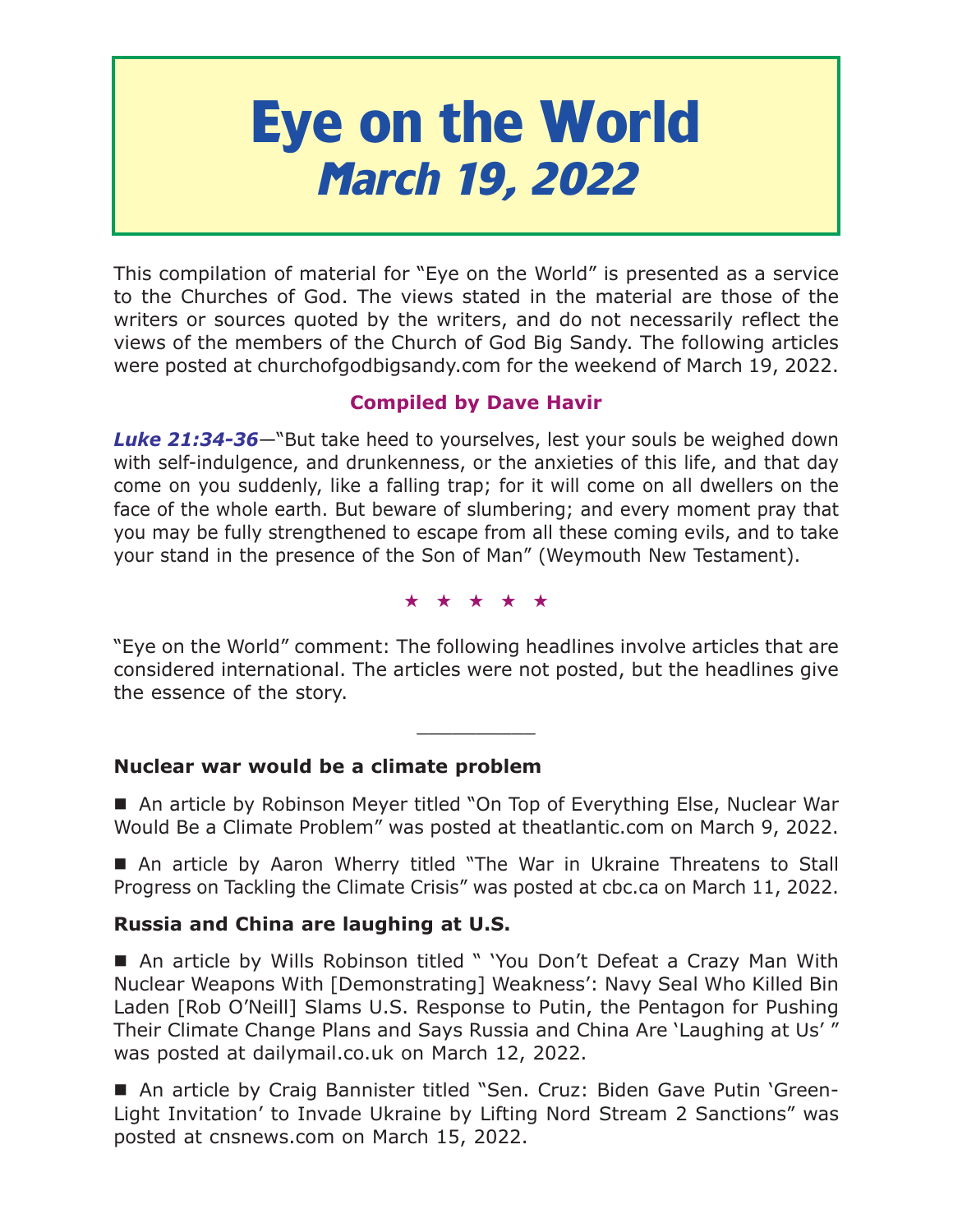#### **After Zelensky speech, Biden sends more weapons**

■ An article by Christian Datoc titled "Biden Activates Additional \$800 Million in Ukraine Aid After Zelensky Speech" was posted at washingtonexaminer. com on March 16, 2022.

■ An article by Sinead Baker titled "Putin Ally Kadyrov Thanks Biden for Sending Weapons to Ukraine, Says He Looks Forward to Capturing and Using Them for Russia" was posted at businessinsider.com on March 17, 2022.

#### **Chemical weapons—real or propaganda?**

 An article by Global Times Staff [Which Has an Interest in Promoting Propaganda Against the U.S.] titled "What Has U.S. Done With Bat Coronavirus [for Alleged Biological Labs] in Ukraine? World Deserves Explanation" was posted at globaltimes.cn on March 10, 2020.

 An article by Jack Newman titled "Russian Troops in Ukraine Have Been Issued Gas Masks: Chemical Warfare Equipment Is Seized From Captured Troops Amid Warnings From the West That Putin Will Launch a Gas Attack" was posted at dailymail.co.uk on March 11, 2022.

#### **Negotiations—real or propaganda?**

■ An article by Andrew Miller titled "Russia Expert [Rebekah Koffler]: Putin 'Cornered Like a Rat' and Will Do Whatever Necessary to Lash Out" was posted at foxnews.com on March 12, 2022.

■ An article by Chris Matthews titled "Hopes Rise of 'Positive Result' to Peace Talks Between Russian and Ukraine Within Days as Zelensky Says He Will Talk to Putin, and Moscow Claims 'Substantial Progress' Despite Attack Just 12 Miles From NATO Border as Russia Asks China for Weapons" was posted at dailymail.co.uk on March 13, 2022.

 An article by Colonel Tim Collins titled "Despite Negotiations, Russia's Onslaught Has Only Been Intensifying in Its Barbarity—but Weapons for Ukraine Can Force Putin to Talk Peace" was posted at dailymail.co.uk on March 13, 2022.

 An article by Mychael Schnell titled "Kremlin, Ukraine Hold Fourth Round of Talks as Russia Presses Toward Kyiv" was posted at thehill.com on March 14, 2022.

■ An article by Rachael Bunyan, Chris Pleasance, Lauren Lewis and Mark Nicol titled "Zelensky Says Ukraine Must Accept It Won't Join NATO in Significant Concession, but Adds the Country Has 'Learned Who Our True Friends Are' as Kyiv Braces for 36 Hours of Hell Under Fresh Russian Bombardments" was posted at dailymail.co.uk on March 15, 2022.

 An article by Jack Newman titled "President Zelensky Restates His Red Lines and Demands Putin Doesn't Keep an Inch of His Land After Kremlin Issued '15-Point Peace Plan' That Involved Kyiv Giving Up Crimea and Donbass Region" was posted at dailymail.co.uk on March 16, 2022.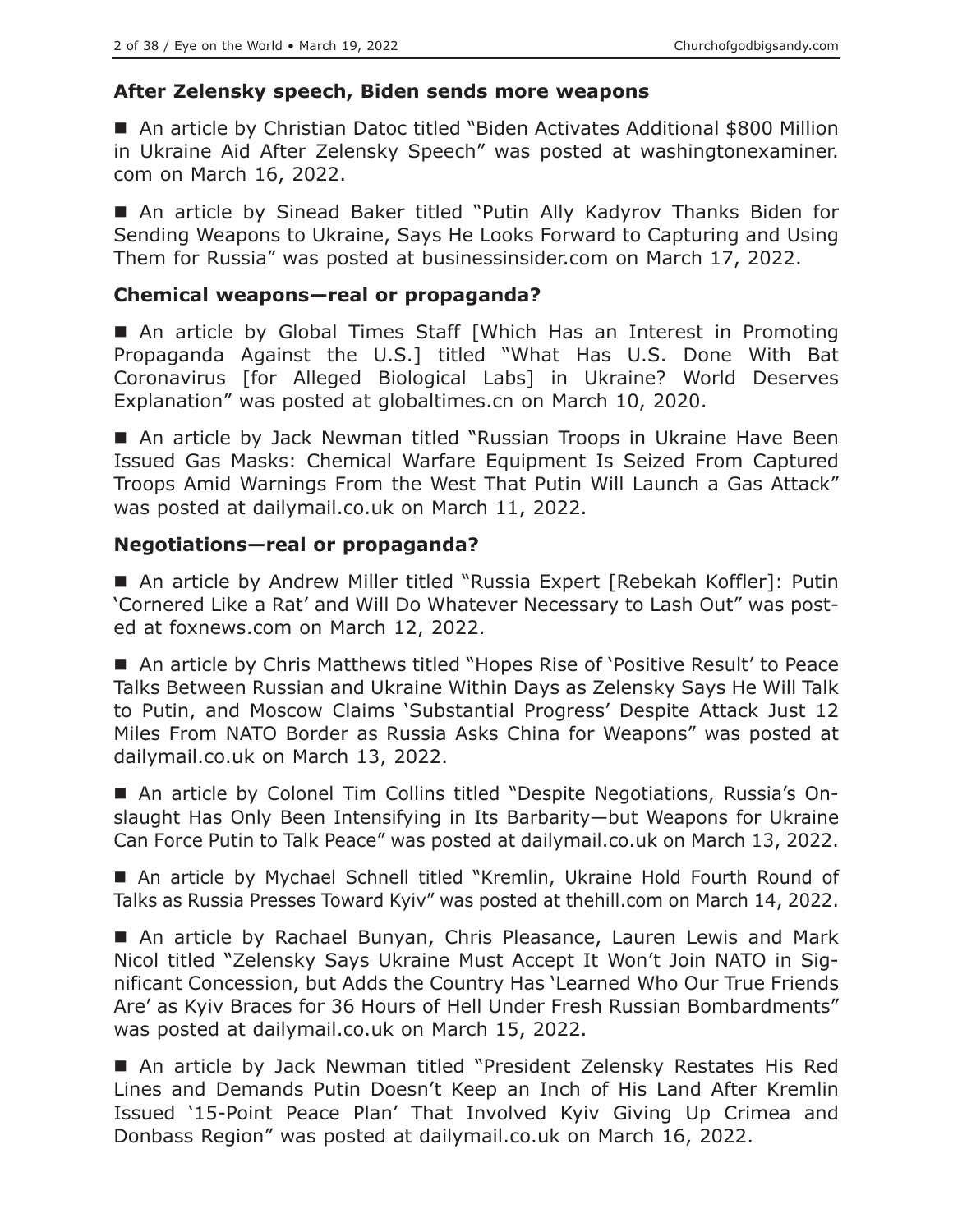## **Russian assault continues**

■ An article by Paul D. Shinkman titled "Putin Defends Brutal Campaign in Ukraine as Global Condemnation Grows" was posted at usnews.com on March 16, 2022.

■ An article by David Stromberg titled "Why Putin Bombs the Very Same Russian-Speaking People He Claims to Liberate" was posted at timesofisrael. com on March 12, 2022.

■ An article by Lauren Lewis and Jack Newman titled "Putin Wipes Out an Entire City: Ukrainian Outpost of Volnovakha 'No Longer Exists' After 'War of Annihilation'—as Zelensky Accuses Russians of Shooting Children and Says Kyiv Will Be 'Razes to the Ground' Before It Falls" was posted at dailymail. co.uk on March 12, 2022.

■ An article by Michael E. Ruane titled "Cut Off From Food, Ukrainians Recall Stalin's Famine, Which Killed 4 Million of Them" was posted at washingtonpost. com on March 12, 2022.

■ An article by Tom Brown titled "President Zelensky Warns Russia Is Trying to Create 'Pseudo-Republics' in the South to Break Ukraine Apart Like Those Seen in Separatist Regions of Donetsk and Luhansk" was posted at dailymail. co.uk on March 13, 2022.

■ An article by Catherine Garcia titled "Treason Investigation Opened Into Installed Mayor of Russian-Occupied Melitopol" was posted at theweek.com on March 14, 2022.

#### **Russia seeks reinforcements**

 A Reuters article by Guy Faulconbridge and Frank Jack Daniel titled "Top Putin Ally [Viktor Zolotov, Chief of Russia's National Guard and Member of Putin's Security Council] Says Ukraine War Has Been Slower Than Expected" was posted at reuters.com on March 14, 2022.

■ An article by Yaroslav Trofimov titled "A Ukrainian Town [Voznesensk] Deals Russia One of the War's Most Decisive Routs" was posted at wsj.com on March 16, 2022.

■ An article by Alan Cullison, Isabel Coles and Yaroslave Trofimov titled "Ukraine Mounts Counteroffensive to Drive Russians Back From Kyiv, Key Cities" was posted at wsj.com on March 16, 2022.

■ An article by Chris Pleasance titled "Putin's Manpower Problem: Russia 'Is Drafting in Troops From Siberia and the Pacific as Well As Syrians and Mercenaries' in Desperate Attempt to Get Stalled Ukrainian Invasion Going After Punishing Losses" was posted at dailymail.co.uk on March 16, 2022.

■ An article by Marc Champion titled "Russia's Ruined Game Plan for Ukraine Is Visible in the South" was posted at bloomberg.com on March 17, 2022.

■ An article by Chris Pleasance titled "Russia Has Seen Up to 28,000 Troops Killed, Wounded or Captured in Ukraine (Around a Fifth of Its Force) U.S. Says, as Invasion 'Stalls on All Fronts' But Shelling of Cities Continues" was posted at dailymail.co.uk on March 17, 2022.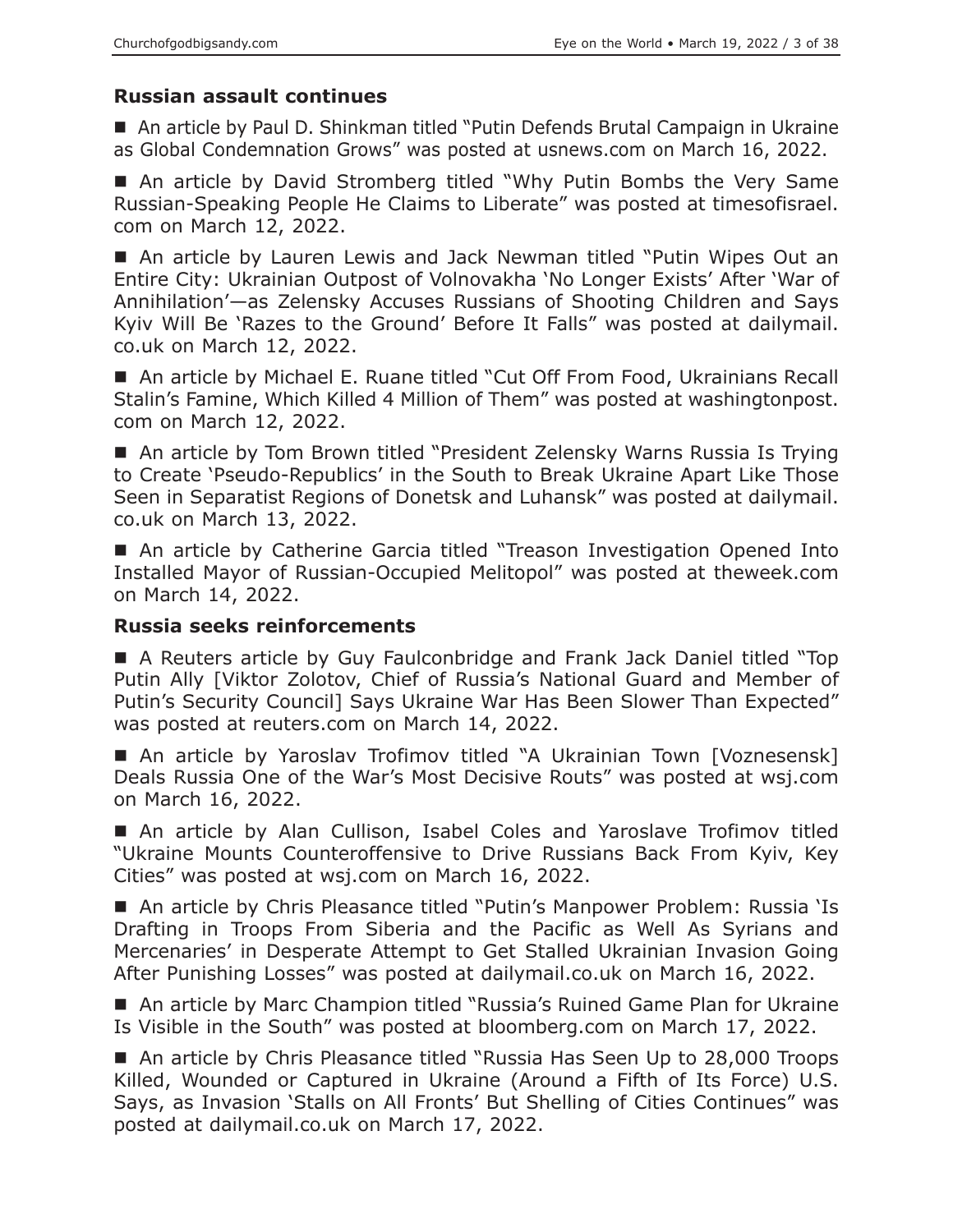# **Deliberately killing civilians?**

 An article by Guy Benson titled "Reminder: Russia Remains an Active Member of the U.N.'s Human Rights Council" was posted at townhall.com on March 17, 2022.

 An article by Thomas D. Williams titled "Vatican Calls Out Russia for Bombing Civilians in Ukraine" was posted at breitbart.com on March 11, 2022.

 An article by Rachael Bunyan titled "Scores Feared Dead as Putin Bombs 'Hundreds' of Sheltering Families: Biden Brands Russian Leader a 'War Criminal' After Theater Packed With 'Up to 1,200' Terrified Civilians Is Destroyed—Despite Having 'Children' Written Outside" was posted at dailymail.co.uk on March 16, 2022.

## **Ukrainian refugees**

■ An article by Kwasi Gyamfi Asiedu titled "Jehovah's Witnesses Flee Russia for Worship Without Fear" was posted at apnews.com on March 6, 2022.

■ An article by Erin Cunningham titled "Poland's Two Largest Cities Warn They Can No Longer Absorb Ukrainian Refugees" was posted at washingtonpost. com on March 11, 2022.

■ An article by Chris Tomlinson titled "Danish Government Welcomes Ukrainian Refugees, Sends Syrians Home" was posted at breitbart.com on March 15, 2022.

 An article by Tom Pyman and Rachael Bunyan titled "The Horror of Mariupol: Putin Troops Hold 500 Hostages in a Hospital as Human Shields While Premature Babies Are Abandoned by Their Parents—but at Least 20,000 Civilians Have Been Allowed to Flee the Besieged City" was posted at dailymail. co.uk on March 15, 2022.

## **Russian air strikes near Poland**

 An article by Lauren Lewis, Jack Newman and Matthew Lodge titled "Putin's Forces Strike Close to NATO Border: Explosions Are Heard in Ukraine's Western City of Lviv That Is Haven for Refugees Fleeing War-Torn Nation as 30 Russian Missiles Hit Military Base and Kill 35 Just 12 Miles From Poland" was posted at dailymail.co.uk on March 13, 2022.

 An article by Katelyn Ferral titled "After Deadly Russian Airstrike Near Ukrainian Border, Poles Increasingly on Edge, Making Backup Plans" was posted at usatoday.com on March 15, 2022.

## **Joe Biden warns Putin not to attack NATO**

 An article by Charlie Spiering titled "Joe Biden Threatens 'World War III' If Vladimir Putin Attacks NATO" was posted at breitbart.com on March 11, 2022.

A Reuters article by Tim Cocks titled "South Africa's [President Cyril] Ramaphosa Blames NATO for Russia's War in Ukraine" was posted at reuters.com on March 17, 2022.

## **NATO troops gather closer**

■ An article by Chris Matthews titled "NATO Flexes Its Muscles on Putin's Doorstep: Alliance Sends 30,000 Troops, 50 Vessels and 200 Aircraft to Russian-Neighbor Norway for Military Drills" was posted at dailymail.co.uk on March 14, 2022.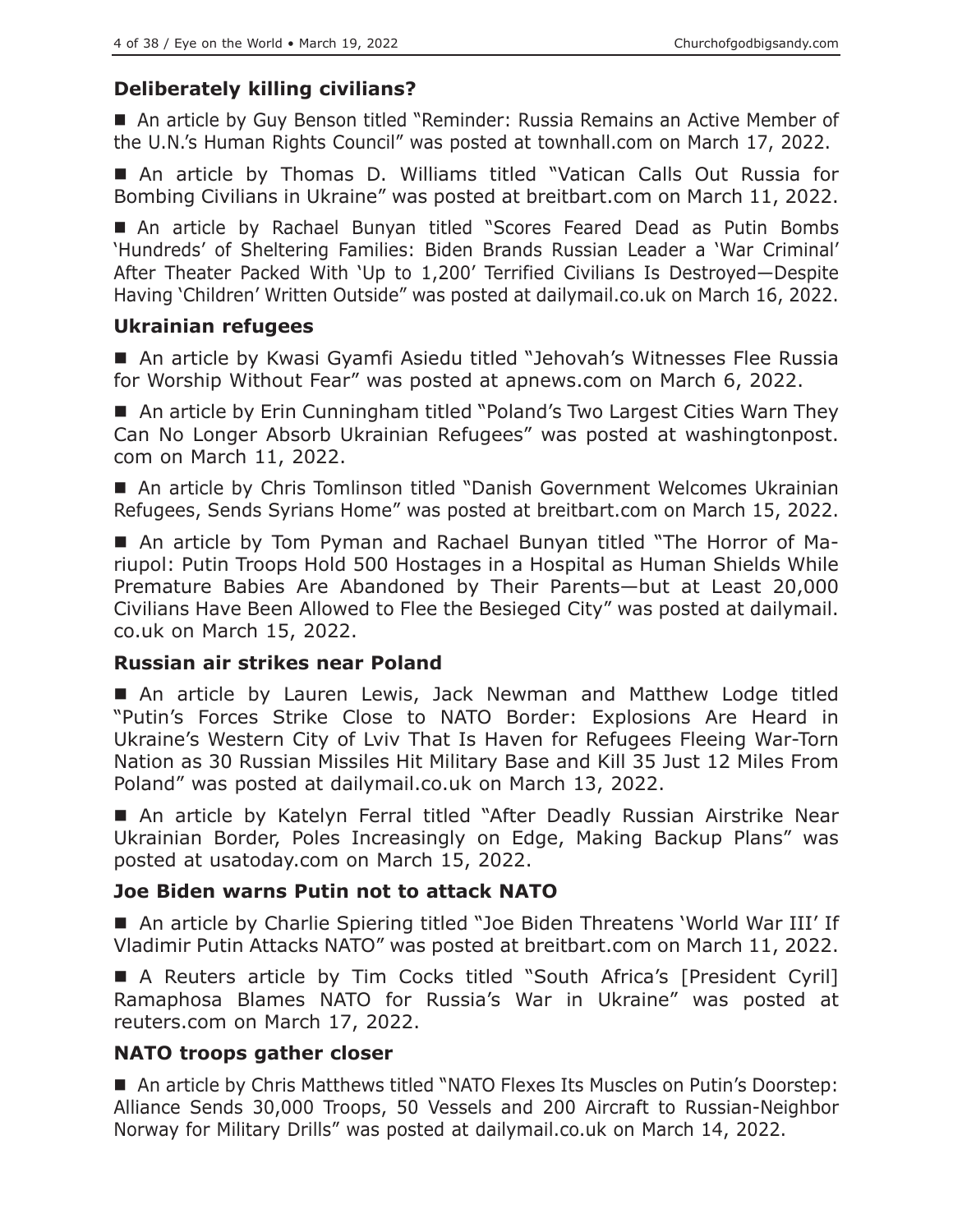■ An article by John Daniel Davidson titled "Washington Is Ramping Up Its Campaign to Draw NATO Into War With Russia" was posted at thefederalist.com on March 16, 2022.

#### **Should there be a no-fly zone?**

■ An article by Pam Key titled "Pentagon's [John] Kirby: Not in Ukraine's 'Interest' for U.S., Russia to Get in a War in Their Airspace" was posted at breitbart.com on March 11, 2022.

■ An article by Staff titled "Zelensky Calls on U.S. Military to Engage Russia: 'Is This Too Much to Ask? A Humanitarian No-Fly Zone' " was posted at cnsnews.com on March 16, 2022.

■ An article by Isabel Van Brugen titled "White House on No-Fly Zone: 'We Are Not Interested in Getting Into World War III' " was posted at theepochtimes. com on March 17, 2022.

## **U.S. flip-flopped on Poland Migs to Ukraine**

 An article by Jeff Poor titled "[Iowa Senator Chuck] Grassley: 'Biden Administration Was for Sending These Polish Migs to Ukraine Before They Said They Were Against It' " was posted at breitbart.com on March 11, 2022.

 An article by Ian Hanchett titled "[Pennsylvania] GOP Rep. [Brian] Fitzpatrick: Biden Arguing Migs Are Both Ineffective and Provocative Doesn't Make Sense" was posted at breitbart.com on March 16, 2022.

#### **Turkey will not sanction Russia**

■ An article titled "Turkey Will Not Join Western Sanctions Against Russia-Foreign Minister [Mevlut Cavusoglu]" was posted at tass.com on March 13, 2022.

#### **Russia sanctions Biden and 12 others**

 An article by Bruce Golding titled "Russia Sanctions 13 Americans, Including Joe and Hunter Biden, Hillary Clinton" was posted at nypost.com on March 15, 2022.

#### **Russia seizes equipment**

■ An article by Mauro Orru titled "Putin Signs Law to Seize Foreign Aircraft, Redeploy for Domestic Use" was posted at wsj.com on March 14, 2022.

#### **Russia's crackdown on media**

■ An article by Greg Miller and Joseph Menn titled "Putin's Pre-War Moves Against U.S. Tech Giants Laid Groundwork for Crackdown on Free Expression" was posted at washingtonpost.com on March 12, 2022.

■ An article by Sarah Al-Arshani titled "A Russian Journalist Said She's Staying to Report as Others Flee Over Putin's New Censorship Law: 'I'm Not a Martyr, but I Feel Like Somebody Has to Do That' " was posted at businessinsider.com on March 13, 2022.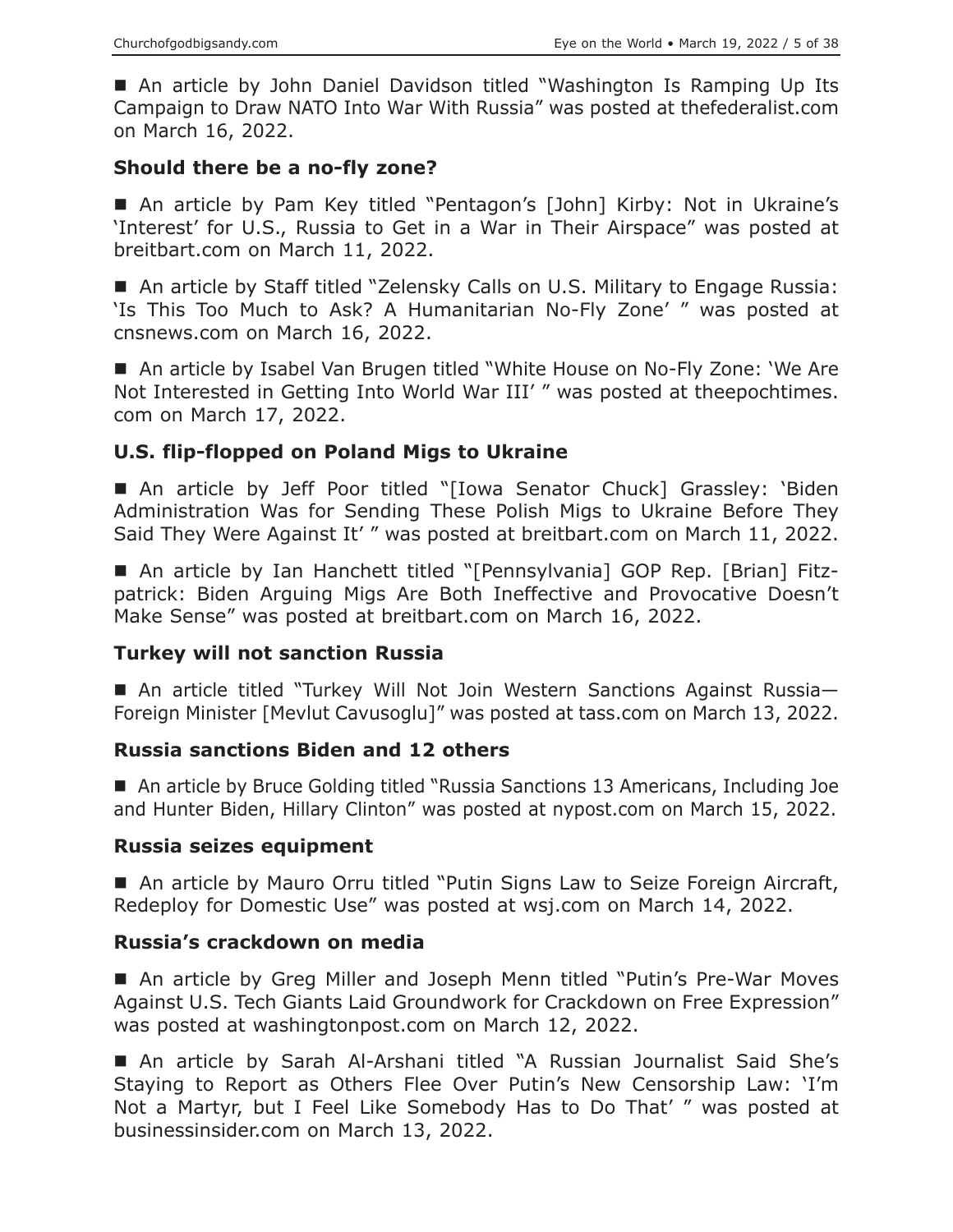## **Russia state TV**

■ An article by Brent D. Griffiths titled "Outraged Editor at Russian State TV [Maria Ovsyannikova] Interrupts Her Network's Own Broadcast Shouting "No War!" was posted at businessinsider.com on March 14, 2022.

■ A Reuters article by Staff titled "Court Slaps [30,000 Roubles or \$280] Fine on Russian Woman [Maria Ovsyannikova] After On-Air TV Protest" was posted at reuters.com on March 15, 2022.

■ An article by Will Stewart titled "Russian Journalist Exodus: More Big Name Reporters Quit Their Jobs at Pro-Kremlin TV Channels After Presenter [Maria Ovsyannikova] Went Into Hiding Having Posted a 'No to War' Message" was posted at dailymail.co.uk on March 15, 2022.

## **Putin censorship laws**

■ An article by Will Stewart and Adam Solomons titled "[Celebrity Cookbook Author, Veronika Belotserkovskaya] Could Be First Person Jailed Under Putin's New Censorship Laws Banning Criticism of the Ukraine War After Accusing Vladimir of 'Turning Boys Into Mincemeat' " was posted at dailymail.co.uk on March 17, 2022.

#### **Demonstrations in Russia**

■ An article titled "Is Putin Coup-Proof? That Depends on How Much Hardship Russian Elites Will Stand" was posted at washingtonpost.com on March 10, 2022.

■ An article by Lizzie May titled "Anti-War Protesters Are Hauled Off Streets in Moscow and St. Petersburg by Riot Police With 'Z' on Their Helmets as Human Rights Body Says 14,000 Demonstrators in 112 Cities Have Been Arrested in Russia Since Start of Ukraine Conflict" was posted at dailymail. co.uk on March 13, 2022.

## **Demonstrations in other countries**

 A Reuters article by Madaline Chambers titled "Tens of Thousands Protest in Berlin Against War in Ukraine" was posted at reuters.com on March 14, 2022.

■ An article by Peter Caddle titled "Ukraine Crisis: Hundreds of Criminal Attacks on Russians in Germany" was posted at breitbart.com on March 14, 2022.

## **Russian war reveals high number of Oligarchs**

■ An article titled "A New Front in the War Drags Russia's Oligarchs Into the Spotlight" was posted at washingtonpost.com on March 12, 2022.

 An article by Darren Boyle titled "Italian Police Seize the World's Biggest Sailing Yacht (Sailing Yacht A) as Russian Oligarch Owner Andrey Melnichenko Becomes the Latest to Be Hit by Sanctions" was posted at dailymail.co.uk on March 12, 2022.

 An article by Harriett Alexander titled "Russian Oligarchs Rush to Sell Their Multi-Million Dollar Properties on Manhattan's Billionaire's Row Before Asset Freezes and Sanctions: Iconic Plaza Hotel Apartment Among the 70 Plus Properties Being Quietly Shopped Around" was posted at dailymail.co.uk on March 12, 2022.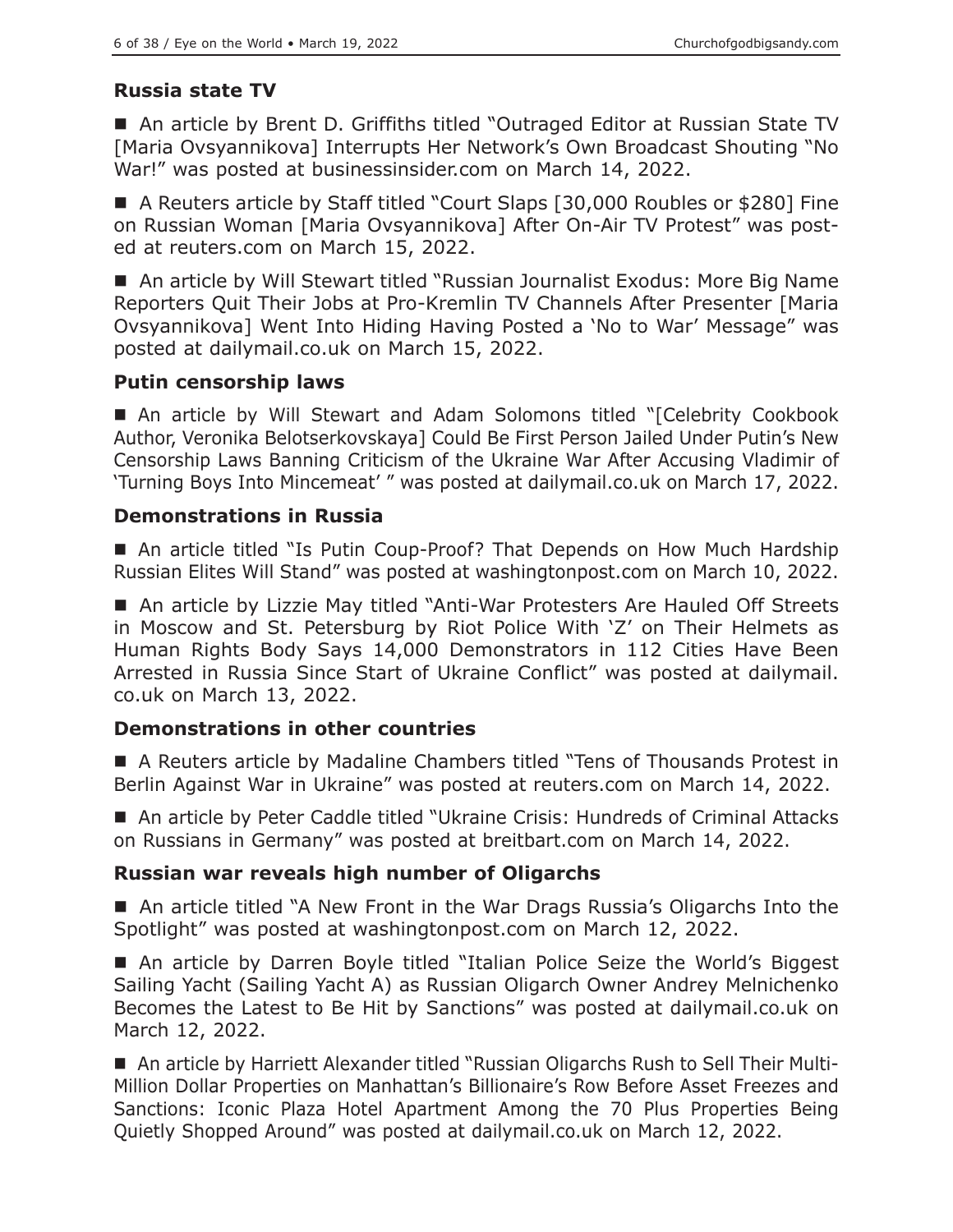■ An article by Sam Tabahriti titled "At Least 14 Private Jets From Russia Landed in Israel in the Past 10 Days Amid the Latest Round of Oligarch Sanctions" was posted at businessinsider.com on March 12, 2022.

 An article by Josef Federman and Ilan Ben Zion titled "As Ukraine War Rages, Israel Grapples With Fate of Oligarchs" was posted at apnews.com on March 14, 2022.

 A Reuters article by Belen Carreno, Joan Faus and Isla Binnie titled "Spain Seizes Russian [Sergei Chemezov] Oligarch's Yacht in Barcelona" was posted at reuters.com on March 14, 2022.

 An article by Grace Dean titled "Shipbuilders Are Receiving a Rush of Offers on Superyachts Under Construction Amid Sanctions on Russian Elites" was posted at businessinsider.com on March 14, 2022.

■ An article by Staff titled "Russian Oligarch's [Vladimir Strzhalkovsky] Superyacht Stuck in Norway Because No One Will Sell It Fuel" was posted at fox5ny.com on March 16, 2022.

## **Oligarch Roman Abramovich**

 An article by Kate Duffy titled "Roman Abramovich's \$65 Million Private Jet Apparently Flew From Moscow to Israel, and Then to Istanbul After His Assets Were Frozen by UK Sanctions" was posted at businessinsider.com on March 14, 2022.

 An article by Kate Duffy titled "A \$700 Million Superyacht Owned by the Sanctioned Oligarch Roman Abramovich Is Sailing Toward His Other \$600 Million Vessel in the Mediterranean" was posted at businessinsider.com on March 15, 2022.

■ An article by Martin Robinson titled "Roman Abramovich's Superyachts and Private Jet Flee to International Waters and Moscow as Bombshell BBC Documentary Accuses Billionaire Oligarch of Being 'Putin's Money Man' and Details How His Steel Firm Made Tanks for Russia" was posted at dailymail.co.uk on March 15, 2022.

■ An article by Alex Raskin, Kishan Vaghela and Oli Gamp titled "U.S. Billionaires Vie for Chelsea [Soccer Team]: [NFL New York] Jets Owner Woody Johnson 'Preps \$2.6 Billion Bid to Buy Soccer Club Ahead of Massive Joint Offer From the Cubs Bosses and Investor Ken Griffin' After Sanctioned Oligarch Owner Roman Abramovich Was Forced to Sell" was posted at dailymail.co.uk on March 16, 2022.

#### **Russia's reaction to sanctions**

■ An article by Jennifer Maloney, Emily Glazer and Heather Haddon titled "Russian Prosecutors Warn Western Companies [Like McDonald's, Coke and IBM] of Arrests, Asset Seizures" was posted at wsj.com on March 14, 2022.

 An article by Natasha Dailey titled "Russians Are Buying So Much Gold Amid the Ruble's Collapse That the Central Bank Halted Its Own Purchases From Banks" was posted at businessinsider.com on March 15, 2022.

 A Reuters article by Oliver Hirt and Brenna Hughes Neghaiwi titled "Russians Have Up to \$213 Billion Stashed Offshore in Swiss Banks" was posted at reuters.com on March 17, 2022.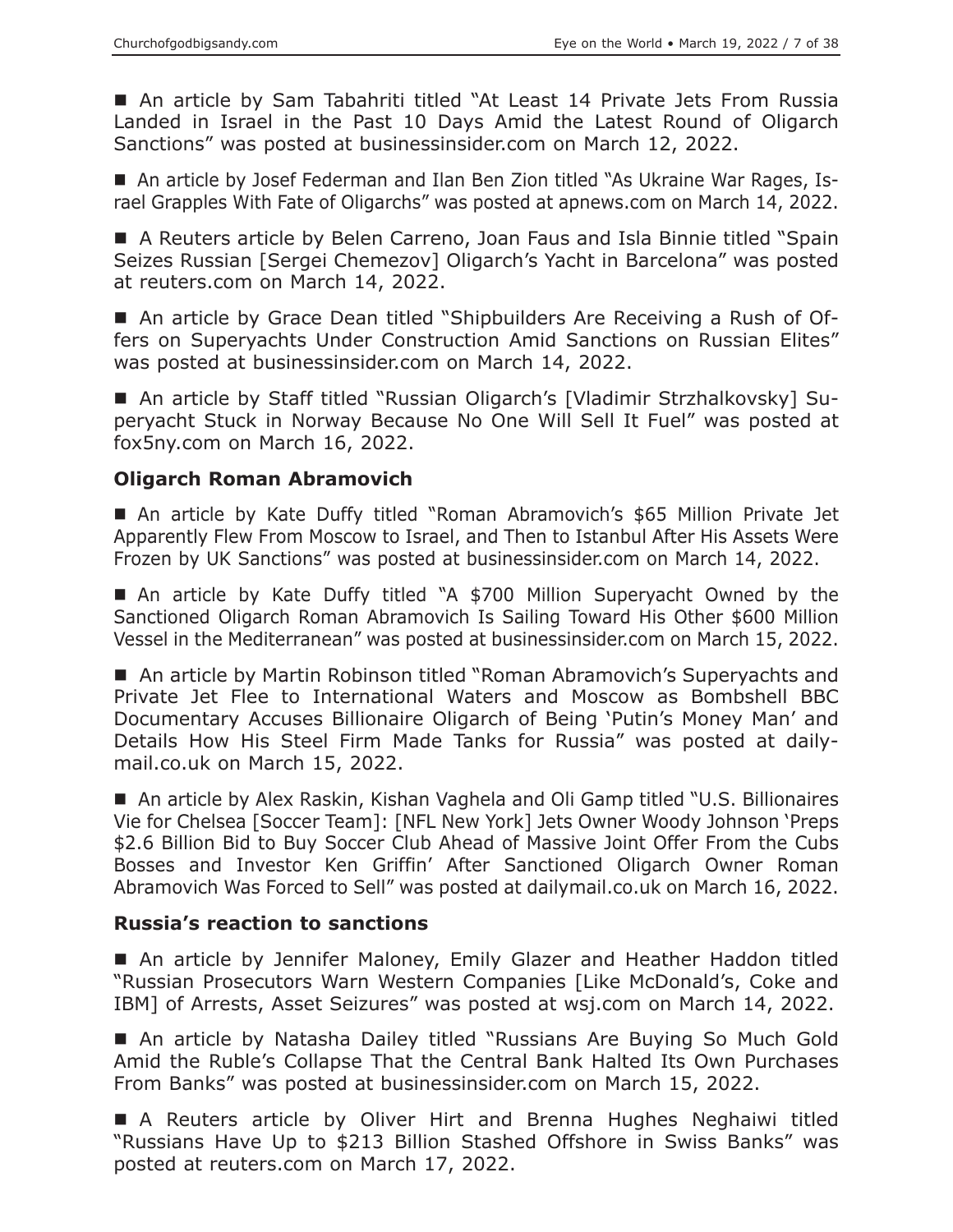# **Ukraine halts microchip output**

 A Reuters article by Alexandra Alper titled "Russia's Attack on Ukraine Halts Half of World's Neon Output for Chips" was posted at reuters.com on March 11, 2022.

## **Comments about Russia and China**

 An article by David Ng titled "Disney Suspends Business in Russia, but Continues Cozy Relationship With Communist China" was posted at breitbart. com on March 12, 2022.

■ An article by Doyle McManus titled "China Wanted to Appear Neutral Between Russia and Ukraine; It Isn't" was posted at latimes.com on March 13, 2022.

 A Reuters article by Mark Trevelyan titled "Russia Says Nearly Half Its Reserves Are Frozen, Counts on Ties With China" was posted at reuters.com on March 13, 2022.

## **Comments about China**

■ An article by Gabrielle Reyes titled "Beijing Vows 'Strong Response' If U.S. Sanctions China Over Ukraine" was posted at breitbart.com on March 12, 2022.

 An article by Gabrielle Reyes titled "Chinese PLAAF [People's Liberation Army Air Force] Orders 13 Aircraft to Penetrate Taiwan's ADIZ [Air Defense Identification Zone]" was posted at breitbart.com on March 14, 2022.

 A Reuters article by Ben Blanchard titled "Taiwan Again Warns Chinese Aircraft in Its Air Defense Zone" was posted at reuters.com on March 14, 2022.

 An article by Tyler O'Neil titled "Ukraine War Upended China's Plan to Invade Taiwan, Alleged FSB [Federal Security Service in Russia] Whistleblower Says" was posted at foxnews.com on March 16, 2022.

#### **Comments about Israel**

 A Reuters article by Dan Williams titled "Israeli Foreign Minister, Jordan's King Discuss Jerusalem Tensions" was posted at reuters.com on March 10, 2022.

 A Reuters article by Natalia Zinets, Matthias Williams and Dan Williams titled "Israel, Ukraine Deny Report [That] Bennett Recommended Yielding to Russian Demands" was posted at reuters.com on March 12, 2022.

## **Comments about Iran**

■ An article by Matthew Lee titled "U.S. Pays \$2 Million a Month to Protect Pompeo, Aide [Former Iran Envoy Brian Hook] From Iran Threat" was posted at apnews.com on March 12, 2022.

■ An article by Adam Manno titled "Iran Admits It Fired Barrage of Ballistic Missiles Near U.S. Consulate in Iraq in Retaliation for Israeli Air Strike That Killed Two Members of Its Revolutionary Guard in Syria" was posted at dailymail.co.uk on March 13, 2022.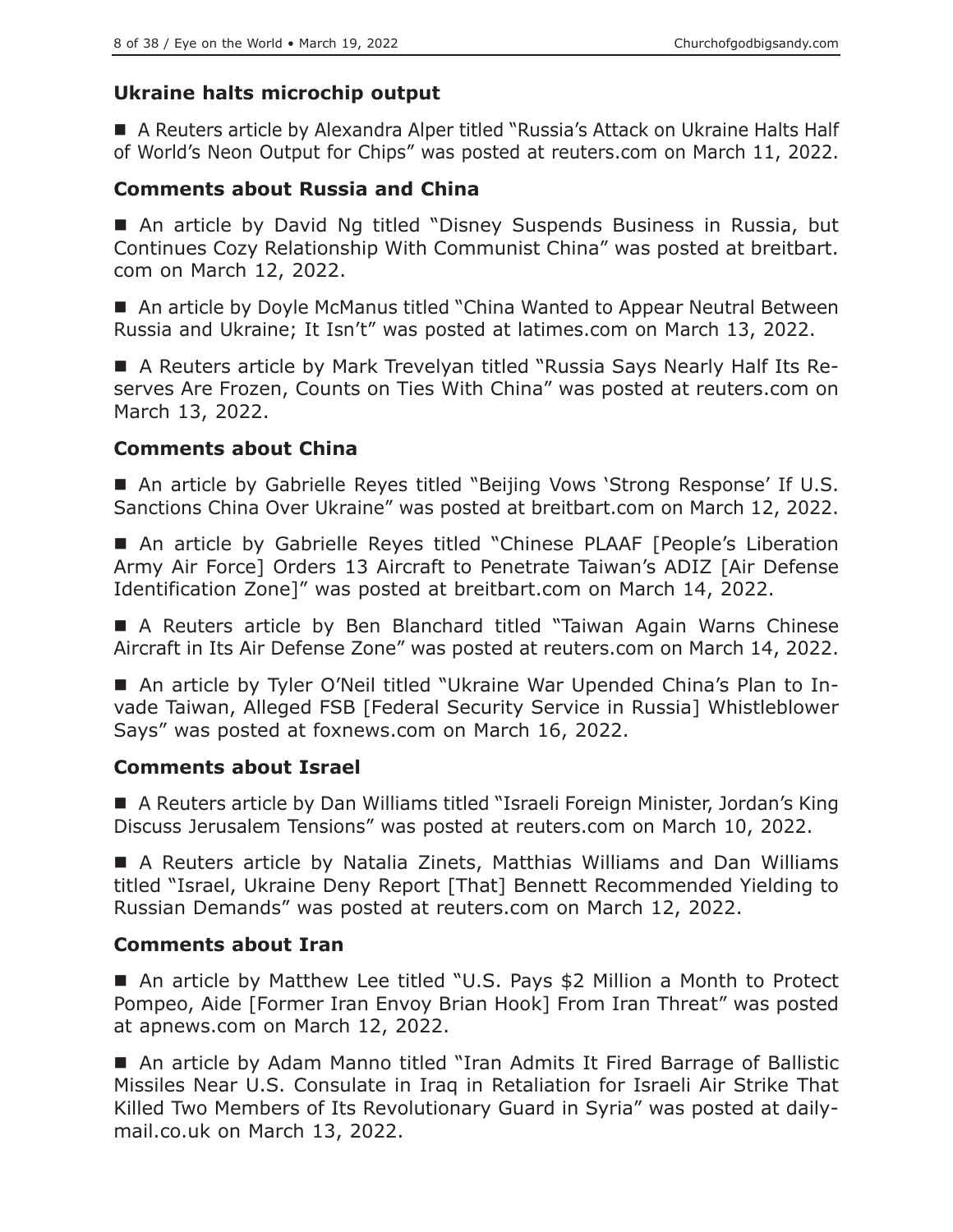■ An article by Staff titled "Iran Fires Missiles at Irbil U.S. Consulate; Tehran [Says] 'Secret Israeli Bases' Targeted" was posted at timesofisrael.com on March 13, 2022.

 A Reuters article by Patricia Zengerle, Humeyra Pamuk and Simon Lewis titled "Iran Says U.S. Has to Make Decision on Reviving Nuclear Deal" was posted at reuters.com on March 14, 2022.

 An article by Nathaniel Charles titled "Iran Says It Foiled Israeli Sabotage Plot Against Nuclear Facility" was posted at breitbart.com on March 15, 2022.

■ An article by Rob Crilly titled "Top General in the Middle East [Marine Corps] General Kenneth McKenzie] Warns Iran Has 3,000 Ballistic Missiles That Can Hit Israel, Confirms U.S. Will Sell F-15 Fighter Jets to Egypt and Says There Is Only a 'Trickle' of Syrians Heading to Fight for Russia" was posted at dailymail. co.uk on March 15, 2022.

 A Reuters article by Francois Murphy titled "Iran Defies Western Powers With Work on Near Weapons-Grade Uranium" was posted at reuters.com on March 16, 2022.

■ An article by Katie Feehan and Mark Duell titled "The Hug That Says 2,173 Days of Hell Are Over: Freed Nazanin Zaghari-Ratcliffe Embraces Daughter Gabriella and Tells Delighted Supporters 'you have made us whole'—Minutes After Landing Back in the UK Having Been Held Captive in Iran Since 2016" was posted at dailymail.co.uk on March 16, 2022.

■ An article by Rob Crilly titled "Psaki Blames Trump for Iran Moving Towards Nuclear Weapons and Does Not Rule Out Removing Islamic Revolutionary Guard Corps From Terror List to Secure New Deal With Tehran" was posted at dailymail.co.uk on March 16, 2022.

# **Comments about Saudi Arabia**

 An article by Jon Gambrell titled "Saudi Arabia Puts 81 to Death in Its Largest Mass Execution" was posted at apnews.com on March 12, 2022.

■ An article by Stephen Kalin and Summer Said titled "Saudi Arabia Invites China's Xi to Visit Kingdom Amid Strained U.S. Relations" was posted at wsj.com on March 14, 2022.

■ An article by Staff titled "Saudi Arabia Reportedly Considering Accepting Yuan Instead of Dollar for Oil Sales" was posted at thehill.com on March 15, 2022.

## **International covid news**

 A Reuters article by Julie Gordon and Ismail Shakil titled "Canada's Ontario to Drop Covid Curbs, Including Mask Mandate" was posted at reuters.com on March 9, 2022.

■ An article by Chris Tomlinson titled "Italian PM: Ukrainian Refugees Must Be Vaccinated or Take Tests Every 48 Hours" was posted at breitbart.com on March 11, 2022.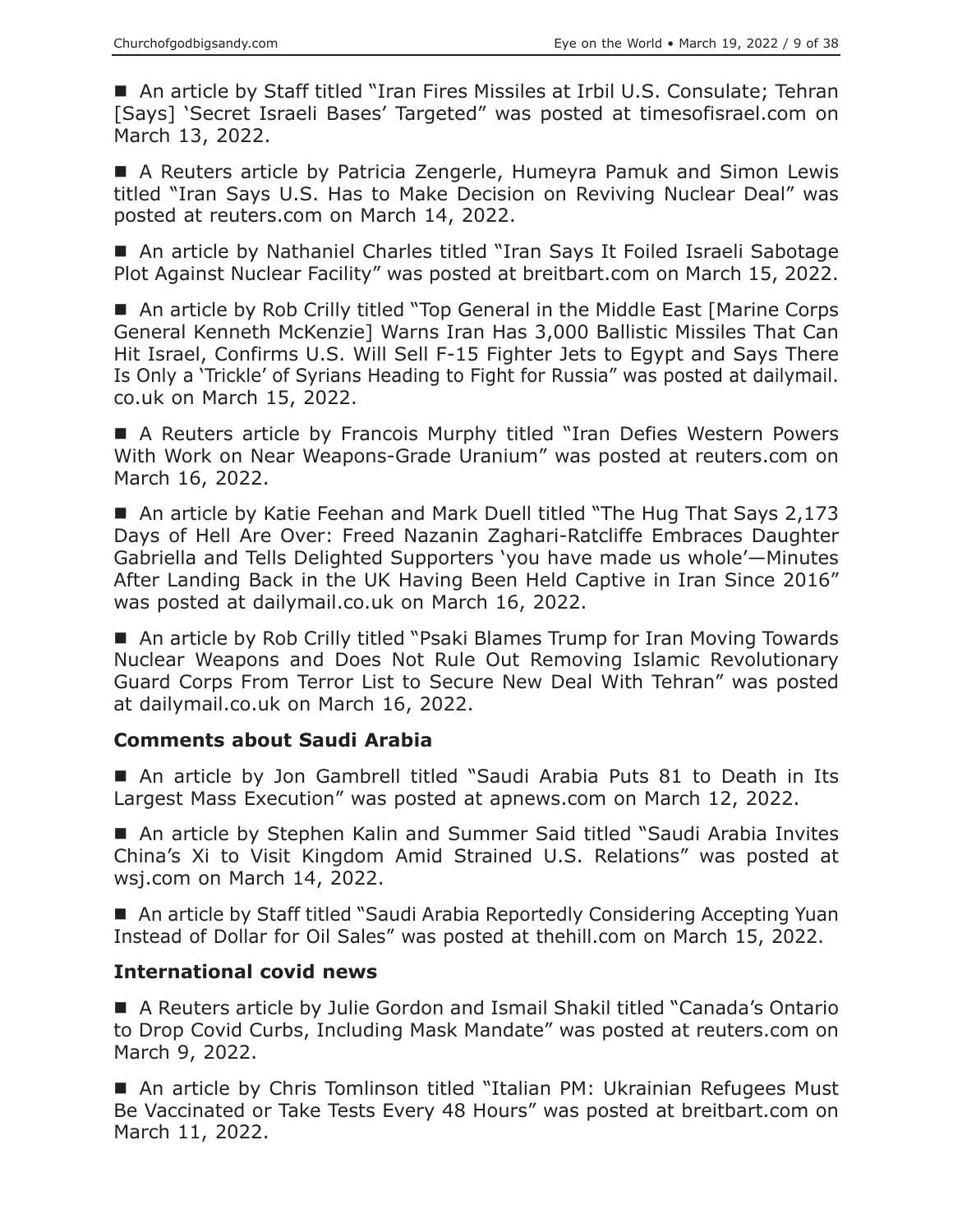■ An article by Chris Tomlinson titled "Covid-1984: 600,000 Italians Set to Receive Fines for Being Unvaccinated" was posted at breitbart.com on March 12, 2022.

■ An article by Thomas Maresca titled "China Locks Down [Changchun] City of 9 Million Amid Biggest Covid-19 Outbreak in Two Years" was posted at upi.com on March 11, 2022.

 An article by John Hayward titled "Lockdown in Shenzhen [Trapping 24 Million Residents Inside Surrounding Province] as China Reports Record Coronavirus Cases" was posted at breitbart.com on March 14, 2022.

■ An article by Philippe Naughton titled "Covid Finally Spins Out of Control in China as New Variant Takes Hold" was posted at thedailybeast.com on March 14, 2022.

■ An article by Huizhong Wu titled "China Battles Multiple Outbreaks, Driven by Stealth Omicron" was posted at apnews.com on March 14, 2022.

■ An article by Dr. Joseph Mercola titled "Globalists Aim to Take Over Health Systems Worldwide" was posted at mercola.com on March 15, 2022.

 An article by Adam Shergold titled "[Tennis Star] Novak Djokovic Will Get the Chance to Defend His French Open Title as Covid Restrictions Are Eased at Roland Garros After the Unvaccinated 20-Time Slam Winner Was Barred From the Australian Open Earlier This Year" was posted at dailymail.co.uk on March 16, 2022.

■ An article by Katy Austin titled "Heathrow Airport [in London] Drops Covid Face Mask Rules" was posted at bbc.com on March 16, 2022.

## **International miscellaneous news**

■ Looking back to February 2022, an article by Dzirhan Mahadzir titled "Japanese MoD [Ministry of Defense] Voices Concern Over Russian Naval Exercises" was posted at usni.org on Feb. 16, 2022.

 An article by Dzirhan Mahadzir titled "Japan Again Raises Concern Over 10 Warship Russian Navy Surface Group" was posted at usni.org on March 11, 2022.

■ An article by Sonia Perez titled "Guatemala Increases Abortion Penalty, Bans Same-Sex Marriage" was posted at apnews.com on March 9, 2022.

■ An article titled "Clouds Over [Former German Chancellor Angela] Merkel's Legacy as Russian Invasion Lays Flaws Bare" was posted at voanews.com on March 12, 2022.

 A Reuters article by Essi Lehto and Nora Buli titled "Finland Starts Much-Delayed Nuclear Plant, Brings Respite to Power Market" was posted at reuters.com on March 12, 2022.

 An article by John Hayward titled "India Apologizes for 'Accidental' and 'Regrettable' Launch of Missile Into Pakistan" was posted at breitbart.com on March 14, 2022.

■ A Reuters article by Staff titled "Australian Court Reverses Landmark Climate Ruling [Saying That the Environmental Minister Couldn't Be Held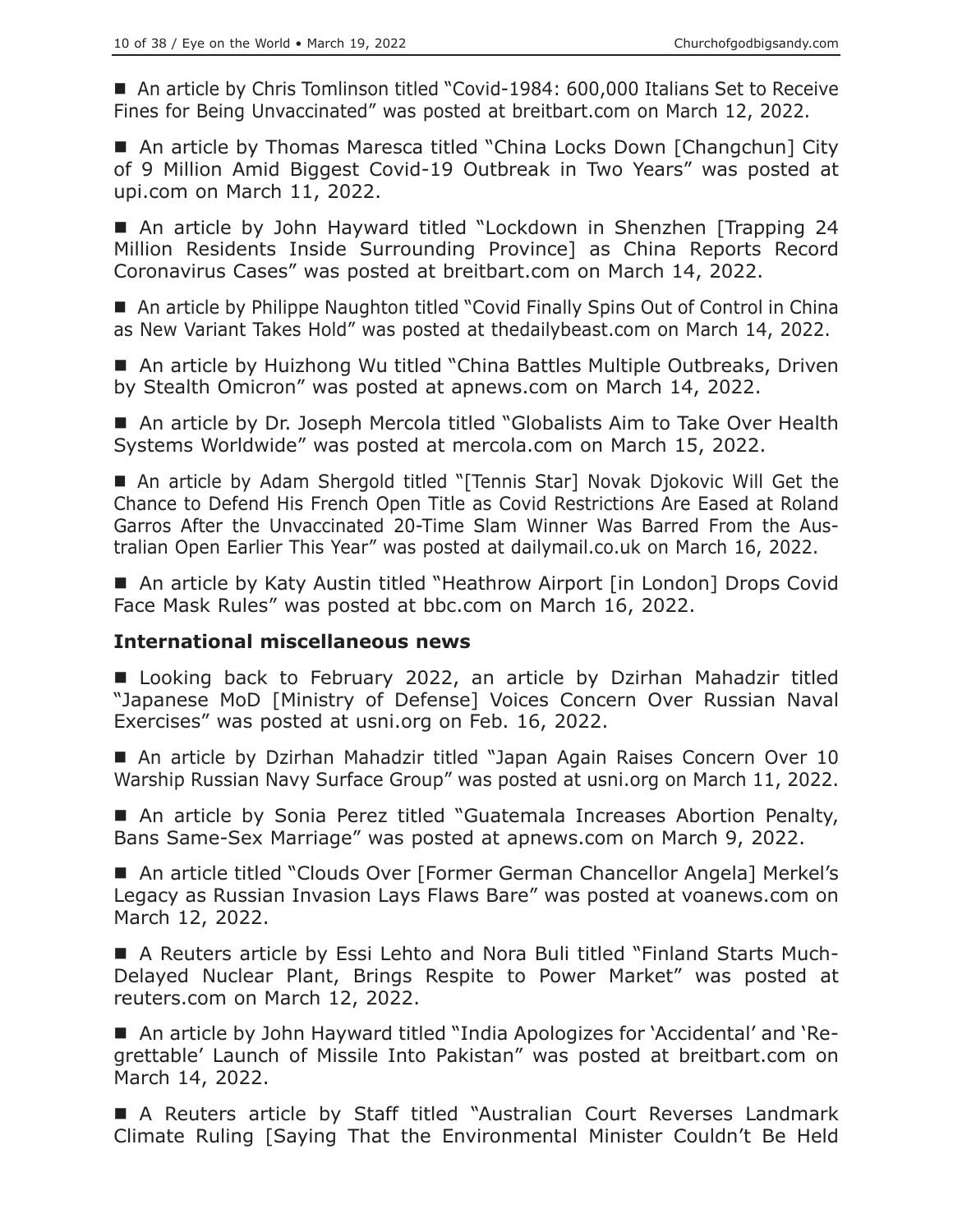Personally Liable for the Effects of Global Warming]" was posted at reuters.com on March 15, 2022.

 A Reuters article by Krishna N. Das titled "India Court Upholds State Hijab Ban in Schools, Could Set National Precedent" was posted at reuters.com on March 15, 2022.

 An article by Isabella Nikolic and James Gant titled "At Least Four Are Killed as 7.3-Magnitude Earthquake Hits Fukushima, Triggering Fire Alarm at Nuclear Plant, Plunging Millions Into Darkness and Derailing a Bullet Train" was posted at dailymail.co.uk on March 16, 2022.

■ An article by Monica Greep titled "Emperor Naruhito's Daughter Princess Aiko of Japan Vows to 'Value Her Duties' in a Press Conference to Mark Becoming a Working Royal After Coming of Age on Her 20th Birthday" was posted at dailymail.co.uk on March 17, 2022.

 An article by Padraig Collins and Stephen Johnson titled "Sydney Is the Second Most Unaffordable City in the World and Melbourne Is Barely Any Better—as Alarming Data Shows How Many More Years Australians Must Spend Saving for a Deposit [the Most Expensive City Is Hong Kong and the Cheapest Cities Are Pittsburgh, Oklahoma City, Rochester, St. Louis and Edmonton]" was posted at dailymail.co.uk on March 16, 2022.

★★★★★

An article by Victor Davis Hanson titled "10 Realities of Ukraine" was posted at townhall.com on March 17, 2022. Following is the article.

 $\overline{\phantom{a}}$  , where  $\overline{\phantom{a}}$ 

■ One—Reassuring an enemy what one will not do ensures that the enemy will do just that and more.

Unpredictability and occasional enigmatic silence bolster deterrence. But President Joe Biden's predictable reassurance to Russian President Vladimir Putin that he will show restraint means Putin likely will not.

■ Two—No-fly zones don't work in a big-power, symmetrical standoff.

In a cost-benefit analysis, they are not worth the risk of shooting down the planes of a nuclear power. They usually do little to stop planes outside of such zones shooting missiles into them. Sending long-range, high-altitude anti-aircraft batteries to Ukraine to deny Russian air superiority is a far better way of regaining air parity.

■ Three—Europe, NATO members, and Germany in particular have de facto admitted that their past decades of shutting down nuclear plants, coal mines, and oil and gas fields have left Europe at the mercy of Russia.

They are promising to rearm and meet their promised military contributions. By their actions, they are admitting that their critics, the United States in particular, were right, and they were dangerously wrong in empowering Putin.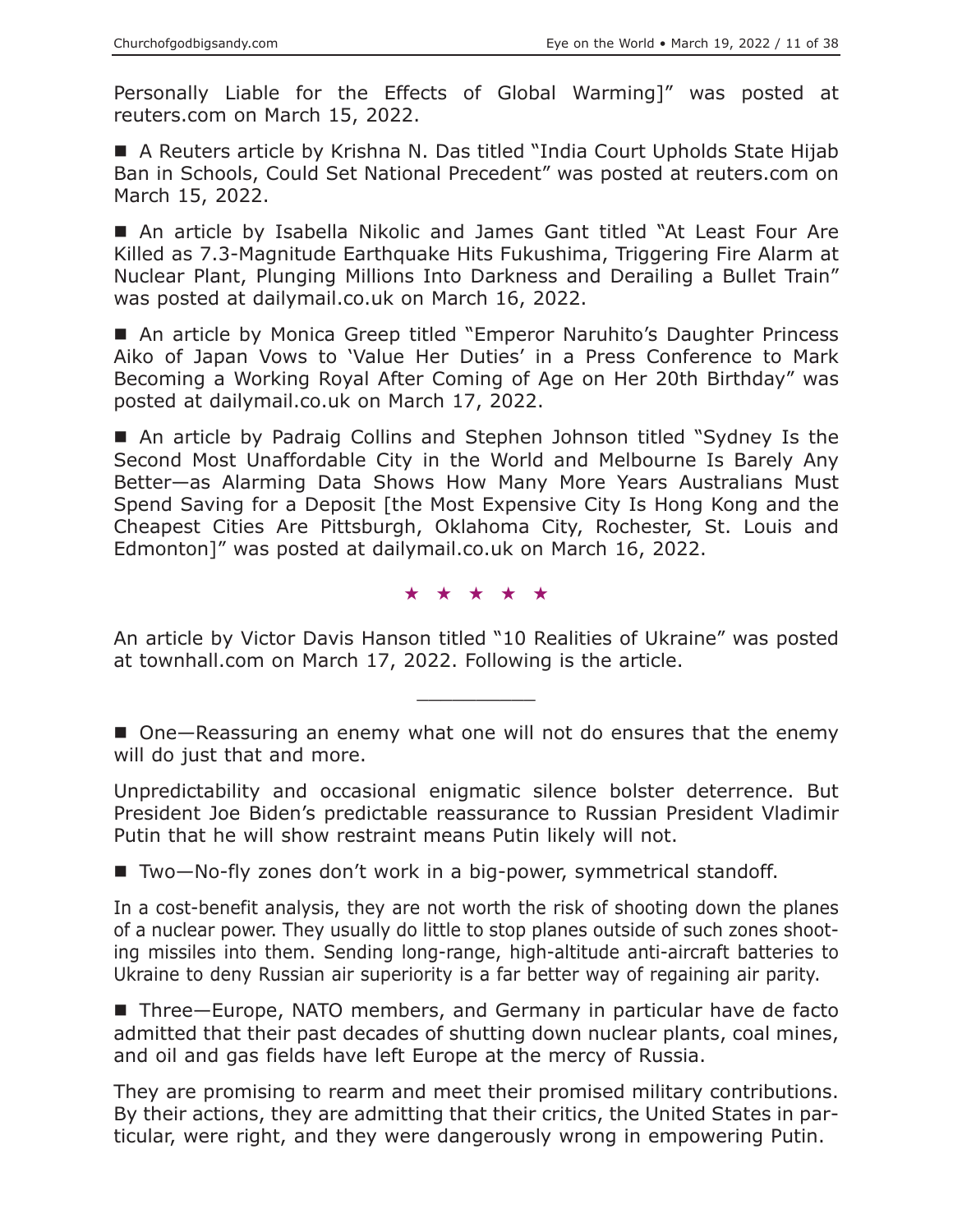■ Four—China is now pro-Russian.

Beijing wants Russian natural resources at a discount. Russia will pay for overpriced access to Chinese finance, commerce, and markets. Yet if Russia loses the Ukraine war, goes broke, and as an international pariah is ostracized, then China will likely cut the smelly Russian albatross from its neck in fear of new Western financial, cultural, and commercial clout.

 $\blacksquare$  Five—Americans are finally digesting just how destructive the humiliating flight from Afghanistan was.

The catastrophe signaled to Russia, China, North Korea, and Iran that Western deterrence had died. No surprise that Russia sent missiles into a Ukrainian base near the Polish-NATO border. North Korea in January launched more missiles than in any month in its history. Iran sent missiles into Kurdistan. China announces daily it is just a matter of time until it absorbs Taiwan. The tens of billions of dollars of sophisticated weaponry sent to Ukraine by the West are still far less than what the U.S. military handed over to the terrorist Taliban.

 Six—The Ukraine war did not cause inflation and record gas prices. Both were already spiking by early February 2022.

The cause was the Biden Administration's year-long radical expansion of the money supply at a time of post-COVID, pent-up consumer demand. It foolishly continued de facto zero-interest rates. Its generous COVID subsidies for the unemployed discouraged a return to work, while slashing U.S. oil and gas production and pipelines.

Prior to Putin's invasion, Biden was quite publicly blaming greedy corporations, oil companies, COVID, and former President Donald Trump for the inflation he had birthed in 2021. And he was claiming undeniable high prices were only temporary or mostly an obsession of the elite.

■ Seven—Putin did not invade during the Trump tenure, although he had been more aggressive under previous American leadership with his prior attacks on Georgia, Ukraine, and Crimea. Russia stayed still when oil prices were low, fuel supplies in the West were plentiful, and the United States was confident.

When the U.S. was neither bogged down in optional military interventions nor led by a president predictably accommodating to Russian aggressions, Russia stayed quiet. Putin took note of increased NATO and U.S. defense spending. He feared low global oil prices and record American oil and gas production. He was wary after unpredictable American strikes against enemies like ISIS, Abu al-Baghdadi, and the Iranian General Qasem Soleimani.

■ Eight-It is not "escalation" to send arms to Ukraine.

The Russians far more aggressively supplied the North Koreans and North Vietnamese in their wars against America, without spreading the war globally. Pakistan, Syria, and Iran sent deadly weapons—many in turn supplied to them by Russia, North Korea, and China—to kill thousands of Americans during the Afghanistan and Iraq wars.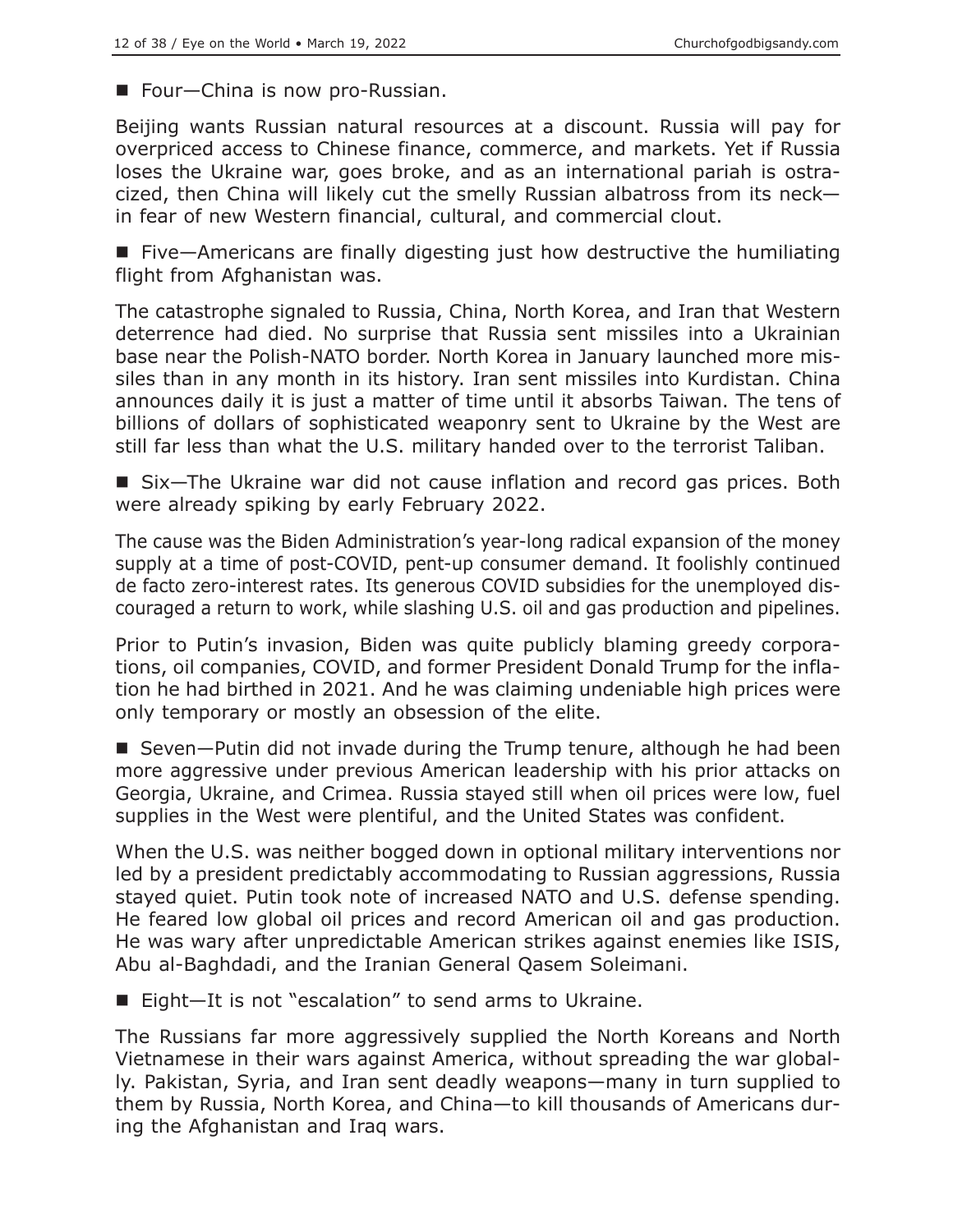■ Nine—Putin may never fully absorb Ukraine as long as it can easily be supplied across its borders by four NATO countries.

The U.S. deadlocked in the Korean War, lost the Vietnam War, was stalled in Iraq, and fled Afghanistan in part because its enemies were easily supplied by nearby border friends on the assumption the U.S. could not strike such abettors.

 $\blacksquare$  Ten—It is not "un-American" to point out that prior American appeasement under the Obama and the Biden Administrations explains not why Putin wished to go into Ukraine, but why he felt he could.

It is not "treasonous" to say Ukraine and the United States previously should have stayed out of each other's domestic affairs and politics—but still do not excuse Putin's savage aggression. It is not traitorous to admit that Russia for centuries relied on buffer states between Europe—lost when its Warsaw Pact satellite members joined NATO after its defeat in the Cold War. But that reality also does not justify Putin's savage attack.

We should not rehash the past but learn from it—and thereby ensure Putin is defeated now and deterred in the future.

#### ★★★★★

An article by Dennis Prager titled "Ukraine: What Is in America's Interest?" was posted at townhall.com on March 15, 2022. Following is the article.

 $\overline{\phantom{a}}$  , where  $\overline{\phantom{a}}$ 

As a result of the Russian invasion and partial destruction of Ukraine, the question "What is in America's interest?" is the question of the day. Specifically, how much should America get involved in defending Ukraine?

On the Left, the question "What is in America's interest?" is moot.

On the Left, "America's interest" is regarded as essentially a chauvinistic, nationalistic, even fascistic term.

If the Left were concerned with what is in America's interest, it would not advocate—and, under President Joe Biden, implement—open borders. It is not in America's interest to allow millions of people to illegally enter the United States.

If the Left were concerned with what is in America's interest, it would not advocate—and, under Biden, implement—policies to change America from an energy-independent country into an energy-dependent country.

If the Left were concerned with what is in America's interest, it would not advocate lying to its youth by telling them that America is systemically racist, that it was founded in 1619, that it fought the Revolution to preserve slavery and that the Founders were immoral racists. It would not advocate defunding police departments. It would not have advocated depriving young children of education for two years.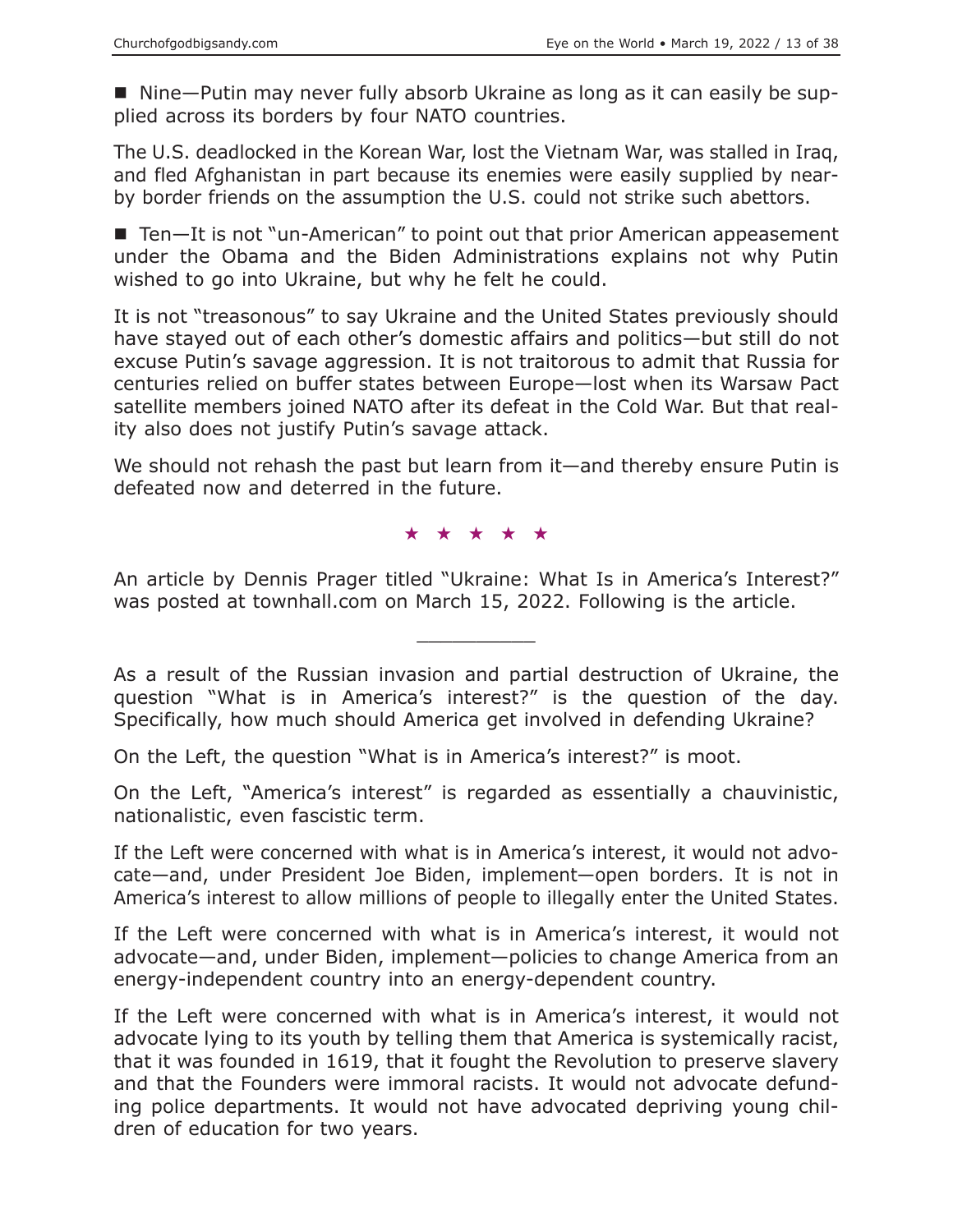The Left everywhere despises America. And the American Left is no exception. Most liberals love America, but they vote for the Left. So, their love is irrelevant.

Let's now turn our attention to the Right.

Unlike the Left, people on the Right are preoccupied with the question, "What is in America's interest?" That is why the Trump-era slogan "America First" so resonated with conservatives.

Conservatives believe, correctly, that open borders lead to the end of a country as a distinct national entity. (The Left believes it, too, by the way.) They want America to be energy independent so as not to depend on other countries—especially countries such as Iran, Russia and Venezuela—for its energy. Whatever the distant future risks of carbon emissions may be, they do not compare to the present risks of an energy shortage, energy dependence and runaway inflation. And they believe that America, despite its flaws, has been exactly as Abraham Lincoln described it: "The last best hope of Earth." Therefore, teaching young Americans that America is the very opposite is not only a lie, but it will also destroy the foundations of this country.

In foreign affairs, however, conservative answers to the question, "What is in America's interest?" are neither as clear nor as unanimous as they are concerning domestic issues.

Take the present crisis, the Russian invasion of Ukraine.

One hopes that virtually all conservatives (and virtually all people across the political spectrum) regard the invasion as evil. Whoever doesn't has a malfunctioning conscience.

Yet, some people, on the Right as well as the Left, do not put the entire blame for the war on Putin. Their chief argument is that Putin felt threatened by the possible expansion of NATO into Ukraine.

That anyone outside of Russia would offer this argument is depressing. Do the people who make this argument believe that Russia has a legitimate fear of an attack by a NATO country? Or do they believe that Putin fears an attack by a NATO country?

If Russia is ruled by a paranoid dictator without a conscience (as evidenced by his murdering Russian dissidents and the ongoing laying of Ukrainian cities to waste), his paranoia is not to be honored. To cite the example of Hitler again, he sought the annihilation of the Jews because he feared them; he constantly reiterated his paranoid belief that the Jews sought the destruction of Germany and of the Aryan race. Paranoid dictators need to be confronted, not patronized.

Moreover, in 1994, Ukraine gave up its nuclear weapons (inherited from the former Soviet Union). It signed an agreement called the Budapest Memorandum with Russia, the U.K. and the U.S. in which it agreed to dismantle its nuclear weapons and delivery systems (bombers and missiles). In return, Ukraine was assured that Russia, the U.S. and the U.K. would refrain from threatening it and respect its "independence and sovereignty and the existing borders."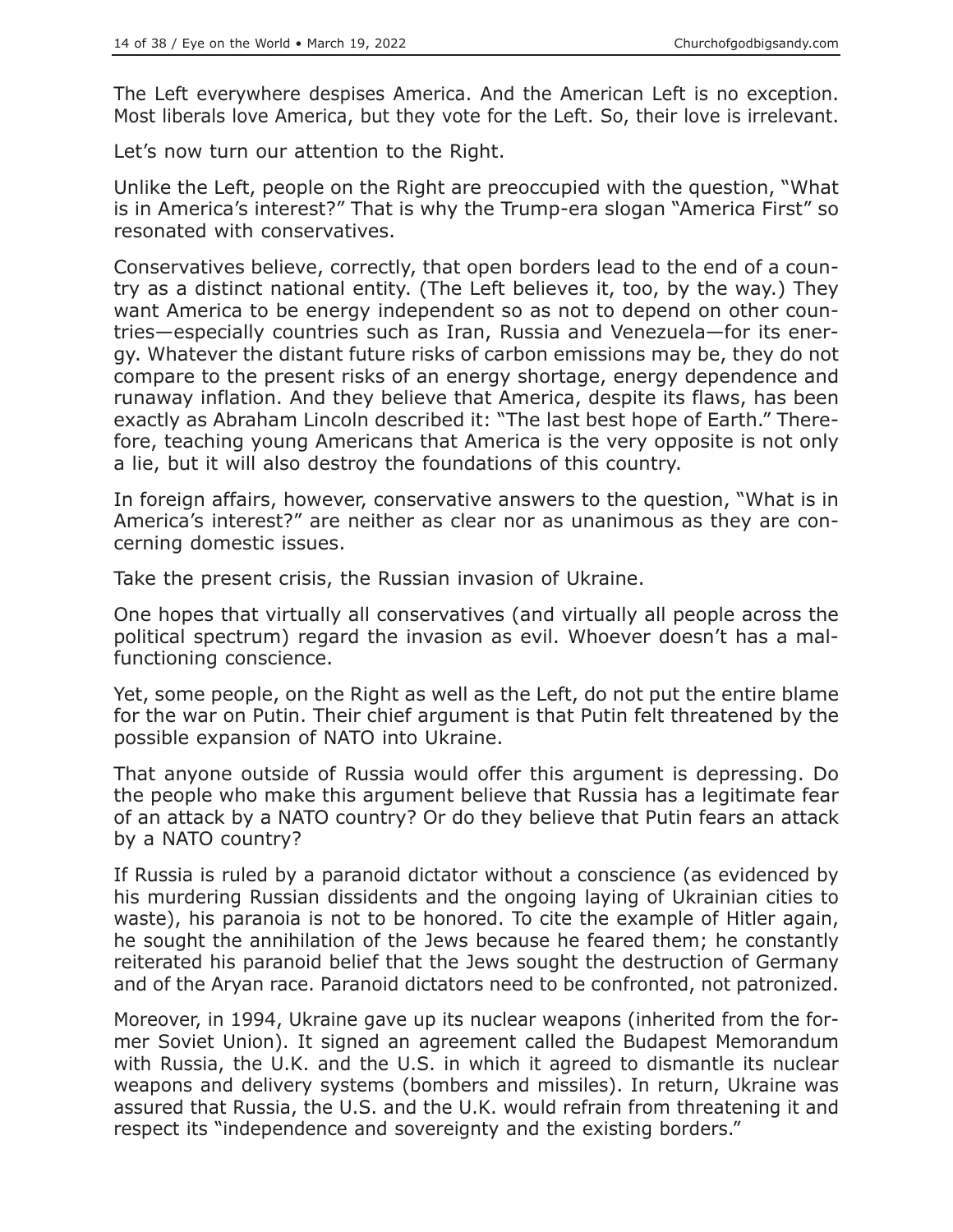In other words, the only threat between Russia and Ukraine was Russia threatening Ukraine.

One should also add that between 1932 and 1933, Soviet Russia murdered between four and six million Ukrainians in what the Ukrainians call the Holodomor (Ukrainian for "murder by starvation").

Still, the argument goes, the Ukrainians provoked Putin by courting NATO membership.

NATO notwithstanding, the primary "not in America's interest" argument goes like this: "What Putin is doing is wrong, but essentially it is none of our business. The United States has no interest in Ukraine."

To this argument, one can ask: Other than an attack on America, when and where does America have an interest? And why? If a Russian dictator can invade and decimate another country in an act of unprovoked aggression and it not be in America's interest, what about China invading Taiwan, or Iran unleashing nuclear weapons against Israel, or North Korea doing so against South Korea? Why are Taiwan, Israel or South Korea more "in America's interest" than Ukraine?

And, finally, what about the moral question?

Is morality "in America's interest"?

I have supported the notion of "America First." But as a conservative and as a religious conservative, I do not believe in "America Only." For the same reasons, I believe in "my family first," but I do not believe in "my family only."

We should not send NATO troops into Ukraine, but we should allow Poland to supply Ukraine with fighter jets. Anyway, why is that different from our supplying Ukraine with anti-tank and anti-aircraft weapons?

If Russia having nuclear weapons prevents us from even allowing a third country to send jets into Ukraine, the lesson is simple and clear: If you want to paralyze the West, develop (or steal) nuclear weapons. Then you can destroy any country you choose.

If conservatism means "America First," count me a conservative. But if conservatism means "America Only," count me out.

★★★★★

An article by Victor Davis Hanson titled "The Green Immoralists" was posted at townhall.com on March 10, 2022. Following is the article.

Thousands are dying from Russian missiles and bombs in the suburbs of Ukraine.

 $\overline{\phantom{a}}$  , where  $\overline{\phantom{a}}$ 

In response, the Biden Administration's climate-change envoy, multimillionaire and private-jet-owning John Kerry, laments that Russian President Vladimir Putin might no longer remain his partner in reducing global warming.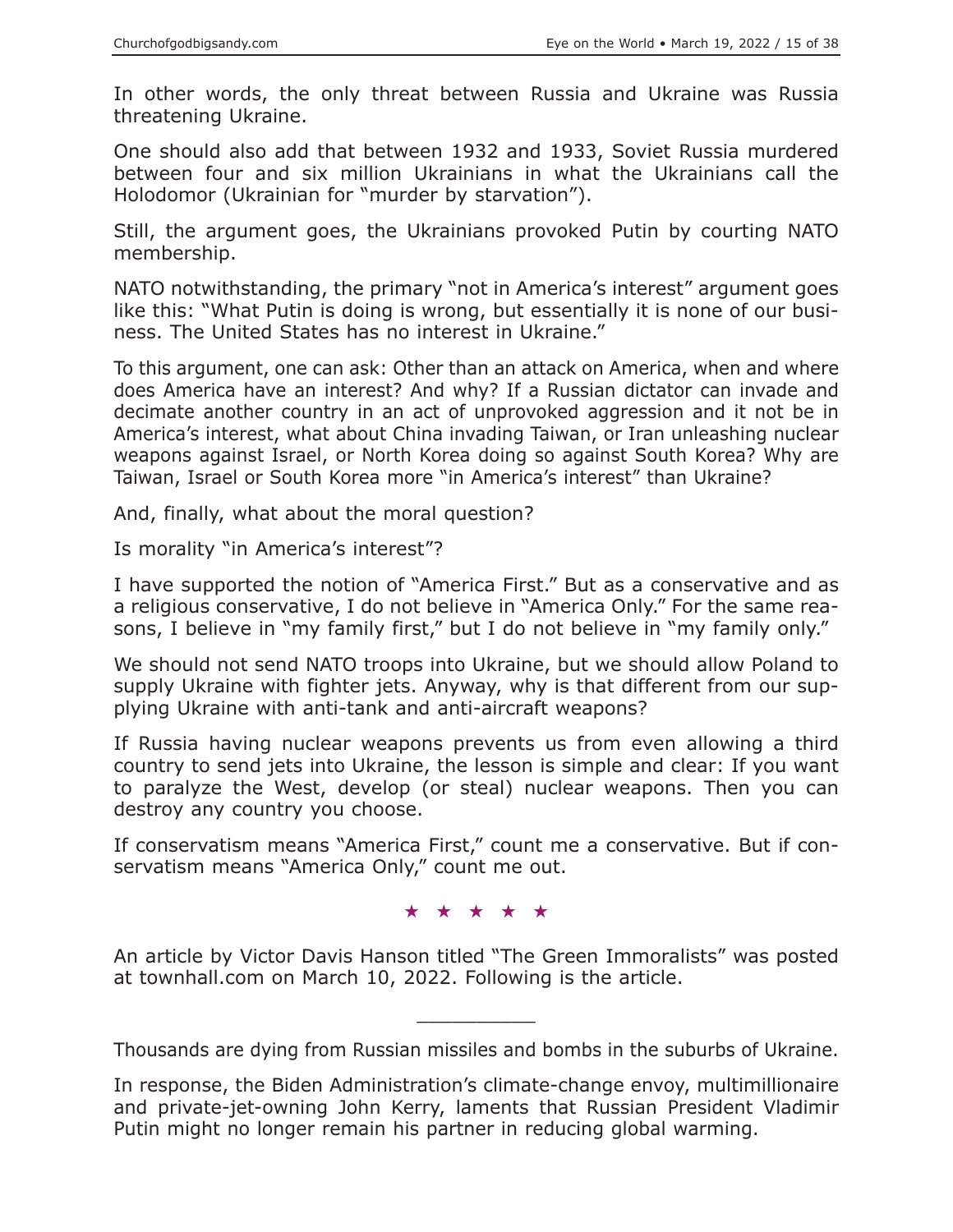"You're going to lose people's focus," Kerry frets. "You're going to lose bigcountry attention because they will be diverted, and I think it could have a damaging impact."

#### "Impact"?

Did the global moralist Kerry mean by "impact" the over 650 Russian missiles that impacted Ukrainian buildings and tore apart children?

Are Russian soldiers losing their green "focus"? When Putin threatens nuclear war is he merely "diverted"? Would letting off a few nukes be "damaging" to the human environment?

Climate-change moralists love humanity so much in the abstract that they must shut down its life-giving gas, coal, and oil in the concrete. And they value humans so little that they don't worry in the here and now that ensuing fuel shortages and exorbitant costs cause wars, spike inflation, and threaten people's ability to travel or keep warm.

The Biden Administration stopped all gas and oil production in the ANWR region of Alaska. It ended all new federal leases for drilling. It is canceling major new pipelines. It is leveraging lending agencies not to finance oil and gas drilling.

It helped force the cancellation of the EastMed pipeline that would have brought much-needed natural gas to southern Europe. And it has in just a year managed to turn the greatest oil and gas producer in the history of the world into a pathetic global fossil-fuel beggar.

Now gas is heading to well over \$5 a gallon. In over-regulated blue states, it will likely hit \$7.

The result is left-wing terror that the voters in the coming midterm election might rightly blame Democrats for hamstringing the American ability to travel, keep warm in winter and cool in summer, and buy affordable food.

But how will the Biden Administration square the circle of its own ideological war against oil and natural gas versus handing the advantage to our oil- and gas-producing enemies, as Russia invades Ukraine?

Or put another way, when selfish theory hits deadly reality, who loses? Answer: the American people.

President Joe Biden lifted U.S. sanctions on the Russian-German Nord Stream 2 pipeline designed to provide green Germany with loathsome, but life-saving, natural gas.

But first Biden canceled the Keystone XL pipeline in the United States. He has no problem with pipelines per se, just American ones.

While Biden doesn't like the idea of Germany burning carbon fuel, or Putin reaping enormous profits from Berlin's self-created dependency, or Germans importing liquified natural gas from America, Biden also does not like the idea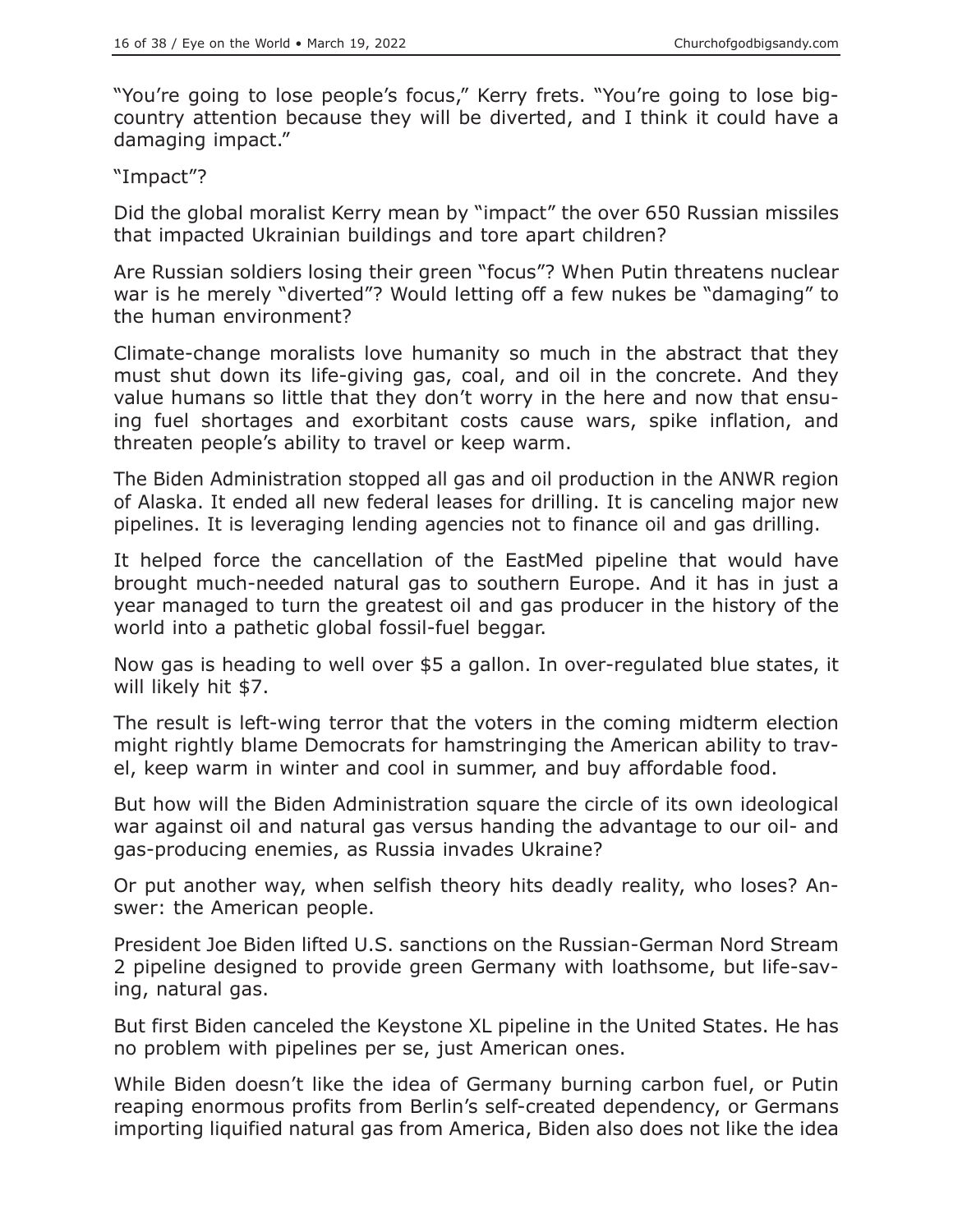of forcing German families to turn off their thermostats in mid-winter when there is Russian-fed war not far from Germany's borders.

Here at home, Biden gets even crazier. As our enemies around the world reap huge profits from record high oil and gas prices, did Biden ask Alaska, North Dakota, or Texas to ramp up production?

In other words, did he ask Americans to save fellow cash-strapped Americans from a self-created energy crisis, in the way he assured the Germans that during war reality trumps theory?

Not at all.

Instead, Biden came up with the most lunatic idea in recent diplomatic history of begging autocratic and hostile regimes the world over to pump more oil to lower America's gas prices.

For years, America has sanctioned the oil-rich Venezuelan dictatorship, a narcoterrorist state that wars on its own people and its neighbors. Now Biden is begging strongman Venezuelan President Nicolas Maduro to pump the supposedly dirty fuels America has in even greater abundance but finds it too icky to produce.

Biden also has beseeched the once sanctioned, terrorist Iranian government. He wants Tehran to help us out by upping the very oil and gas production that America has tried to curtail for years. In return, Iran is demanding a new "Iran Deal" that will soon ensure the now petro-rich theocracy the acquisition of nuclear weapons.

On the eve of the Russian invasion, Biden begged Putin to pump even more oil to supplement its current Russian imports to the United States.

Did Putin see that surreal request as yet another sign of American appeasement that might greenlight his upcoming planned invasion? In Russian eyes, was it more proof of American weakness and craziness after the humiliating flight from Afghanistan?

Biden has blasted the human rights record of Saudi Arabia's royal family. Now he is begging the monarchy to pump more of its despised carbon-spewing oil to make up for what his administration shut down at home. Is that why the Saudi royals refused to take his call?

The moral of Biden's oil madness? Elite ideology divorced from reality impoverishes people and can get them killed.

★★★★★

An article by Charles Gasparino titled "Even 'EV' Elon Musk Mocks Biden's 'Green' Hucksters" was posted at nypost.com on March 12, 2022. Following is the article.

 $\overline{\phantom{a}}$  , where  $\overline{\phantom{a}}$ 

You know things are getting bad for Team Biden when Elon Musk is mocking its ludicrous push for everything green.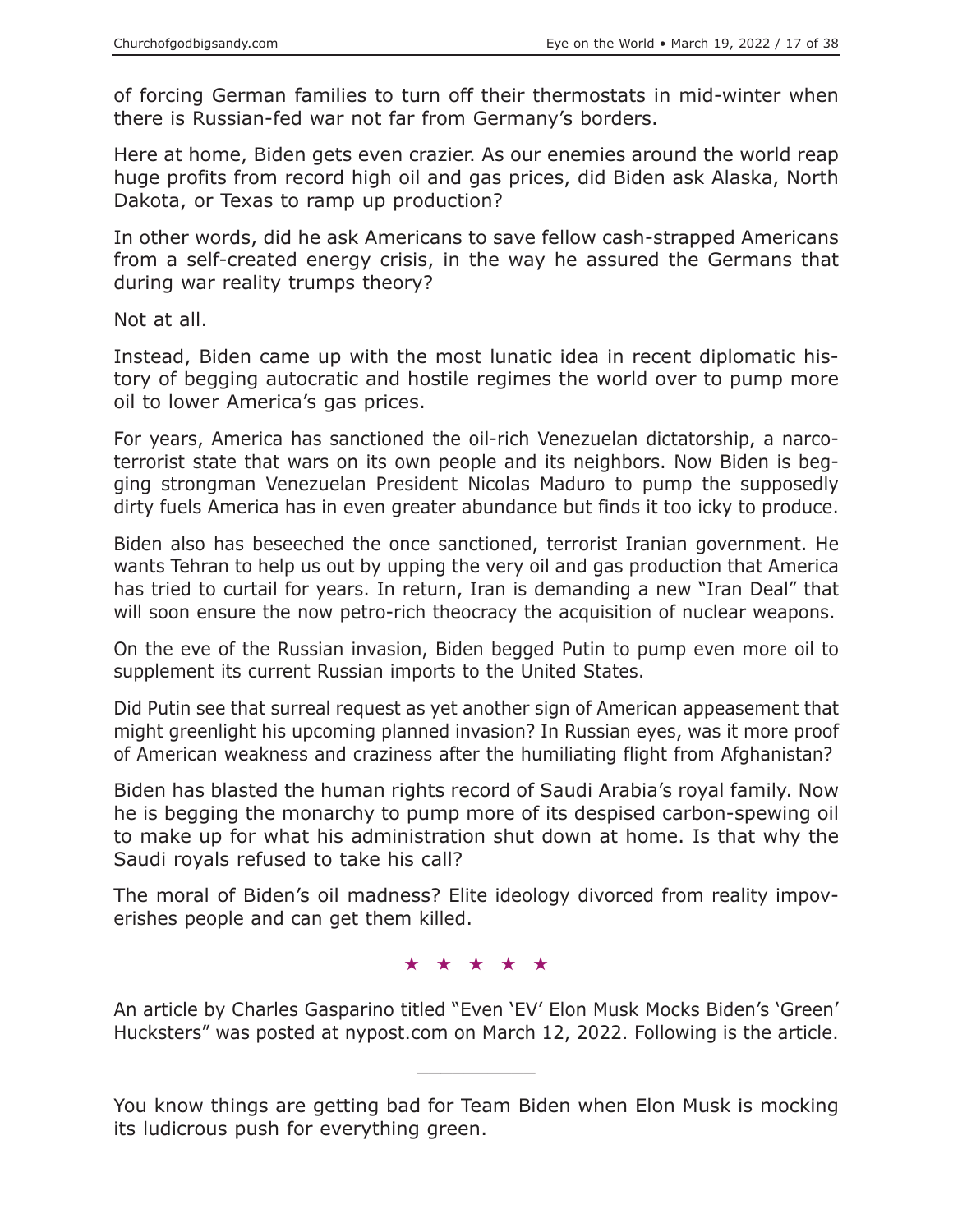That's right. The dude who made his billions off the greening of America with his electric-car company known as Tesla is now gaslighting the Biden administration's delusional agenda.

Musk is known to speak his mind, so I'm not totally shocked he's now throwing shade on Team Biden's latest green gimmick—that we should immediately dump our nasty gas guzzlers for the allegedly affordable electric vehicles offered by Tesla and, increasingly, the mainstream automobile industry.

But what's surprising me is that even financial executives who have embraced the green revolution, people like Larry Fink, the CEO of money-management powerhouse BlackRock, are increasingly urging caution on the overnight transition to a green economy, including an immediate embrace of electric vehicles.

The consequences, they warn, will be rapid inflation even above the pace we're seeing now. It's a massive tax on the poor and working class who will have to pay more to travel to work and eat given the costs associated with energy consumption. As oil is climbing to \$150 a barrel and gas prices head toward \$8 a gallon in some –places because of the Russian invasion of Ukraine, it's the last thing we as country need right now.

It's scary that those words of caution haven't pierced the thick skulls of the policymakers in DC. Proof was last week's bizarre press conference featuring Vice President Kamala Harris and Transportation Secretary Pete Buttigieg, who claimed that, soon, every car will be clean and electric and it will save the world from . . . Vladimir Putin.

Neither Harris nor Buttigieg mentioned Putin by name, but he was clearly topof-mind. Oil and gas –prices are spiking because of US sanctions designed to cut off sales of Russian oil that finances its war –machine, they suggested.

Not mentioned: Prices are also rising up because Harris, Buttigieg and their boss, President Biden, continue to handcuff US oil drilling at the behest of the environmental lobby.

Like hawking used cars

That last reason is why they needed a PR head fake about the benefits of turning green even if it fell flatter than a pancake. During the event, Harris sought to be inspiring, but came off as someone hawking used cars. She said the American people should sit back and "imagine a future" where every car, bus and truck is powered by electricity. It can happen sooner than you think, our VP assured us, where "the freight trucks that deliver bread and milk to our grocery store shelves and the buses that take children to school and parents to work . . . produce zero emissions. Well, you all imagined it."

She got one thing right: "It's all imag–inary" was my first thought. If EVs were so user-friendly, wouldn't we all be buying them already?

So I reached out to savvy Wall Street types for a gut check. Here's what they told me: Of course electric cars hold out great promise, but they're not going mainstream tomorrow or even next year or maybe not the next five years.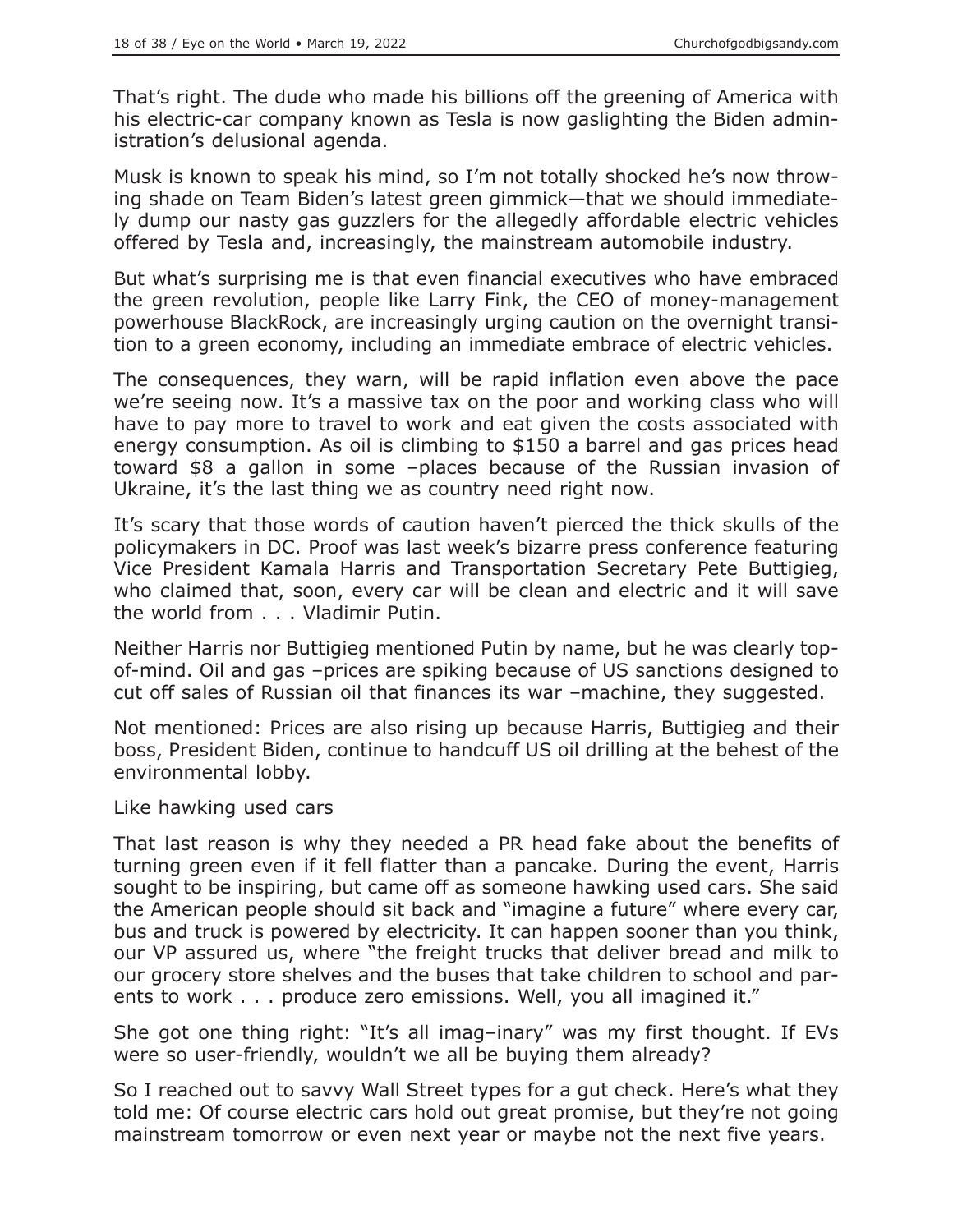Why? They're expensive for the average person (average cost of around \$56,000). Electricity doesn't grow on trees; It's created by burning those dreaded fossil fuels or by inefficient wind turbines. You will need nuclear power to ramp up capacity to meet the imaginary levels of our VP.

And how many nuclear plants will the environmentalists running the Biden administration really allow?

Electric vehicles also run on batteries. Those batteries rely on nickel, lithium and cobalt, minerals where China has become a significant –refiner. That's why China has also become a top manufacturer of EV batteries.

In their delusional press conference, the dynamic duo seemed oblivious to the obvious logic that if we follow their lead, maybe someday we will become less dependent on –Putin's oil but more dependent on Communist China's cobalt.

They're also oblivious to the fact that their green revolution must be an evolution. Don't believe me or my Wall Street sources, but listen to Musk—the electric-vehicle king.

"Obviously this would negatively affect Tesla, but sustainable energy solutions simply cannot react instantaneously to make up for Russian oil & gas exports," he recently tweeted.

As for the investment fad known as ESG (Environmental Social Governance) that's pushing companies to overnight adopt everything green including EVs, Musk says they "have been twisted to insanity" and "should be deleted if not fixed."

Good advice. Too bad Team Biden won't listen.

★★★★★

An article by Glenn Greenwald titled "The NYT Now Admits the Biden Laptop (Falsely Called 'Russian Disinformation') Is Authentic" was posted at greenwald.substack.com on March 17, 2022. Following is the article.

 $\overline{\phantom{a}}$  , where  $\overline{\phantom{a}}$ 

One of the most successful disinformation campaigns in modern American electoral history occurred in the weeks prior to the 2020 presidential election. On October 14, 2020—less than three weeks before Americans were set to vote—the nation's oldest newspaper, *The New York Post*, began publishing a series of reports about the business dealings of the Democratic frontrunner Joe Biden and his son, Hunter, in countries in which Biden, as Vice President, wielded considerable influence (including Ukraine and China) and would again if elected president.

The backlash against this reporting was immediate and intense, leading to suppression of the story by U.S. corporate media outlets and censorship of the story by leading Silicon Valley monopolies. The disinformation campaign against this reporting was led by the CIA's all-but-official spokesperson Natasha Bertrand (then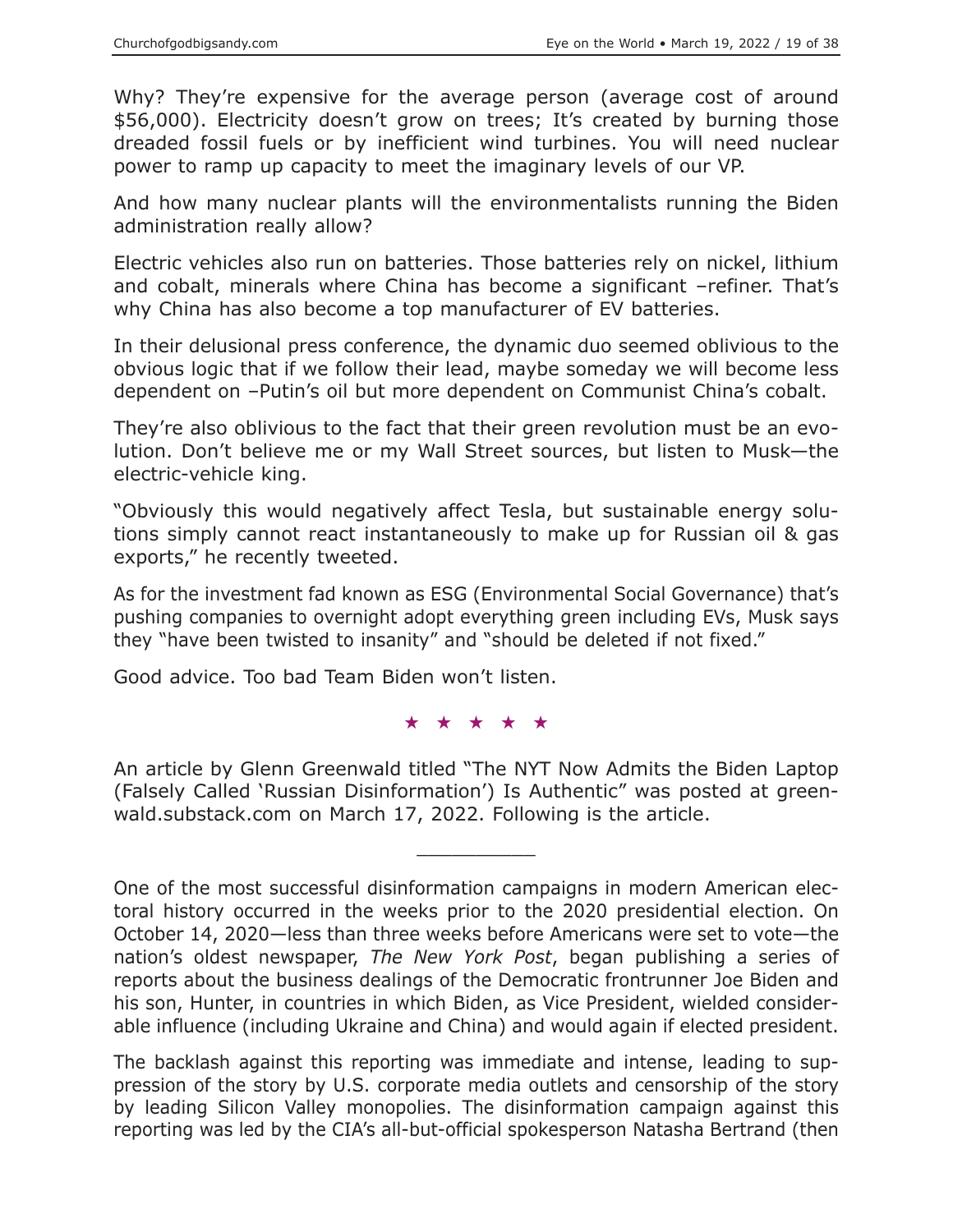of *Politico*, now with CNN), whose article on October 19 appeared under this headline: "Hunter Biden story is Russian disinfo, dozens of former intel officials say."

These "former intel officials" did not actually say that the "Hunter Biden story is Russian disinfo." Indeed, they stressed in their letter the opposite: namely, that they had *no evidence* to suggest the emails were falsified or that Russia had anything to do them, but, instead, they had merely intuited this "suspicion" based on their experience: "We want to emphasize that we do not know if the emails, provided to the New York Post by President Trump's personal attorney Rudy Giuliani, are genuine or not and that we do not have evidence of Russian involvement—just that our experience makes us deeply suspicious that the Russian government played a significant role in this case."

But a media that was overwhelmingly desperate to ensure Trump's defeat had no time for facts or annoying details such as what these former officials actually said or whether it was in fact true. They had an election to manipulate. As a result, that these emails were "Russian disinformation"—meaning that they were fake and that Russia manufactured them—became an article of faith among the U.S.'s justifiably despised class of media employees.

Very few even included the crucial caveat that the intelligence officials themselves stressed: namely, that they had no evidence at all to corroborate this claim. Instead, as I noted last September, "virtually every media outlet— CNN, NBC News, PBS, *Huffington Post*, *The Intercept*, and too many others to count—began completely ignoring the substance of the reporting and instead spread the lie over and over that these documents were the by-product of Russian disinformation." *The Huffington Post* even published a mustbe-seen-to-be-believed campaign ad for Joe Biden, masquerading as "reporting," that spread this lie that the emails were "Russian disinformation."

This disinformation campaign about the Biden emails was then used by Big Tech to justify brute censorship of any reporting on or discussion of this story: easily the most severe case of pre-election censorship in modern American political history.

Twitter locked *The New York Post*'s Twitter account for close to two weeks due to its refusal to obey Twitter's orders to delete any reference to its reporting. The social media site also blocked any and all references to the reporting by all users; Twitter users were barred even from linking to the story in private chats with one another. Facebook, through its spokesman, the life-long DNC operative Andy Stone, announced that they would algorithmically suppress discussion of the reporting to ensure it did not spread, pending a "fact check[] by Facebook's third-party fact checking partners" which, needless to say, never came—precisely because the archive was indisputably authentic.

The archive's authenticity, as I documented in a video report from September, was clear from the start. Indeed, as I described in that report, I staked my career on its authenticity when I demanded that *The Intercept* publish my analysis of these revelations, and then resigned when its vehemently anti-Trump editors censored any discussion of those emails precisely because it was indisputable that the archive was authentic (*The Intercept*'s former *New York*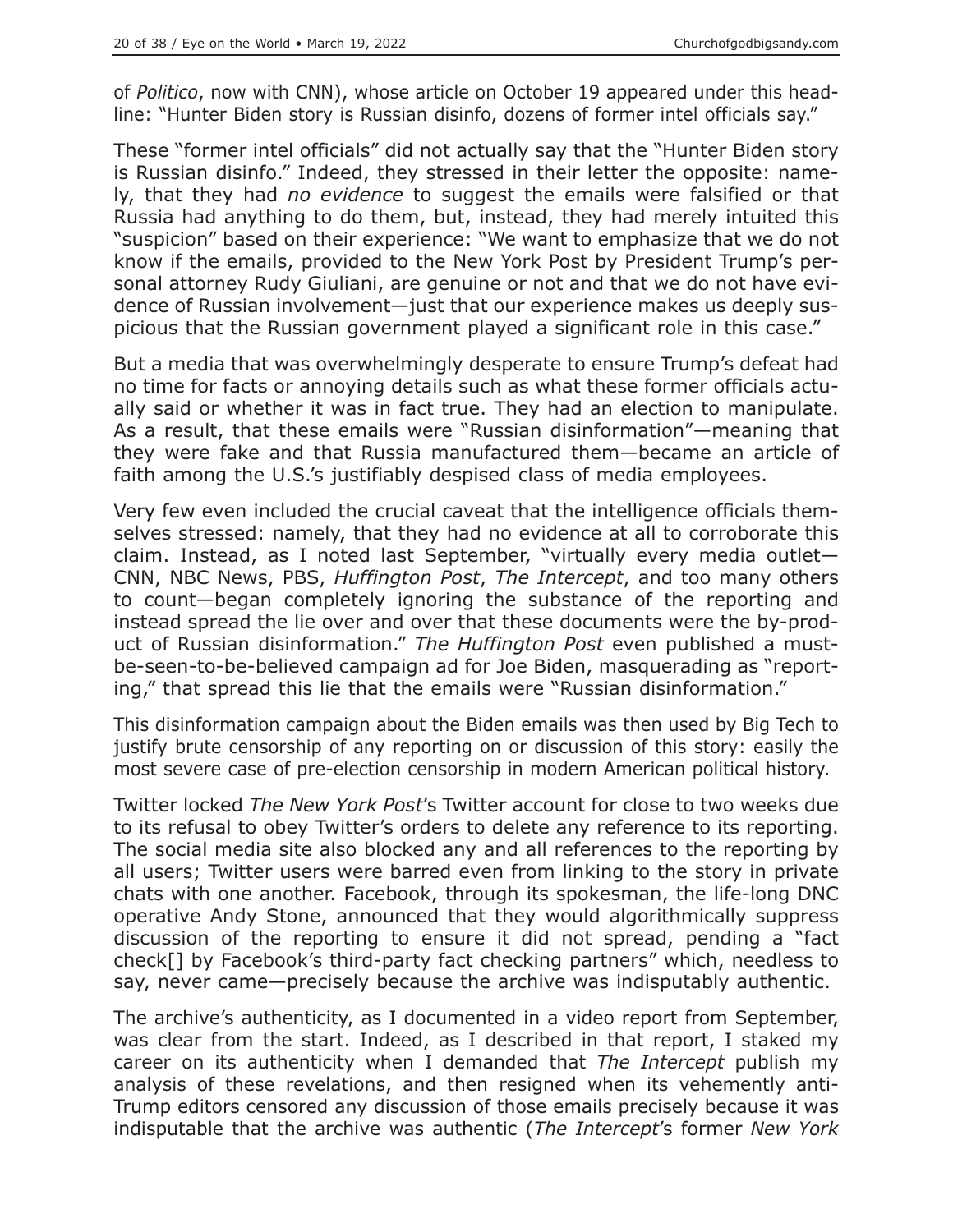*Times* reporter James Risen was given the green light by these same editors to spread and endorse the CIA's lie, as he insisted that laptop should be ignored because "a group of former intelligence officials issued a letter saying that the Giuliani laptop story has the classic trademarks of Russian disinformation.")

I knew the archive was real because all the relevant journalistic metrics that one evaluates to verify large archives of this type—including the Snowden archive and the Brazil archive which I used to report a series of investigative exposés—left no doubt that it was genuine (that includes documented verification from third parties who were included in the email chains and who showed that the emails they had in their possession matched the ones in the archive word-for-word).

Any residual doubts that the Biden archive was genuine—and there should have been none—were shattered when a reporter from *Politico*, Ben Schreckinger, published a book last September, entitled "The Bidens: Inside the First Family's Fifty-Year Rise to Power," in which his new reporting proved that the key emails on which *The New York Post* relied were entirely authentic.

Among other things, Schreckinger interviewed several people included in the email chains who provided confirmation that the emails in their possession matched the ones in *the Post*'s archive word for word. He also obtained documents from the Swedish government that were identical to key documents in the archive. His own outlet, *Politico*, was one of the few to even acknowledge his book. While ignoring the fact that they were the first to spread the lie that the emails were "Russian disinformation," *Politico* editors—under the headline "Double Trouble for Biden"—admitted that the book "finds evidence that some of the purported Hunter Biden laptop material is genuine, including two emails at the center of last October's controversy."

The vital revelations in Schreckinger's book were almost completely ignored by the very same corporate media outlets that published the CIA's now-debunked lies. They just pretended it never happened. Grappling with it would have forced them to acknowledge a fact quite devastating to whatever remaining credibility they have: namely, that they all ratified and spread a coordinated disinformation campaign in order to elect Joe Biden and defeat Donald Trump. With strength in numbers, and knowing that they speak only to and for liberals who are happy if they lie to help Democrats, they all joined hands in an implicit vow of silence and simply ignored the new proof in Schreckinger's book that, in the days leading up to the 2020 election, they all endorsed a disinformation campaign.

It will now be much harder to avoid confronting the reality of what they did, though it is highly likely that they will continue to do so. This morning, *The New York Times* published an article about the broad, ongoing FBI criminal investigation into Hunter Biden's international business and tax activities. Prior to the election, *the Times*, to their credit, was one of the few to apply skepticism to the CIA's pre-election lie, noting on October 22 that "no concrete evidence has emerged that the laptop contains Russian disinformation." Because the activities of Hunter Biden now under FBI investigation directly pertain to the emails first revealed by *The Post*, the reporters needed to rely upon the laptop's archive to amplify and inform their reporting.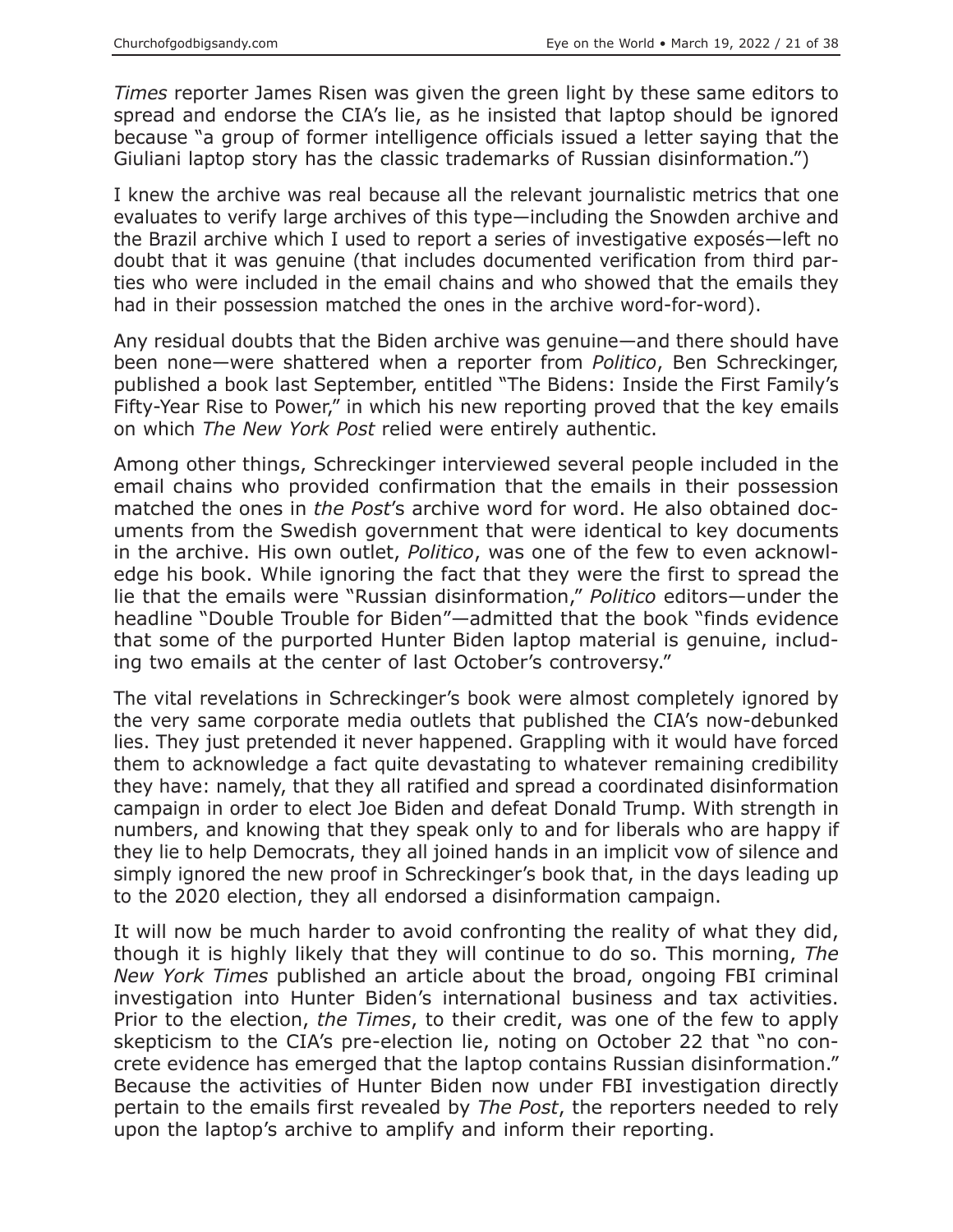That, in turn, required *The New York Times* to verify the authenticity of this laptop and its origins—exactly what, according to their reporters, they successfully did: "People familiar with the investigation said prosecutors had examined emails between Mr. Biden, Mr. Archer and others about Burisma and other foreign business activity. Those emails were obtained by The New York Times from a cache of files that appears to have come from a laptop abandoned by Mr. Biden in a Delaware repair shop. The email and others in the cache were authenticated by people familiar with them and with the investigation."

That this cache of emails was authentic was clear from the start. Any doubts were obliterated by publication of Schreckinger's book six months ago. Now the Paper of Record itself explicitly states not only that the emails "were authenticated" but also that the original story from *The Post* about how they obtained these materials—they "come from a laptop abandoned by Mr. Biden in a Delaware repair shop"—"appears" to be true.

 What this means is that, in the crucial days leading up to the 2020 presidential election, most of the corporate media spread an absolute lie about *The New York Post*'s reporting in order to mislead and manipulate the American electorate.

If It means that Big Tech monopolies, along with Twitter, censored this story based on a lie from "the intelligence community."

If means that Facebook's promise from its DNC operative that it would suppress discussion of the reporting in order to conduct a "fact-check" of these documents was a fraud because if an honest one had been conducted, it would have proven that Facebook's censorship decree was based on a lie.

■ It means that millions of Americans were denied the ability to hear about reporting on the candidate leading all polls to become the next president, and instead were subjected to a barrage of lies about the provenance (*Russia did it*) and authenticity (*disinformation!*) of these documents.

The objections to noting all of this today are drearily predictable.

Reporting on Hunter Biden is irrelevant since he was not himself a candidate (what made the reporting relevant was what it revealed about the involvement of *Joe Biden* in these deals). Given the war in Ukraine, now is not the time to discuss all of this (despite the fact that they are usually ignored, there are always horrific wars being waged even if the victims are not as sympathetic as European Ukrainians and the perpetrators are the film's Good Guys and not the Bad Guys). The real reason most liberals and their media allies do not want to hear about any of this is because they believe that the means they used (deliberately lying to the public with CIA disinformation) are justified by their noble ends (defeating Trump).

Whatever else is true, both the CIA/media disinformation campaign in the weeks before the 2020 election and the resulting regime of brute censorship imposed by Big Tech are of historic significance.

**Democrats and their new allies in the establishment wing of the Republican Party** may be more excited by war in Ukraine than the subversion of their own election by the unholy trinity of the intelligence community, the corporate press, and Big Tech.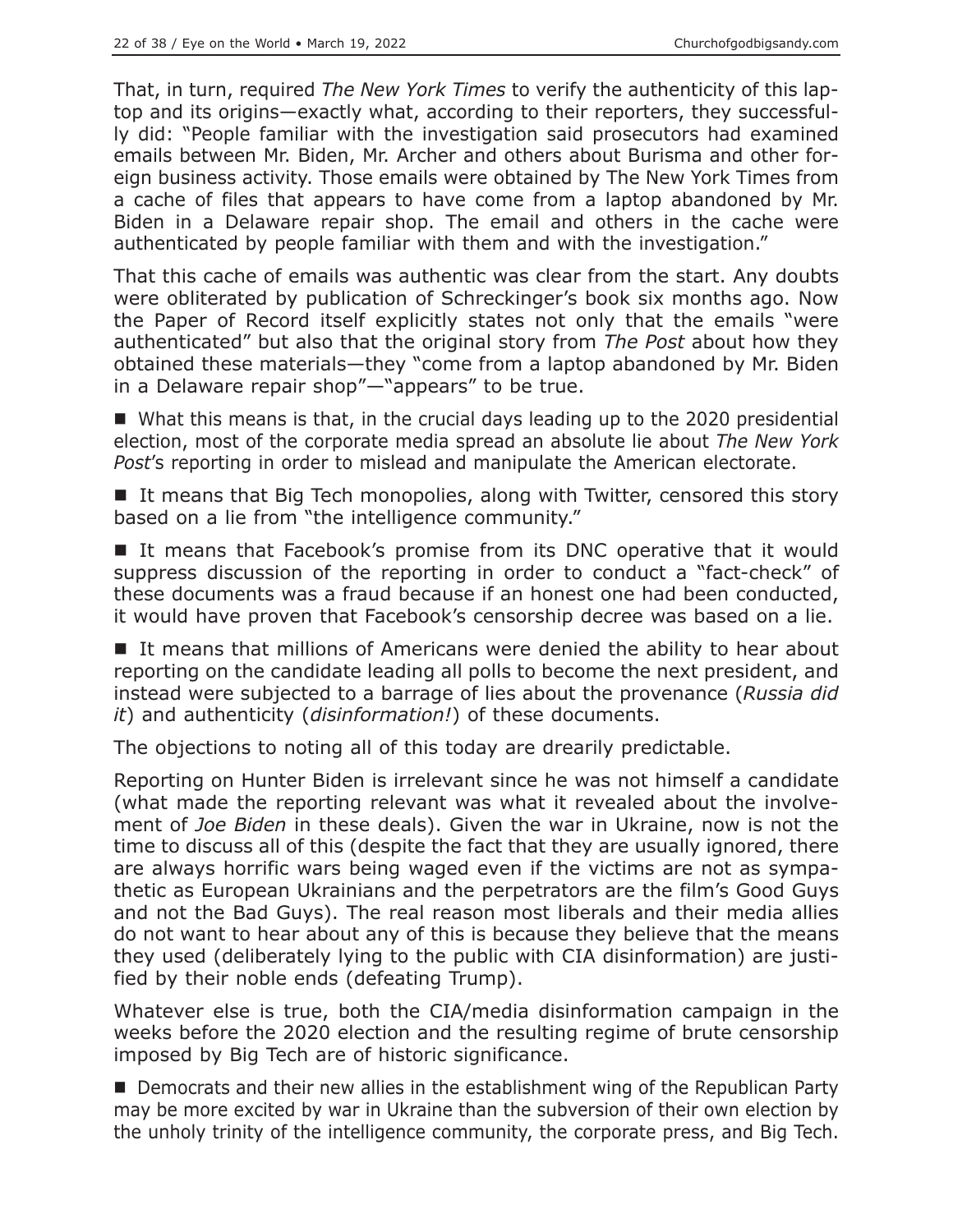■ But today's admission by *The New York Times* that this archive and the emails in it were real all along proves that a gigantic fraud was perpetrated by the country's most powerful institutions.

■ What matters far more than the interest level of various partisan factions is the core truths about U.S. democracy revealed by this tawdry spectacle.

★★★★★

"Eye on the World" comment: The following headlines are about articles that involve the United States. The articles were not posted, but the headlines give the essence of the story.

 $\overline{\phantom{a}}$  , where  $\overline{\phantom{a}}$ 

**Comments about abortion**

■ An article by Mary Margaret Olohan titled "Texas Supreme Court Deals 'Devastating' Blow to Pro-Abortion Supporters" was posted at dailywire.com on March 11, 2022.

■ An article by Chip Roy titled "Nancy Pelosi's Omnibus Bill Abortion Slush Fund" was posted at dailywire.com on March 11, 2022.

■ An article by Mary Kehatos titled "Idaho Lawmakers Pass Six-Week Abortion Ban Styled After Texas Law" was posted at abcnews.com on March 15, 2022.

■ An article by Dillon Burroughs titled "Tennessee Introduces 'Texas-Style' Abortion Ban Bill" was posted at dailywire.com on March 16, 2022.

 An article by Rebecca Downs titled "[Marco] Rubio Files Resolution to Overturn Biden Administration's Pro-Abortion Title X Family Planning Rule" was posted at townhall.com on March 16, 2022.

 An article by Bonnie Chernin titled "Judaism Is Anti-Abortion; But Not the National Council of Jewish Women" was posted at cnsnews.com on March 16, 2022.

 An article by Mary Margaret Olohan titled "House Democrats Push HHS [Health and Human Services] Secretary [Xavier Becerra] to Make Abortion Drugs Cheaper, Easier to Access" was posted at dailywire.com on March 17, 2022.

#### **Comments about free speech**

 An article by Natasha Anderson titled "Police Are Forced to Protect Conservative Debater [Kristen Waggoner] at Yale Law Free-Speech Event From Woke Students Shouting 'I'll Fight You B\*tch': Victim Warns 'Future of Legal Profession in America Is in Dire Straits' " was posted at dailymail.co.uk on March 16, 2022.

#### **Orchestrated reset—about the economy, not climate**

■ Looking back to July 2019, an article by Adam Shaw titled "AOC's Top Aide Admits Green New Deal About the Economy, Not Climate" was posted at foxnews.com on July 12, 2019.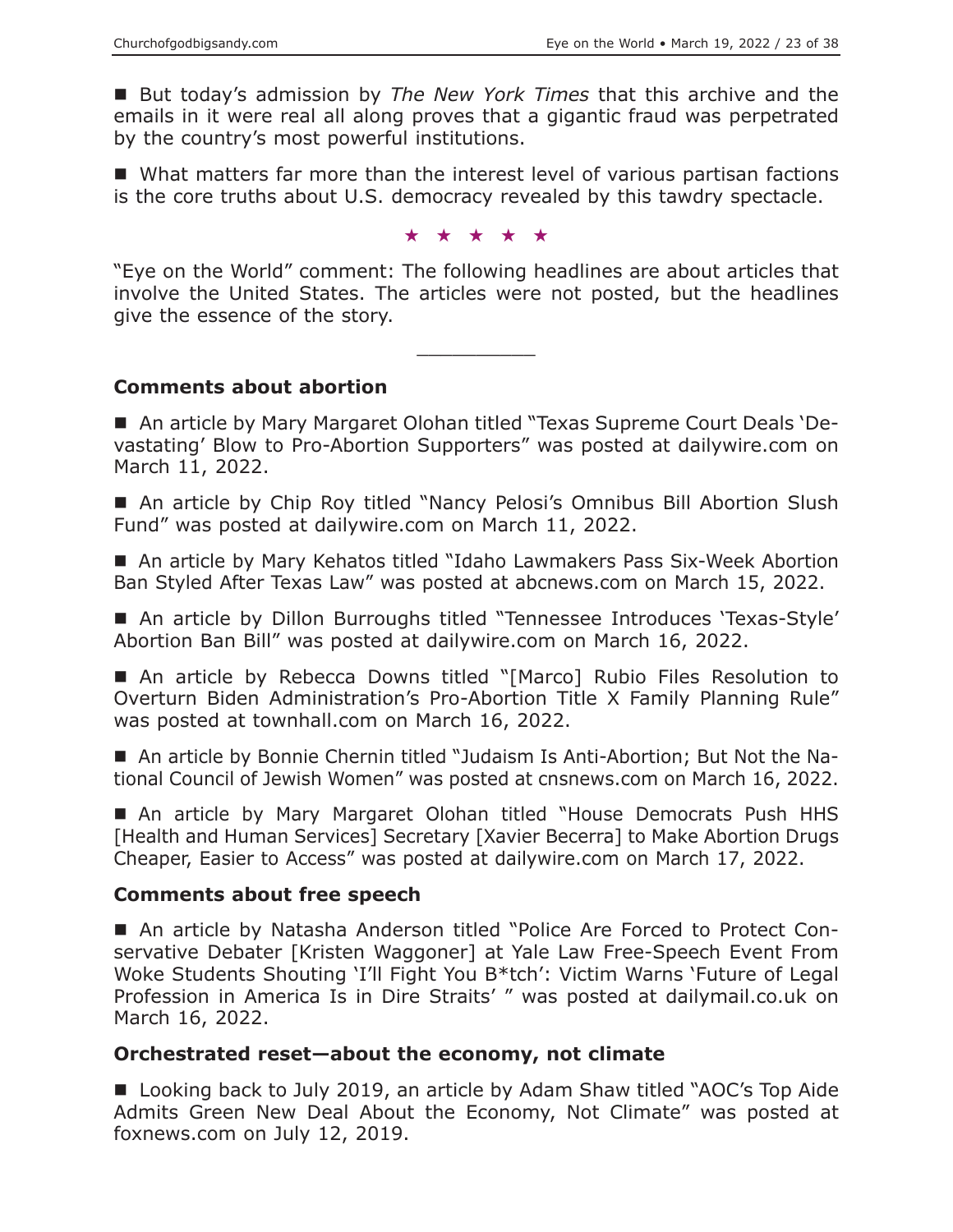■ An article by Tom Brown titled "Elon Musk Rails Against Woke Trend to Make Corporate America More 'Socially Conscious' Saying ESG [a European Union-Sponsored Checklist of 'Environmental, Social and Governance' Criteria Companies] Have Been 'Twisted to Insanity' and Should Be 'Deleted If Not Fixed' " was posted at dailymail.co.uk on March 10, 2022.

#### **Comments about climate warriors**

■ An article by Simon Kent titled "John Kerry Promises U.N. \$10 Billion in U.S. Taxpayer Dollars Annually for 'Climate Crisis' " was posted at breitbart. com on March 11, 2022.

■ An article by John Rigolizzo titled "Joe Manchin Sinks Biden's Anti-Fossil Fuel Fed Nominee [Sarah Bloom Raskin]" was posted at dailywire.com on March 14, 2022.

■ An article by Penny Starr titled "80 Democrats Want Tackling Climate Change Prioritized in Resurrected Spending Bill" was posted at breitbart.com on March 14, 2022.

■ An article by Charlie Spiering titled "Biden Promises Executive Action on Climate Change as Energy Costs Spike" was posted at breitbart.com on March 15, 2022.

#### **Fossil fuel—Biden's plan from day one**

■ An article by Staff titled "[Journalist Dan] Bongino: Destruction of U.S. Fossil Fuel Has Been Biden Administration's 'Energy Suicide Plan' Since Day 1" was posted at foxnews.com on March 12, 2022.

 An article by Levi A. Russell titled "Joe Biden's 'Transition Away From the Oil Industry' Is Strangling America's Economy" was posted at realclearenergy. org on March 15, 2022.

## **Fossil fuel—Biden blaming Putin**

■ An article by Andy Puzder titled "Don't Blame Putin for Out-of-Control U.S. Gas Prices; Blame Biden and the Delusion Green Energy Policy That He Still Refuses to Abandon" was posted at dailymail.co.uk on March 11, 2022.

■ An article by Ian Hanchett titled "Dem. Rep. [Brad] Sherman [of California]: 75 Cents of Gas Hike Due to Putin, U.S. Production Won't Impact Oil Price, Need Saudis to 'Backfill' " was posted at breitbart.com on March 12, 2022.

 An article by Melanie Arter titled "Biden: 'The Current Spike in Gas Prices Is Largely the Fault of Vladimir Putin—It Has Nothing to Do With the American Rescue Plan' " was posted at cnsnews.com on March 15, 2022.

■ An article by James Gordon titled "Joe Biden Deploys Teenage TikTok Stars to Blame Soaring Gas Prices and Inflation on Russia as U.S.'s Worst Cost-of-Living Crisis in 40 Years Tanks President's Ratings Ahead of Midterms" was posted at dailymail.co.uk on March 15, 2022.

■ An article by Katelyn Caralle and James Gordon titled " 'The White House Thinks Voters Are Stupid': GOP Slams Biden Administration for 'Gaslighting'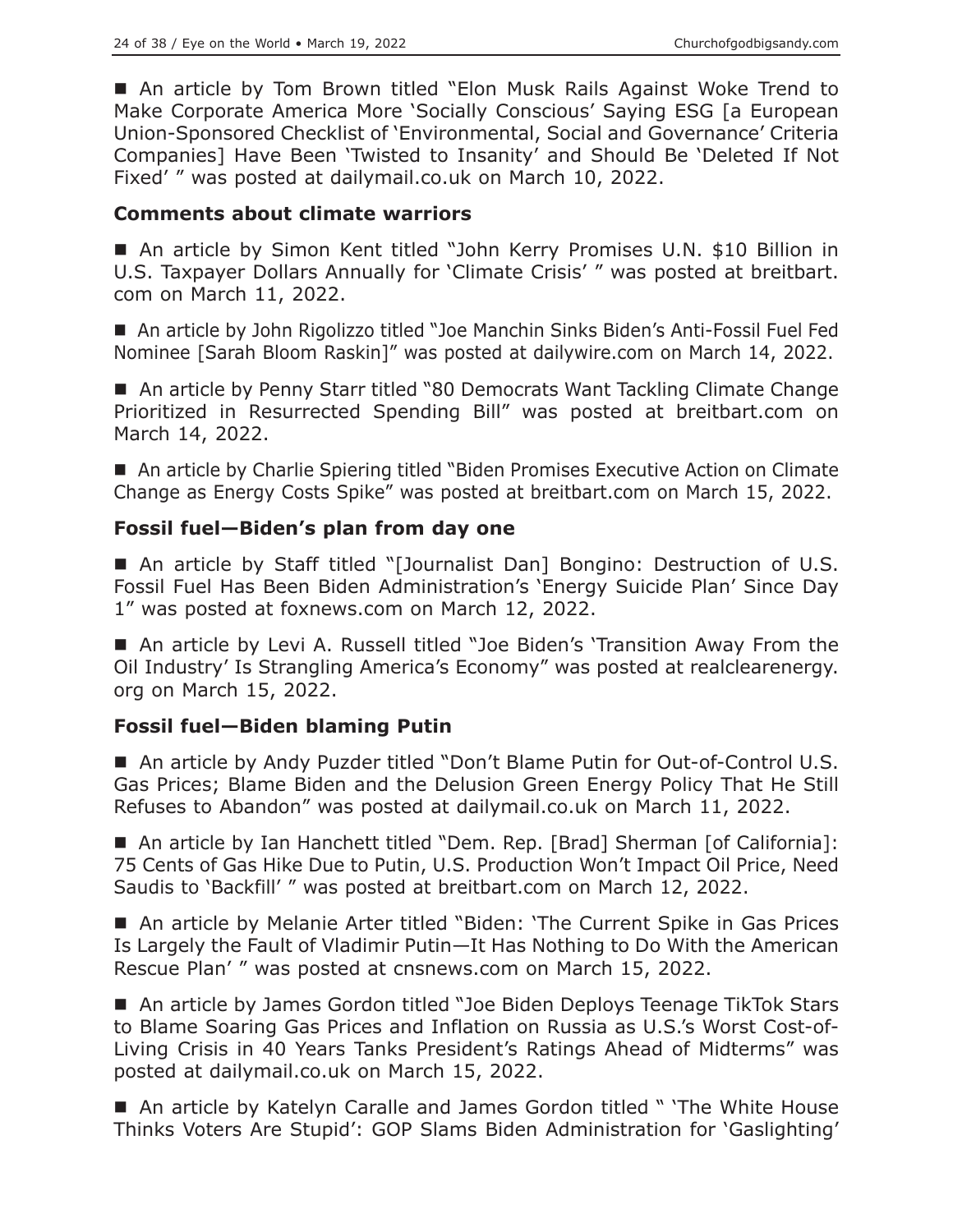Americans by Blaming Putin for Price Hikes and Recruiting TikTok Stars in Push to Move to Clean Energy and Stop Fossil Fuel Being 'Weaponized' " was posted at dailymail.co.uk on March 15, 2022.

■ An article by Meghan McCain titled "The Pathetic Biden White House Has Resorted to Using Teenage TikTok Stars as Political Propagandists, Who Naively Spout Their Spin and Wrongly Blame Putin for Rising Gas Prices" was posted at dailymail.co.uk on March 16, 2022.

## **Fossil fuel—be energy independent**

■ An article by Katie Pavlich titled "Biden Falsely Claims His Climate Policies Aren't Hampering Domestic Oil Production" was posted at townhall.com on March 8, 2022.

■ A video and an article by Wendell Husebo titled "Watch: AOC in 2021 Shames Bank CEOs for Financing 'New' Oil Drilling" were posted at breitbart.com on March 10, 2022.

■ An article by Penny Starr titled "Green Energy-Advocate [Energy] Sec. [Jennifer] Granholm Pleads With Fossil Fuel Executives to Up Production" was posted at breitbart.com on March 10, 2022.

■ An article by Katelyn Caralle and Elizabeth Elkind titled "Trump Calls Biden 'Stupid' for 'Crawling Around the Globe on His Knees Begging and Pleading' for Oil From Other Countries Instead of Tapping U.S. Resources as Prices at the Pump Hit Record Highs After Sanctions Cut Off Russia Energy" was posted at dailymail.co.uk on March 12, 2022.

■ An article by Angelo Isidorou titled "Laid-Off Keystone XL Pipeline Workers Blast Joe Biden for Lying About American Oil Production" was posted at thepostmillennial.com on March 13, 2022.

■ A video and an article by Staff titled "Watch: Manchin Rips Into Biden Appointee [Richard Glick] With a Fiery Message Over Stalled Pipeline" were posted at dailywire.com on March 13, 2022.

■ An article by Nick Gilbertson titled "Report: Drilling Permits Plummet Under Biden Administration After Peaking in April 2021" was posted at breitbart.com on March 14, 2022.

■ An article by Tyler Dawson titled "Majority of Americans [71%] Support Restarting Keystone XL Pipeline to Make Up for Russian Oil Ban" was posted at nationalpost.com on March 15, 2022.

■ A video and an article by Ashley Oliver titled "Watch: [Michigan] AG Dana Nessel Calls on Biden to Shut Down Michigan Pipeline Amid Soaring Gas Prices" were posted at breitbart.com on March 16, 2022.

# **U.S. economy dependent upon China**

■ Looking back to December 2021, an article by James P. Pinkerton titled "Biden's Green New Deal=China First" was posted at breitbart.com on Dec. 4, 2021.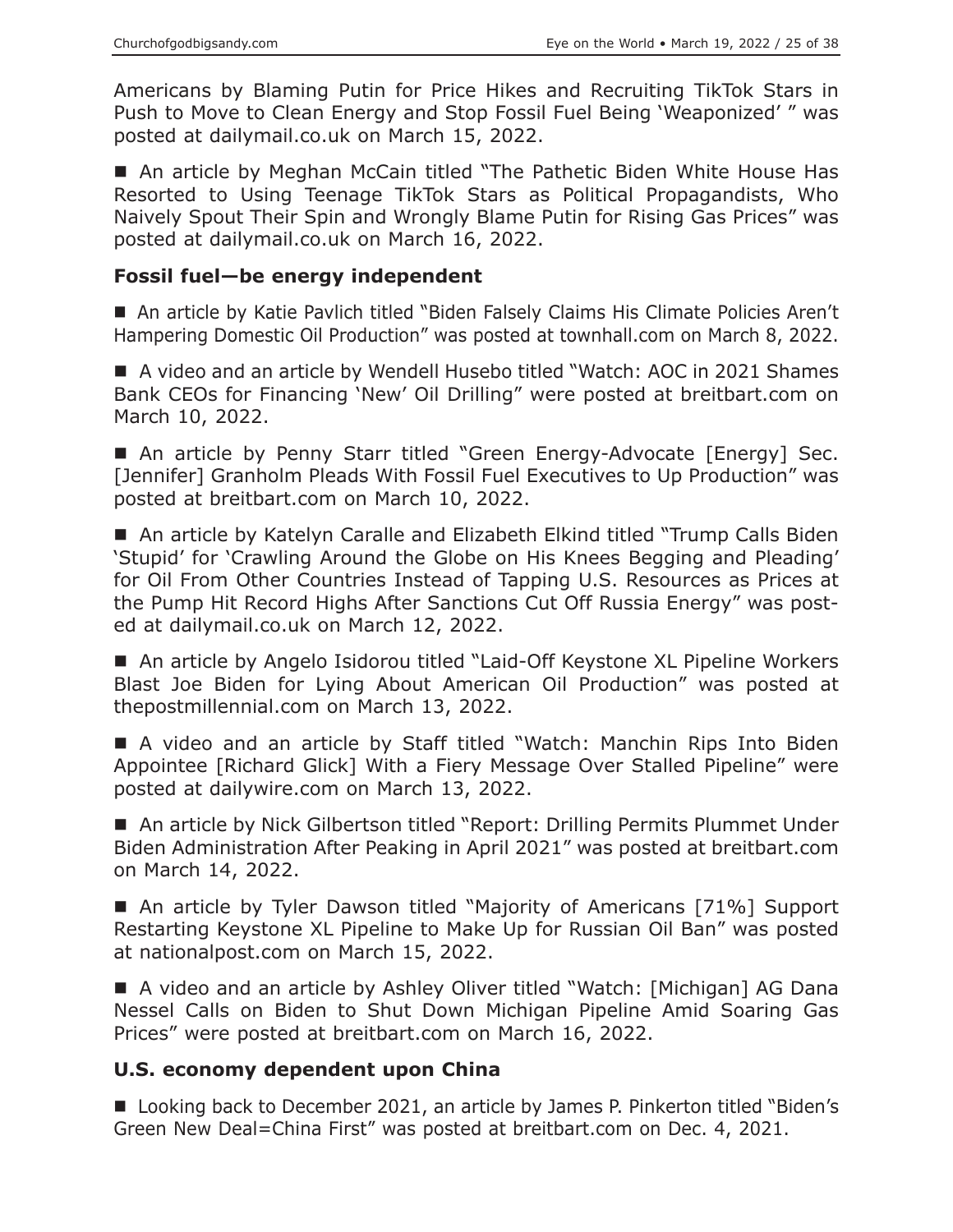An article by Ian Hanchett titled "GOP [Indiana] Senator [Mike] Braun: Lessen Economic Dependency on China or 'When They Decide to Pivot, It'll Be Painful' " was posted at breitbart.com on March 11, 2022.

■ An article by John Binder titled "Congress, Biden Reauthorize EB-5 Visas for Mostly Wealthy Chinese Nationals" was posted at breitbart.com on March 13, 2022.

## **Congress—Omnibus spending bill**

■ Looking back to April 2021, an article by Lindsay Wise titled "Senate Earmarks Are Back: Democrats Make It Official" was posted at wsj.com on April 26, 2021.

■ Looking back to January 2022, an article titled "The E-Word [Earmarks] Is Poised for a Capitol Hill Comeback" was posted at washingtonpost.com Jan. 12, 2022.

■ An article by Eric Boehm titled "Earmarks Are Back, and They're Just As Sleazy and Secretive As Ever" was posted at reason.com on March 11, 2022.

■ An article by Nicholas Ballasy titled "About 4,000 Earmarks Worth Up to \$10 Billion Slipped Into \$1.5 Trillion Spending Bill: GOP Senator" was posted at justthenews.com on March 11, 2022.

■ An article by Emily Robertson titled "Sen. [Rand] Paul: 'I'm Not Sure It's Physically Possible' to Read All 2,741 Pages of the Omnibus Spending Bill" was posted at cnsnews.com on March 11, 2022.

■ An article by Emily Robertson titled "\$1.5 Trillion Spending Bill Passes Senate 68-31" was posted at cnsnews.com on March 11, 2022.

## **Federal reserve**

■ An article by Jeff Cox titled "Federal Reserve Approves First Interest Rate Hike in More Than Three Years, Sees Six More Ahead" was posted at cnbc.com on March 16, 2022.

■ An article by Staff titled "The Fed Needs to Get a Lot Tougher to Stop Soaring Inflation" was posted at nypost.com on March 16, 2022.

# **Deficit**

 An article by Emily Robertson titled "Pelosi Falsely Claims Biden 'Has Not Increased the National Debt' " was posted at cnsnews.com on March 16, 2022.

## **Inflation—blaming Putin**

■ An article by Charlie Spiering titled "Joe Biden Rages: 'I'm Sick' of Americans Blaming Me for Inflation, Not Vladimir Putin" was posted at breitbart. com on March 11, 2022.

■ An article by Ian Hanchett titled "[Harvard Professor and Advisor to Bill Clinton and Barack Obama, Larry] Summers: Biden's 'Wrong' to Blame Inflation on War, Accelerated Inflation in February Was Expected Before the War" was posted at breitbart.com on March 12, 2022.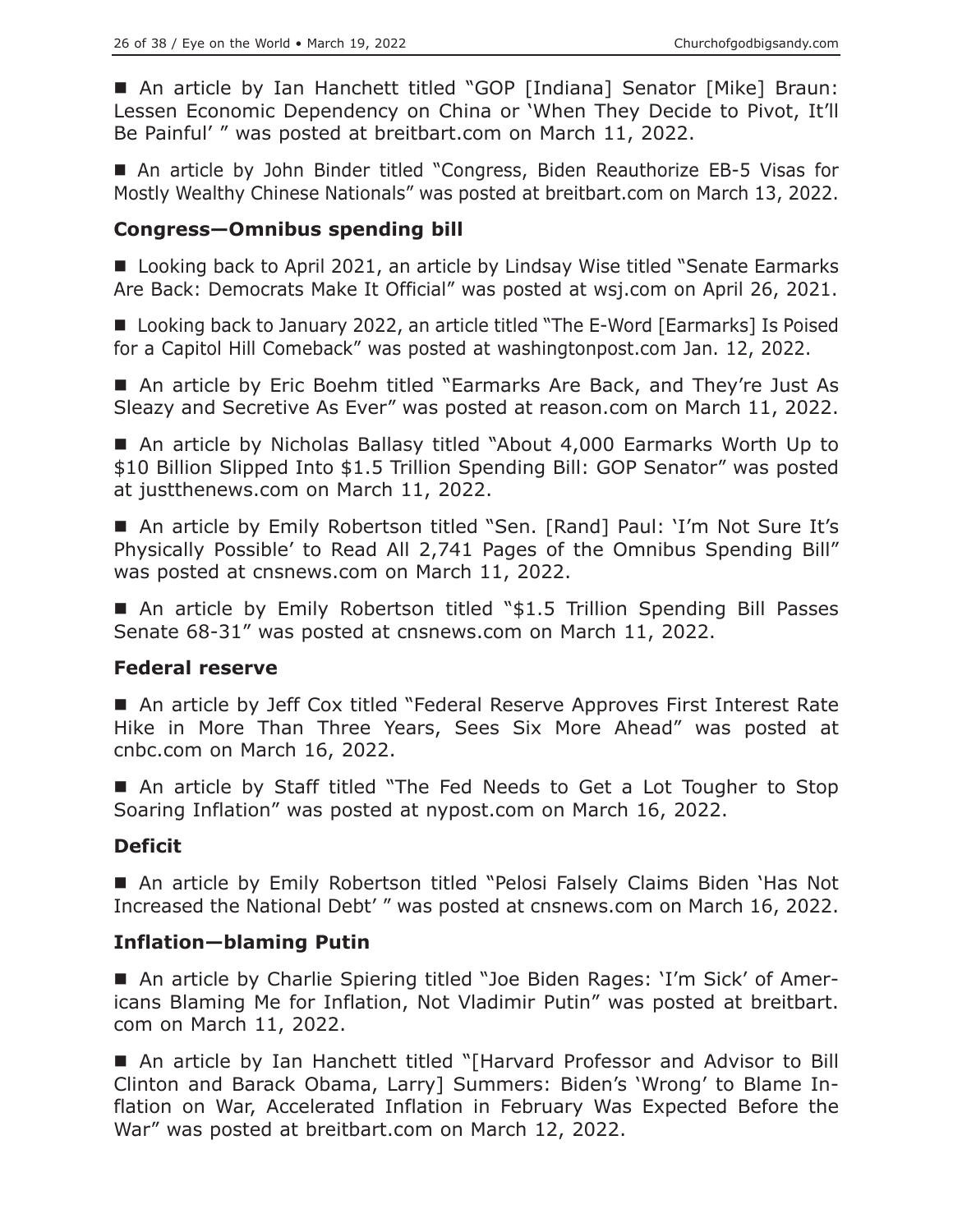■ An article by Charlie Spiering titled "Not a Joke-Joe Biden Blames Vladimir Putin [Who Invaded Ukraine in February 2022] for Inflation That Spiked in 2021" was posted at breitbart.com on March 14, 2022.

■ An article by Joy Pullmann titled "The Ruling Class's Response to Inflation [Blaming Putin] Tells You It's Only Going to Get Worse" was posted at thefederalist.com on March 16, 2022.

■ An article by Tommy Hicks titled "Biden Deflects Blame on Inflation-But Americans Don't Buy It" was posted at townhall.com on March 17, 2022.

## **Inflation—blaming Biden**

■ An article by Nick Arama titled "Even CNN Isn't Buying Biden's New Lie About Inflation" was posted at redstate.com on March 10, 2022.

 An article by Robert Spencer titled "New Biden Whine: Americans Are Just Too Stupid to Understand the Great Job He's Doing" was posted at pjmedia.com on March 12, 2022.

■ An article by Ian Hanchett titled "[Harvard Professor and Advisor to Bill Clinton and Barack Obama, Larry] Summers: Can't Blame Inflation on Pandemic, War or Gouging; It's About 'Managing the Level of Demand' " was posted at breitbart.com on March 11, 2022.

■ An article by Jessica Chasmar titled "Pelosi Claims Government Spending Is 'Reducing the National Debt'—Not Causing Inflation" was posted at foxnews.com on March 13, 2022.

■ An article by Casey Harper titled "Farmers Hit Hard by Price Increases, Fertilizer Costs as Food Price Spike Looms" was posted at justthenews.com on March 13, 2022.

#### **More inflation—covid in China**

■ An article by John Carney titled "Lockdown of Shenzhen [and Changchun, China] Threatens U.S. With More Inflation and Supply Chain Disruptions" was posted at breitbart.com on March 14, 2022.

## **Government taxation**

■ An article by Terence P. Jeffrey titled "\$1,806,838,000,000: Federal Tax Collections Set Record Through February" was posted at cnsnews.com on March 10, 2022.

## **Covid relief funds**

■ An article by David Shipley titled "Where Did \$6 Trillion in Covid Funding Go?" was posted at bloomberg.com on March 14, 2022.

## **Illegal immigration**

 An article by Kate Morrissey titled "Ukrainian Family Fleeing Russian Invasion Turned Away From U.S. Border" was posted at sandiegouniontribune. com on March 9, 2022.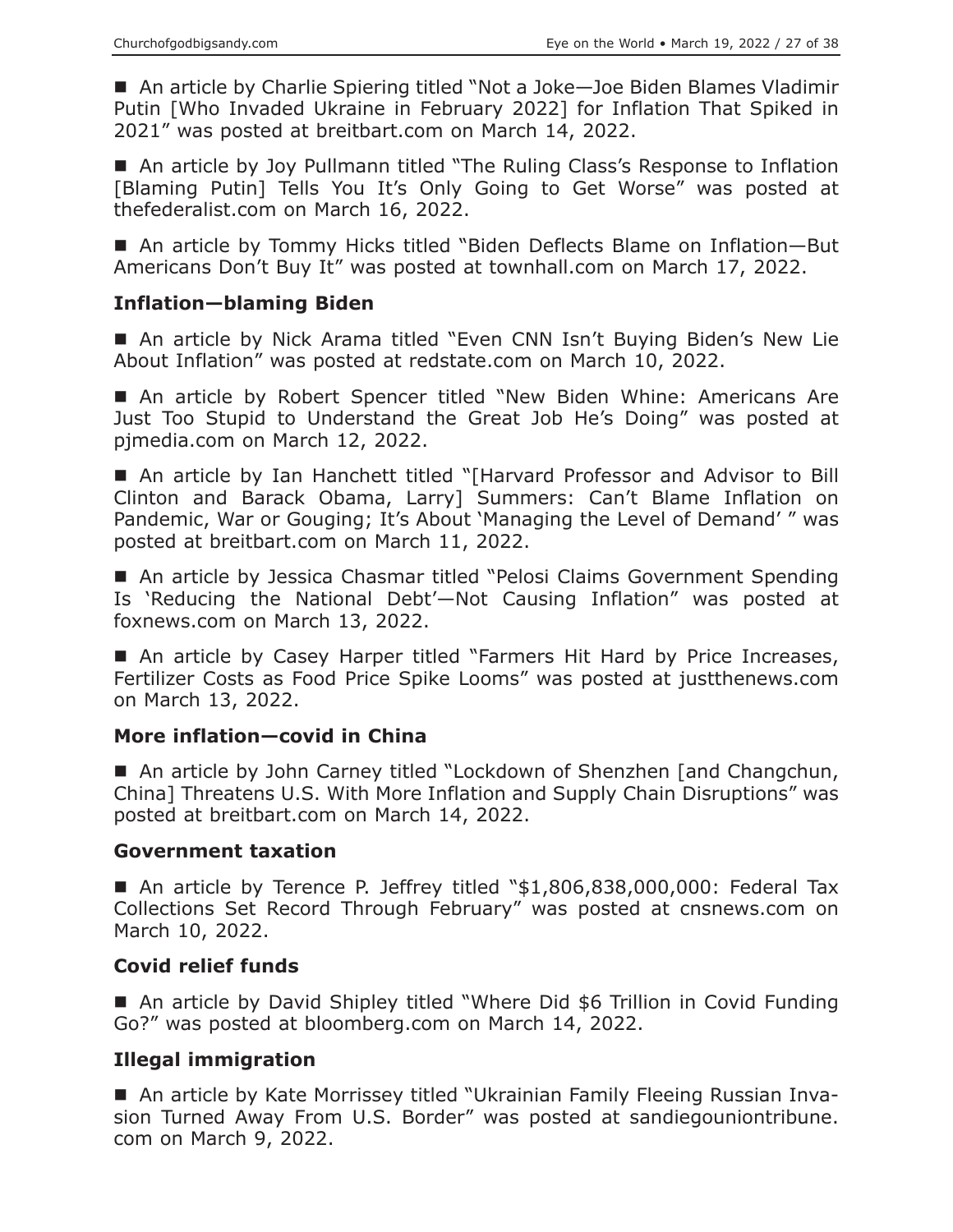■ An article by John Binder titled "Chamber of Commerce: Fill 11.3 Million Open American Jobs With Foreign Workers" was posted at breitbart.com on March 10, 2022.

■ An article by John Binder titled "Sanctuary State New Jersey Seeks More Stimulus Checks for Illegal Aliens" was posted at breitbart.com on March 13, 2022.

■ An article by Adam Shaw and Griff Jenkins titled "Migrant Encounters at Southern Border in February Surged 63% Over Last Year: CBP Data" was posted at foxnews.com on March 15, 2022.

■ An article by Daniel Newton titled "NY Democrats Demand \$345 Million for Health Insurance for Illegal Aliens" was posted at neonnettle.com on March 16, 2022.

 An article by Harriet Alexander titled " 'You Don't Seem as Appalled by the Violation of Our Borders!' Tucker Carlson Has Fiery Clash With GOP Rep. [Maria Salazar] Who Says She's Open to No-Fly Zone Over Ukraine But Not Sending Troops to U.S. Border With Mexico" was posted at dailymail.co.uk on March 17, 2022.

## **Comments about excessive violent crime**

■ An article by Robert Moran titled "Philadelphia Reaches 100 Homicides for 2022, Outpacing Last Year" was posted at inquirer.com on March 11, 2022.

■ An article by Andrea Cavallier titled "Amazon Will Move 1,800 Workers From Downtown Seattle Offices Because of Rampant Crime in Woke Bastion Where City Council Has Cut Police Budget by \$36 Million Since 2019" was posted at dailymail.co.uk on March 14, 2022.

#### **Comments about weapons**

 An article by Awr Hawkins titled "Alabama Becomes 22nd Constitutional Carry State" was posted at breitbart.com on March 10, 2022.

■ An article by Awr Hawkins titled "Ohio Becomes 23rd Constitutional Carry State" was posted at breitbart.com on March 14, 2022.

■ An article by Staff titled "Homeowner Shoots Intruder in Westminster [Vermont]" was posted at newportdispatch.com on March 14, 2022.

## **Comments about investigation by John Durham**

■ Looking back to February 2022, an article by Jonathan Turley titled "Durham Probe Proves Some Media Would Rather Ignore a Major Story Than Expose Their Role in Covering It Up" was posted at foxnews.com on Feb. 16, 2022.

 An article by Margot Cleveland titled "Researcher [Georgia Tech Researcher Manos Antonakakis] Tells Durham He Saw Holes in the Alfa Bank Hoax [the Alfa Bank-Trump Secret Communication Theory That Was Peddled to the FBI] Before Democrats Shopped It to the FBI" was posted at thefederalist.com on March 14, 2022.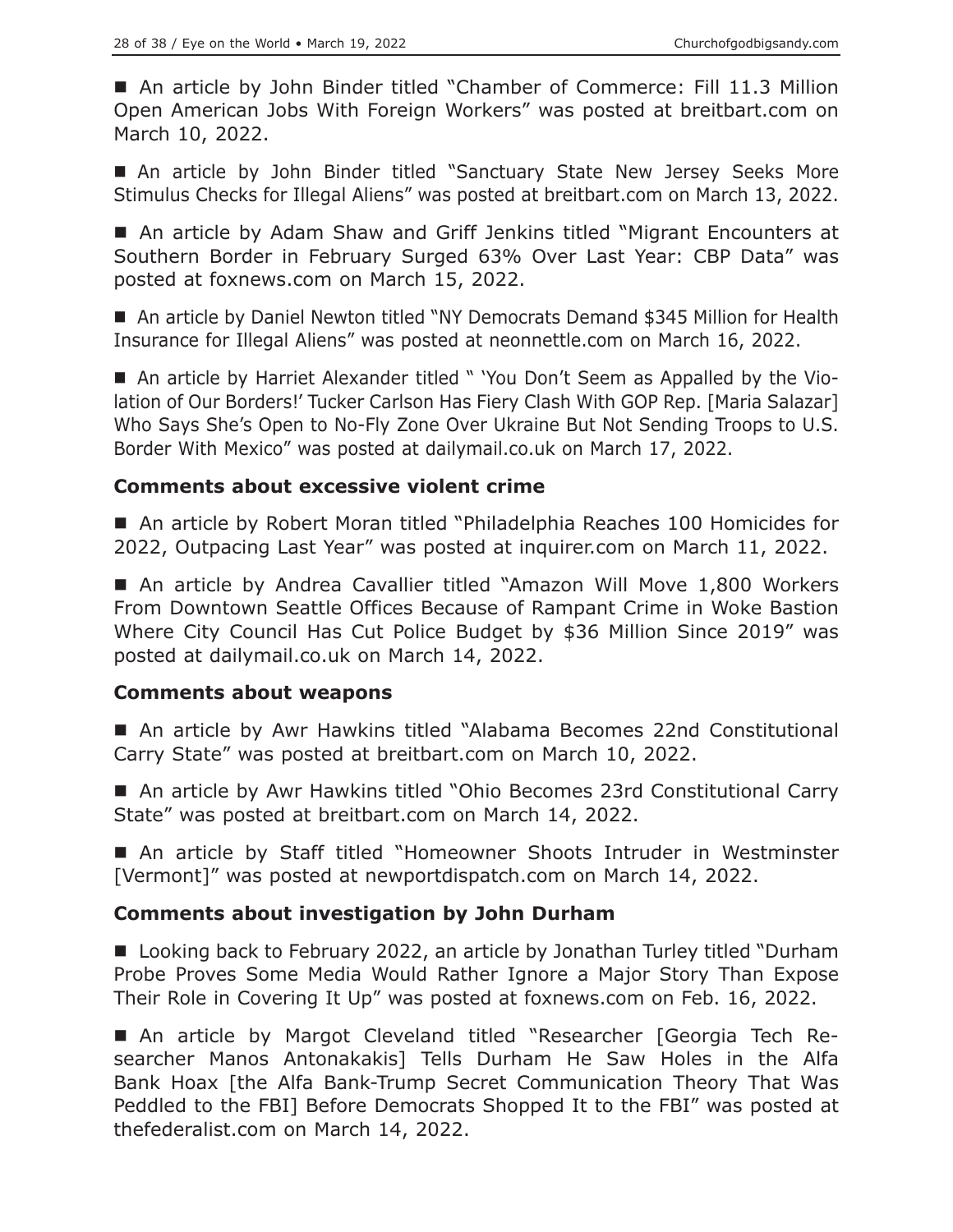# **Comments about school boards**

■ An article by Hannah Bleau titled "America's Fight: Conservative School Board Member [Bridget Ziegler] Blows the Lid Off Inner Workings of the Left's Monopoly on Education" was posted at breitbart.com on March 14, 2022.

■ An article by Andrew Miller titled "Teachers Union President Misspells Ukraine on Twitter After Posing With Upside-Down Ukrainian Flag" was posted at foxnews.com on March 16, 2022.

## **Comments about racism and white supremacy**

■ An article by Pam Key titled "ABC's [Sunny] Hostin: Criticism of VP Harris Laughing [at a Press Conference in Poland About Helping Refugees] 'Based in Racism' and Misogyny" was posted at breitbart.com on March 11, 2022.

 An article by Staff titled "Jussie Smollett: I Got Jail Time Because I'm Black" was posted at tmz.com on March 12, 2022.

 An article by Harriet Alexander titled "Parents Fury Over [San Antonio] Texas Elementary School's Woke Lesson Segregating Kids by Hair Color, Then Branding Blond Children Stupid Before Showing Them Autopsy Photos of Black Girls Murdered in KKK Church Bombing" was posted at dailymail.co.uk on March 14, 2022.

 A video and an article by Dylan Gwinn titled "Watch: [Former NFL Quarterback and Current Activist Colin] Kaepernick Practices With [Seattle] Seahawks Receiver in Bid to Rejoin League He Likened to Slavery" were posted at breitbart.com on March 14, 2022.

## **Comments about critical race theory**

■ A video and an article by Jacob Bliss and Breccan F. Thies titled "Watch: Democrat Tom Malinowski [of New Jersey] Goes on Anti-Parent Tirade, Says Education Concerns Are 'Made-Up Cultural Bulls\*\*t' " were posted at breitbart.com on March 14, 2022.

■ An article by Tim Pearce titled "Biden's Supreme Court Pick [Ketanji Brown Jackson] Championed Advocates of Critical Race Theory in Lectures, Speeches" was posted at dailywire.com on March 17, 2022.

## **Comments about harassment of Asian citizens**

■ An article by Adam Manno titled "Man, 42, Is Charged With Attempted Murder as a Hate Crime for Punching 67-Year-Old Asian Woman 125 Times and Stomping on Her in NYC Suburb" was posted at dailymail.co.uk on March 14, 2022.

## **Comments about harassment of black citizens**

■ An article by Steve Gelsi titled "Bloomberg Study Flags Lower Refinancing Approvals for African Americans by Wells Fargo" was posted at marketwatch. com on March 14, 2022.

 An article by James Gordon titled "Parents Blast North Carolina School After White Students Organized Mock Slave Auction With One Outraged Mom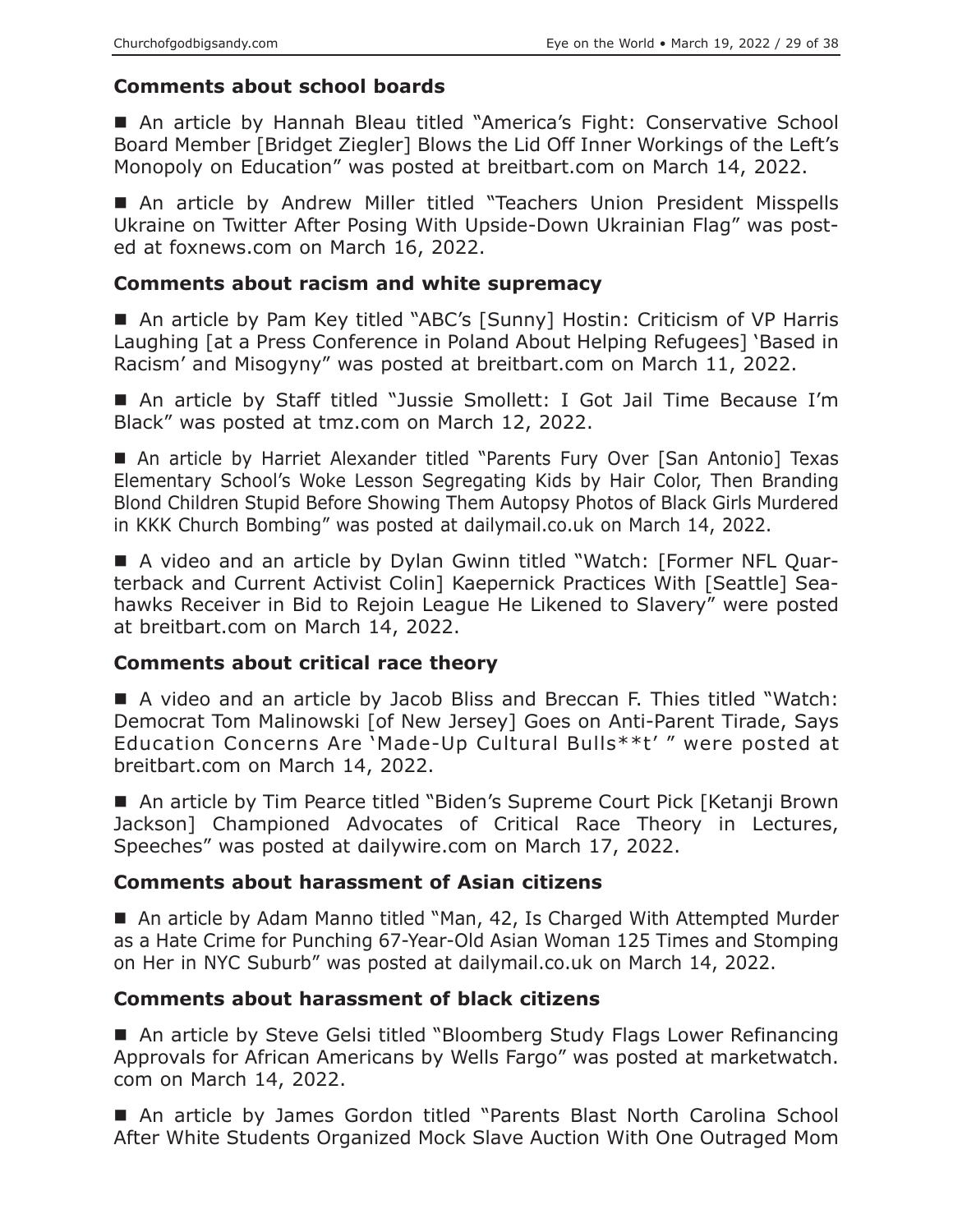Saying Her Black Son Was Sold for \$350 While Teens Sang the N-Word" was posted at dailymail.co.uk on March 15, 2022.

## **Comments about Marxist BLM corporation**

■ An article by Andrea Cavallier titled "BLM Activist [Monica Cannon-Grant] Charged With Fraud, Claimed She Wasn't Paid a Dime From Her Own Charity But Secretly Paid Herself \$170,000 a Year 'While Raiding Its Coffers': Video Shows Her Claiming Gun Criminals Are 'Victims' " was posted at dailymail. co.uk on March 16, 2022.

## **Comments about police misconduct**

■ An article by Leonardo Briceno titled "[Ohio] Officer Who Saved Young Woman From Ma'Khia Bryant's Knife Attack [by Shooting Bryant] Cleared of Wrongdoing [as Special Prosecutors Say 'Deadly Force' Was Justified]" was posted at thepostmillennial.com on March 12, 2022.

■ An article by Joey Flechas titled "Body Camera Footage Shows Former Miami Cop Throwing Handcuffed Woman to the Ground" was posted at miamiherald.com on March 14, 2022.

■ An article by Shannon Dawson titled "A Black Woman Sues New York Police Department for Using Her Image on a Wanted Poster" was posted at madamenoire.com on March 15, 2022.

## **Comments about district attorney misconduct**

■ An article by Brian Stieglitz titled "Manhattan DA Alvin Bragg Doubles Down on Soft-on-Crime Approach With New Division to Oversee Alternatives to Prison for Some Criminals—Even After Backtracking From Controversial Sentencing Memo in the Face of Backlash" was posted at dailymail.co.uk on March 8, 2022.

■ An article by Louis Casiano titled "Los Angeles County DA Gascon Expected to Face More Lawsuits From His Own Prosecutors, Attorney Says" was posted at foxnews.com on March 10, 2022.

## **Comments about Anthony Fauci**

■ An article by Matt Palumbo titled "Rand Paul Blasts Republicans Who Voted to Impeach Trump But [Are] Against Firing Fauci" was posted at bongino.com on March 17, 2022.

## **General comment about covid mandates**

■ An article by Sarah Lee titled "Covid Mandates Did One Thing Really Well: Erode Public Trust in Government" was posted at townhall.com on March 11, 2022.

## **Comments about vaccine mandates**

 An article by Peter Mihalick titled "Vaccine Mandates Are Ineffective Policy, Even With Effective Vaccines" was posted at townhall.com on March 10, 2022.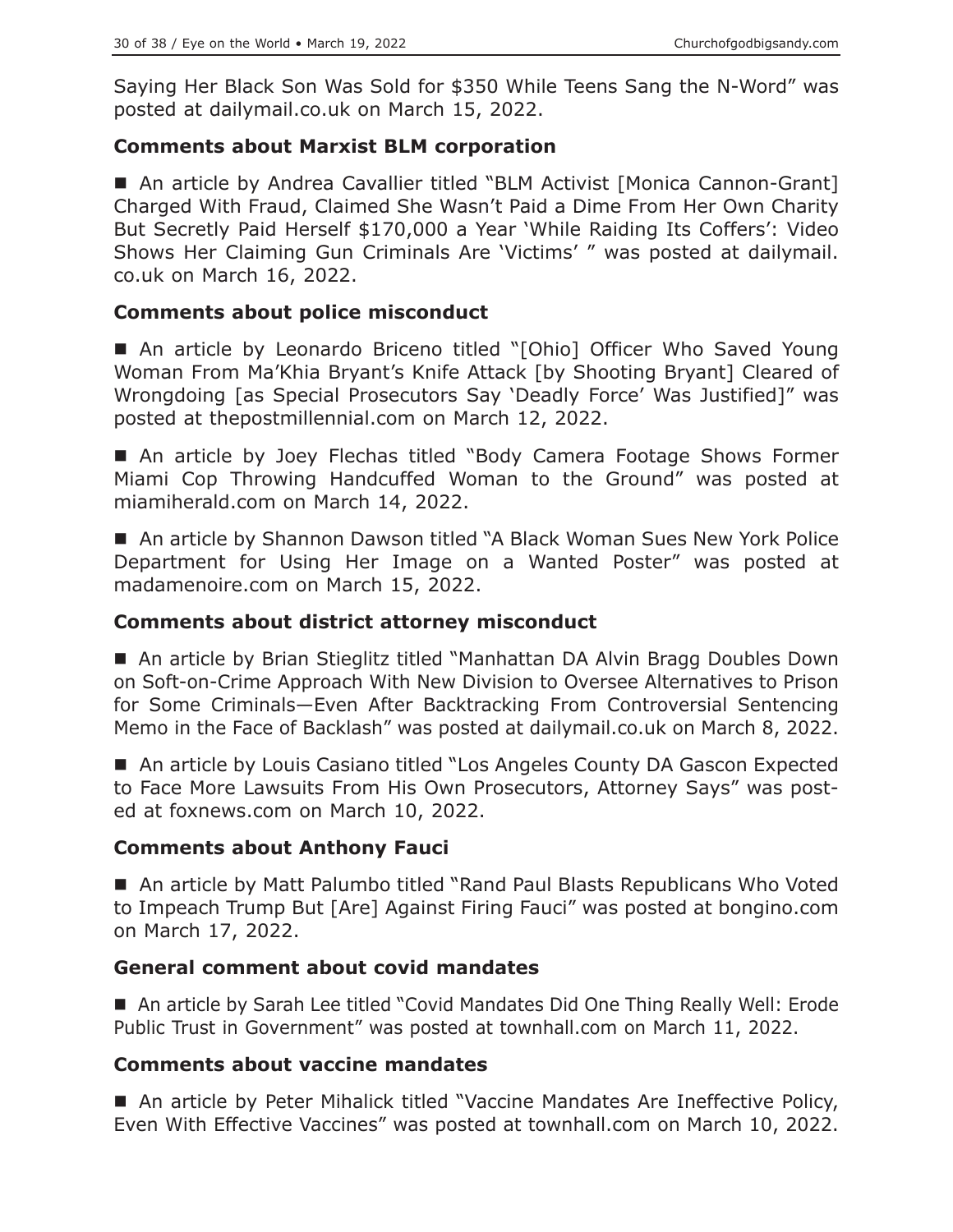■ An article by Mairead Elordi titled "Catholic, Orthodox Jewish New Yorkers Drop Lawsuit After Vaccine Restrictions Lifted" was posted at dailywire.com on March 11, 2022.

 An article by Katherine Hamilton titled "United Airlines Will Allow Unvaccinated Employees to Return to Work After Placing Thousands on Unpaid Leave" was posted at breitbart.com on March 11, 2022.

■ An article by Warner Todd Huston titled "Unvaccinated MLB Players Will Be Refused Entry to Canada, Docked Pay" was posted at breitbart.com on March 11, 2022.

■ An article by Adam Manno titled "Chicago Mayor Lori Lightfoot Warns Cops and City Workers They'll Be Put on No-Pay Status If They Don't Get First Dose of Covid Vaccine by Sunday [March 13]: About 2,800 Police Officers Remain Unvaccinated" was posted at dailymail.co.uk on March 13, 2022.

■ An article by Alex Raskin titled "Don't You Work Here? Unvaccinated [NBA Brooklyn] Nets Star Kyrie Irving Watches Two [College] Games Unmasked in Brooklyn [Barclays Center], but Still Can't Play in NYC [Area] Due to 'Stupid' Mandate That 'Makes Zero Sense' Per Kevin Durant and LeBron James [Meaning He Can Enter the Building to Watch a Game Sitting Among a Packed Crowd, but He Can't Play on the Court in the Building With Nine Other Players]" was posted at dailymail.co.uk on March 14, 2022.

■ An article by Paul Bois titled "[NBA] Brooklyn Nets Fined \$50,000 [by NBA] for Allowing Unvaccinated Kyrie Irving Into Locker Room [Because Although Irving Was Allowed Into the Arena, He Was Not Allowed Into the Workplace Environment]" was posted at breitbart.com on March 14, 2022.

 An article by Daniel Nuccio titled "Universities Follow the Politics, Not the Science" was posted at brownstone.org on March 17, 2022.

■ An article by Lucia Sinatra titled "End All College Covid-19 Vaccination Mandates" was posted at brownstone.org on March 17, 2022.

#### **Comments about vaccines**

■ An article by Mansur Shaheen titled "Fourth Covid Shot Is Necessary to Control the Virus, Says Pfizer CEO—As Fauci Admits 'We Don't Know' What Is to Come for Vaccines and How Many Shots May Be Needed" was posted at dailymail.co.uk on March 14, 2022.

■ An article by Greg Piper titled "Deaths Represent 1.3% of Side Effects Reported for Covid Vaccines; Peer-Reviewed CDC Study" was posted at March 14, 2022.

■ An article by Dr. Joseph Mercola titled "Nine in 10 Covid Deaths Are in Vaccinated People" was posted at mercola.com on March 15, 2022.

 An article by Ethan Huff titled "Millions of People 'Fully Vaccinated' for Covid Are Now Suffering From Excruciating Illnesses" was posted at uncanceled. news on March 16, 2022.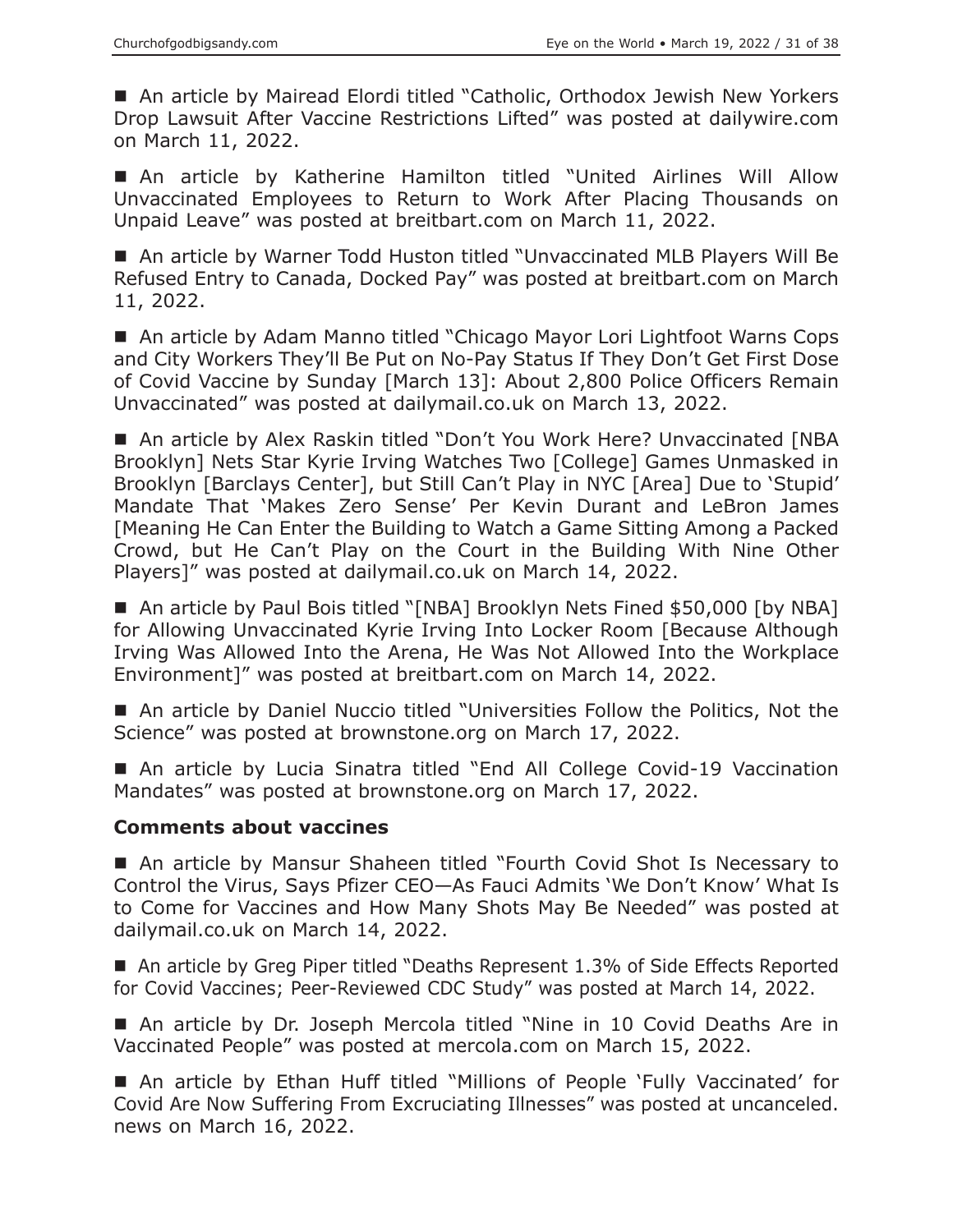An article by Dr. Joseph Mercola titled "Covid Vaccines and Neurodegenerative Disease" was posted at mercola.com on March 17, 2022.

■ An article by Dr. Joseph Mercola titled "Ivermectin Decreases Mortality" was posted at mercola.com on March 17, 2022.

#### **Comments about masks**

■ An article by Trent Baker titled "FNC's Dr. Makary: Health Officials 'Don't Want to Know' Data Behind School Mask Mandates" was posted at breitbart. com on March 11, 2022.

■ Looking back to the beginning of March, an article by Joel B. Pollak titled "L.A. Teachers Union Wants to Preserve Masks in Schools as State Ends Mandates" was posted at breitbart.com on March 1, 2022.

■ An article by Joel B. Pollak titled "Teachers Union Will Force L.A. Kids to Wear Masks Even as Mandate Ends" was posted at breitbart.com on March 13, 2022.

■ An article by Heidi Przybyla, Jay Blackman and Teaganne Finn Titled "TSA to Extend Mask Mandates for Planes, Public Transportation Until April 18" was posted at nbcnews.com on March 10, 2022.

■ An article by Henry Rodgers titled "Senate Votes [57-40] to Repeal CDC Mask Mandate for Public Transportation [Although Biden Suggests Veto]" was posted at dailycaller.com on March 15, 2022.

■ An article by Janon Fisher titled "Masks for Little Kids But Not Sports Stars: Parents Blast NYC Mayor Eric Adams for Telling Athletes They Will Soon Be Able to Ignore Vaccine Mandate—While Forcing Masks on Unvaccinated Under-Fives" was posted at dailymail.co.uk on March 17, 2022.

## **Comments about transgenders**

■ An article by Alana Mastrangelo titled "Disney CEO [Bob Chapek] Caves to Leftists: Pledges \$5 Million to LGBTQ Groups Over Florida Bill Barring Sexuality Instruction for Kids" was posted at breitbart.com on March 9, 2022.

 An article by Paul Bois titled "Ron DeSantis Rips 'Woke' Disney After CEO Bob Chapek Attacks Parental Rights Bill" was posted at breitbart.com on March 11, 2022.

 An article by Erich Schwartzel titled "Disney CEO [Bob Chapek] Tried to Avoid Politics, Now Finds Himself in Middle of Partisan Spat" was posted at wsj.com on March 11, 2022.

■ An article by Breccan F. Thies titled "Group [Leftist Organization 'Together Rising'] Promotes Transgender Ideology in Florida: 'There Is No Such Thing As Other People's Children' " was posted at breitbart.com on March 11, 2022.

 An article by Nathaniel Charles titled "[Author J.K.] Rowling Warns Politicians of 'Anger Building Among Women' Over Attempts to Silence Them on Trans Issues" was posted at breitbart.com on March 12, 2022.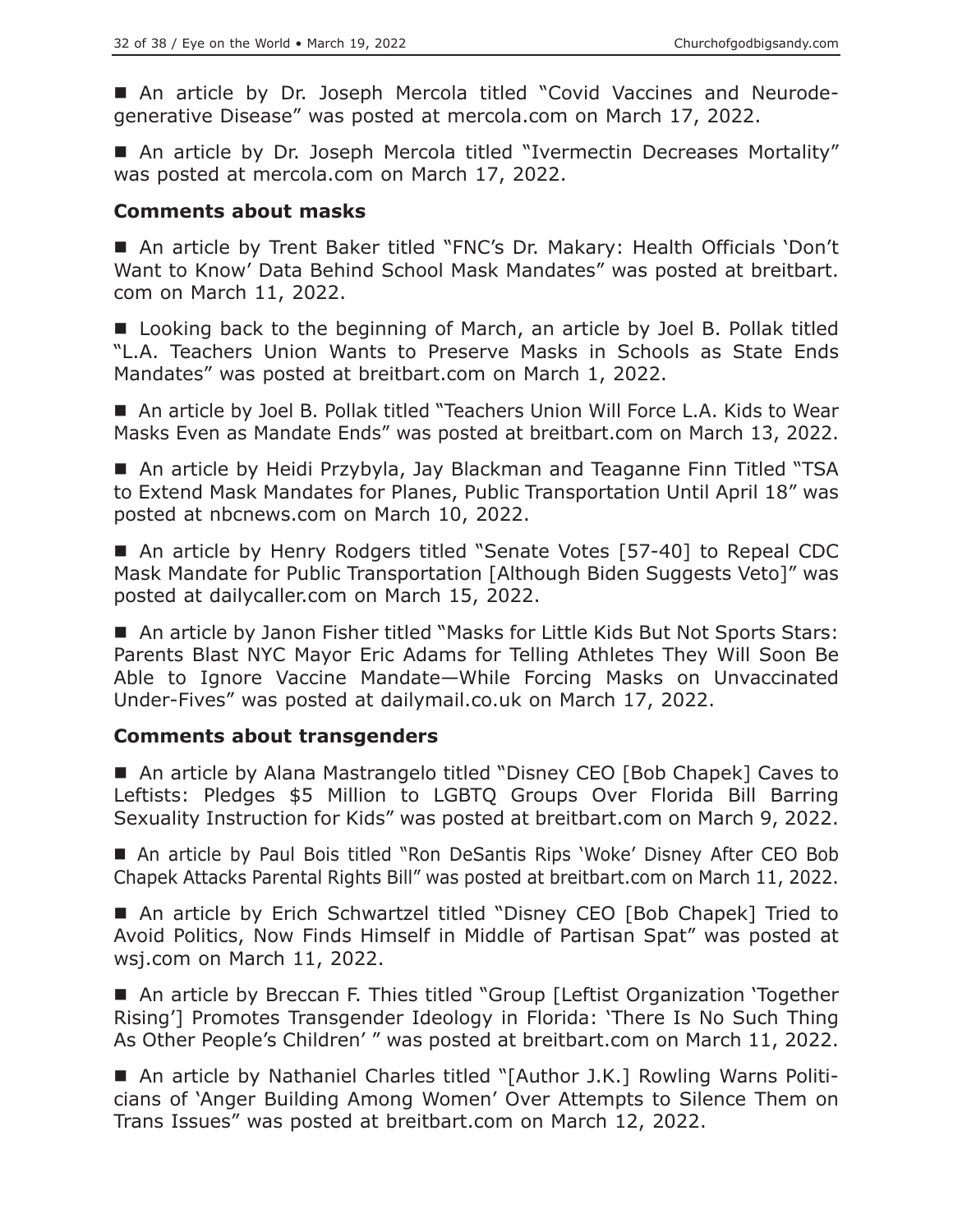■ An article by Snejana Farberov titled "Kansas Middle School Teacher Sues School District [in Fort Riley] for Suspending Her After She Refused to Call Students by Their Preferred Pronouns Because It Violated Her 'Religious Beliefs' " was posted at dailymail.co.uk on March 14, 2022.

 An article by Star Parker titled "Florida Law Is Pro-Freedom, Not Anti-LGBTQ" was posted at cnsnews.com on March 16, 2022.

#### **Media comments about Tucker Carlson**

■ An article by James Gordon titled "Tucker Carlson Suggests U.S. Government Officials Wanted Russia to Invade Ukraine Because Emergency Covid Powers Had Expired and the War Would Distract From Domestic Issues" was posted at dailymail.co.uk on March 12, 2022.

■ An article by Harriet Alexander titled "Tucker Carlson Attacks The View Hosts for Calling for Him to Be Arrested, and Defends His Claim That the U.S. Has Failed to Destroy Deadly Pathogens in Ukrainian Bio-Labs, and Points Out That CBS News Says They Contain Anthrax" was posted at dailymail.co.uk on March 14, 2022.

#### **Media comments about Joy Reid**

■ An article by Alex Hammer titled "MSNBC's Joy Reid Faces Backlash for Accusing the Media of Covering the War in Ukraine with More Compassion Because the Victims Are 'White and Largely Christian' " was posted at dailymail.co.uk on March 10, 2022.

#### **Media comments about Bill Maher**

 An article by Ian Hanchett titled "Maher: 'If Putin Thought Trump Was Really That Supportive' [of Putin], Then 'Why Didn't He Invade When Trump Was in Office?' " was posted at breitbart.com on March 11, 2022.

■ An article by Ian Hanchett titled "Maher: 'Very Strange' for Biden to Cut Off Russian Oil and Then Beg Saudi Arabia, Venezuela and Iran" was posted at breitbart.com on March 11, 2022.

 An article by Virginia Kruta titled "Bill Maher Defends Florida Bill: 'Maybe Kids That Young Shouldn't Be Thinking About Sex at All' " was posted at dailywire.com on March 12, 2022.

#### **Media comments about Joy Behar**

■ An article by Natalie Musumeci and Kim Renfro titled " 'The View' Host Joy Behar's Comments About Her Italy Vacation [Being Disrupted] During a Discussion About the Ukraine Crisis Are Sparking Backlash" was posted at businessinsider.com on Feb. 25, 2022.

#### **Media comments about Trevor Noah**

■ An article by Tim Meads titled " 'This Would Have Never Happened to Donald Trump': Trevor Noah Slams 'Embarrassing' Report Gulf Countries Won't Answer Joe Biden's Calls" was posted at dailywire.com on March 12, 2022.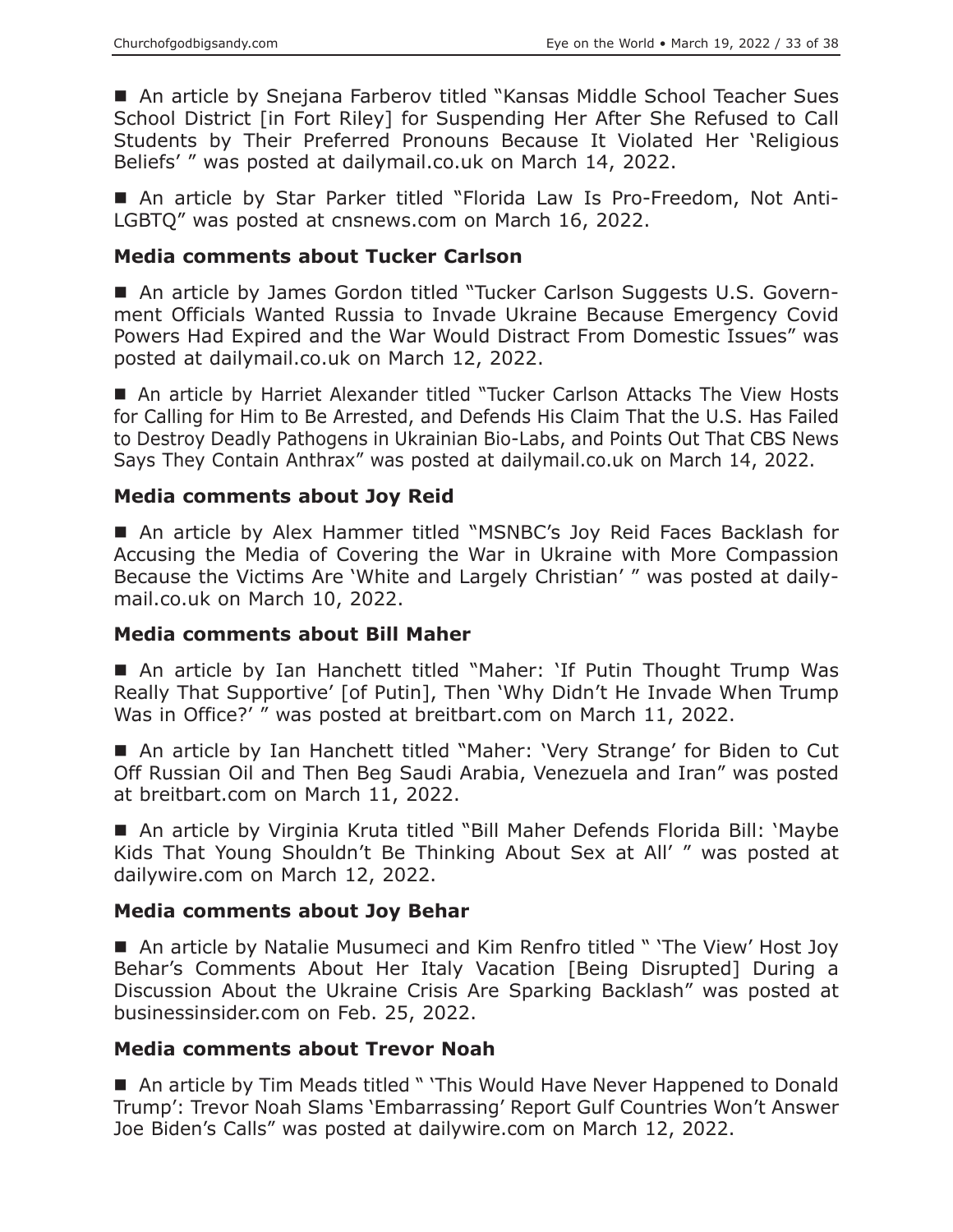## **Media finally confirms Hunter Biden story**

■ An article by Anthony Farris titled "18 Months Later, New York Times Confirms Hunter Biden Laptop Story" was posted at outkick.com on March 17, 2022.

■ An article by Katie Pavlich titled "The New York Times Confirms News on Hunter Biden That We've Known for Years" was posted at townhall.com on March 17, 2022.

## **Other comments about the media**

 An article by Matt Binder titled "DuckDuckGo 'Down-Ranks' Russian Disinformation; the Search Engine's Users Are Not Happy" was posted at mashable.com on March 10, 2022.

■ An article by Graham Colton titled "Jesse Watters Calls Out Congress Members Who Might Have Profited From Russia-Ukraine War" was posted at foxnews.com on March 11, 2022.

■ An article by Staff titled "MSNBC Torched for [Guest Michael McFaul] Claiming 'Hitler Didn't Kill Ethnic Germans' " was posted at dailywire.com on March 12, 2022.

 An article by Ben Johnson titled "Chris Cuomo [of CNN] Helped Gov. Andrew Cuomo Spin Nursing Home Deaths" was posted at dailywire.com on March 13, 2022.

■ An article by James Anthony titled "Report: Chris Wallace, Brian Williams Top Two [Chris] Cuomo Replacements for CNN" was posted at thepostmillennial. com on March 13, 2022.

 An article by Natalie Winters titled "The New York Times Lauded the 'Political Ascendancy' of a Democrat Mayor Now Facing Over 10 Felony Child Sex Assault Charges" was posted at thenationalpulse.com on March 13, 2022.

 An article by Katie Feehan titled "Viewers Hit Out at Entitled Movie Stars Lecturing Over Ukraine, [Against] JK Rowling and [Wanting a Female] James Bond in Wokest Bafta Awards Yet" was posted at dailymail.co.uk on March 13, 2022.

■ An article by Matt McNulty titled "Discovery Will Combine Discovery+ With HBO Max to Form Single Streamer After Upcoming Merger With Warner Media—but Won't Say If Prices Will Rise for Services [for] 100 Million Subscribers" was posted at dailymail.co.uk on March 14, 2022.

■ An article by Tim Graham titled "Anderson Cooper's '60 Minutes' Infomercial for Pete Buttigieg" was posted at cnsnews.com on March 16, 2022.

■ An article by Hank Berrien titled "[CNN] Blood Brothers No More: Chris Cuomo Turns on Don Lemon in CNN Complaint" was posted at dailywire.com on March 17, 2022.

■ An article by James Anthony titled "Chris Cuomo Spills the Beans on Unethical Behavior by Ex-CNN Colleagues [Don Lemon and Jeffrey Toobin] in Bombshell Lawsuit" was posted at thepostmillennial.com on March 17, 2022.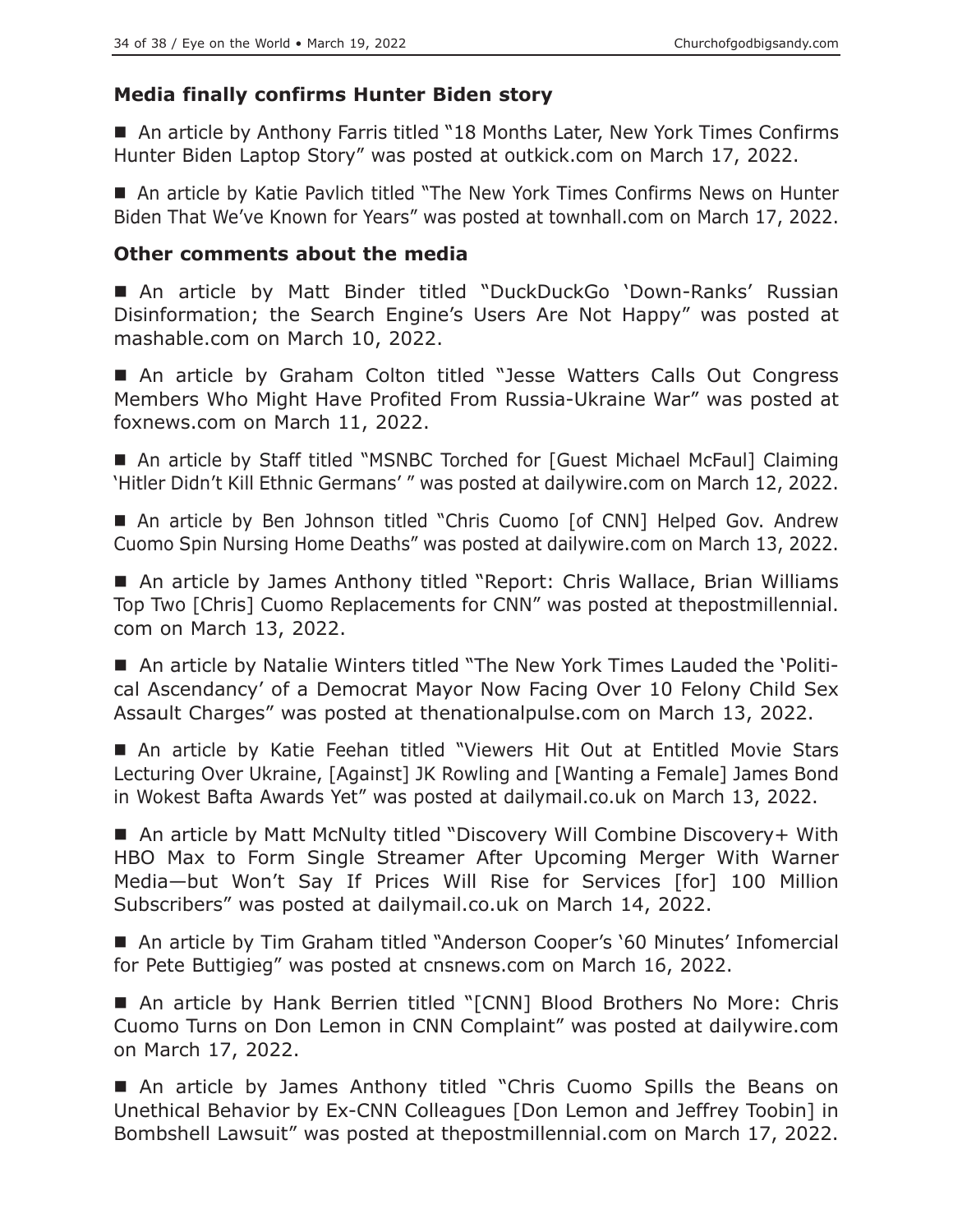# **Comments about Robert Francis O'Rourke**

■ Looking back to February 2022, an article by Awr Hawkins titled "Beto O'Rourke Pivots: 'I'm Not Interested in Taking Anything From Anyone' " was posted at breitbart.com on Feb. 9, 2022.

 A video and an article by Jenny Goldsberry titled "Watch: Beto O'Rourke Reverses Stance on Critical Race Theory" were posted at washingtonexaminer. com on March 12, 2022.

## **Comments about Hunter Biden**

■ An article by Jerry Dunleavy titled "DOJ [Finally] Investigating Hunter Biden for Foreign Lobbying Violations [Likely in Places Such as China and Ukraine]" was posted at washingtonexaminer.com on March 16, 2022.

■ An article by Jack Murphy titled "Trump Reminds Americans: Hunter Biden Got \$3.5 Million From Moscow Mayor's Wife" was posted at neonnettle.com on March 16, 2022.

■ Looking back to December 2021, an article by W. James Antle III titled "Psaki Has 'Neither the Time Nor Interest' in Hunter Biden Laptop Authenticity Question" was posted at washingtonexaminer.com on Dec. 6, 2021.

■ An article by Charlie Spiering titled "Jen Psaki Repeatedly Spread Disinformation About Hunter Biden's Laptop" was posted at breitbart.com on March 17, 2022.

# **Democrats worried about Kamala Harris**

■ An article by Emily Robertson titled "Tulsi Gabbard: Suffering Ukrainians Are 'Actors . . . in the Kamala Harris Show' " was posted at cnsnews.com on March 11, 2022.

■ An article by Rebecca Downs titled "White House Transcript Steps in With Adjustment After Kamala Harris Makes Rather Curious Comments About NATO [Incorrectly Implying That Ukraine Is Part of NATO]" was posted at townhall.com on March 12, 2022.

 An article by Landon Mion titled "Kamala Harris Says Voters 'Got What They Ordered' " was posted at townhall.com on March 12, 2022.

■ An article by Morgan Phillips titled "Kamala Harris Loses Her Ninth Staffer Since June [2021]: VP's Deputy Press Secretary Sabrina Singh Heads for the Pentagon After Her [Harris] Trip to Europe—Leaving Just One of Her Senior Communications Staff Left" was posted at dailymail.co.uk on March 16, 2022.

# **Biden's mental capacity**

■ An article by Katelyn Caralle titled " 'The First Lady's Husband Contracted Covid': Biden Has to Be Corrected After Gaffe Suggesting He Has Tested Positive, When He Meant to Say Kamala's Husband Doug Emhoff" was posted at dailymail.co.uk on March 15, 2022.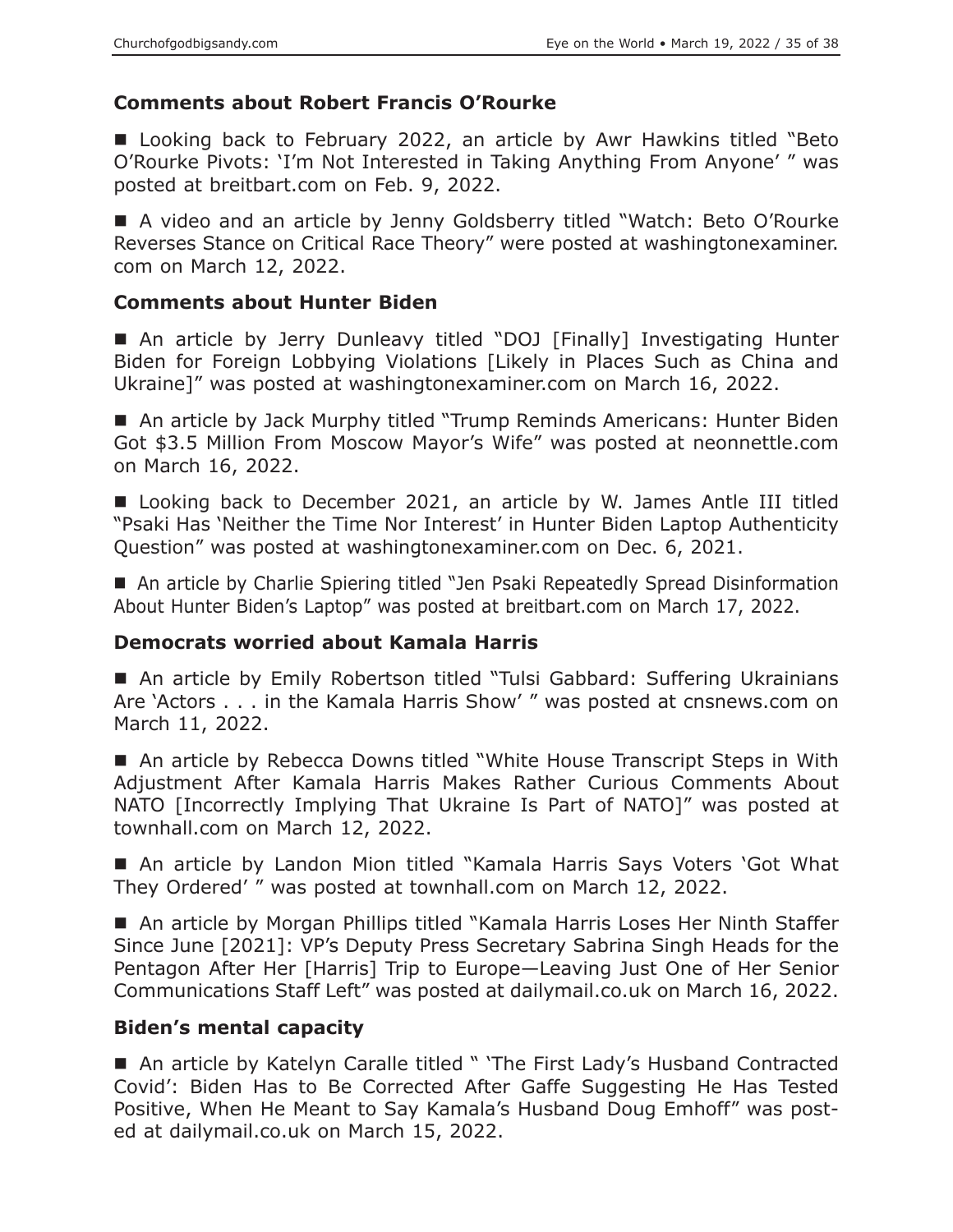## **Biden and Harris supporters and detractors**

■ An article by Staff titled "Here's the Full List of Every Lie Joe Biden Has Told As President: 140 and Counting" was posted at thefederalist.com on March 8, 2022.

■ An article by Jeff Poor titled "[Arkansas Senator Tom] Cotton: Iran, Russia Know They Have Biden 'Over the Barrel' " was posted at breitbart.com on March 12, 2022.

■ An article by Katelyn Burns titled "Andrew Cuomo's Rant Against 'Cancel Culture' Feels Very Familiar [Why Do Men Accused of Sexual Misconduct Think Decrying Cancel Culture Will Save Them?]" was posted at msnbc.com on March 10, 2022.

■ An article by James Gordon titled "Disgraced Ex-NY Governor Andrew Cuomo Is Accused by State Audit of Deliberately Excluding 4,000 Covid Deaths in Nursing Homes From Totals for 10 Months to Make His Response Look Better" was posted at dailymail.co.uk on March 16, 2022.

■ An article by Sara Cline titled "Liberal U.S. Cities Change Course, Now Clearing Homeless Camps" was posted at apnews.com on March 11, 2022.

■ An article by David Siders and Elena Schneider titled "Dems Catch a Break From the Culture Wars [Because of the War in Ukraine]" was posted at politico.com on March 12, 2022.

■ An article by Farnoush Amiri titled "Agenda Languishing, Democrats Press Biden to Go It Alone [With Executive Orders]" was posted at apnews.com on March 12, 2022.

■ An article by Terence P. Jeffrey titled "Vice President Kamala Harris: 'More Than 70% of the Judicial Nominees We Have Appointed Are Women' " was posted at cnsnews.com on March 14, 2022.

An article by Emily Robertson titled "[Mark] Levin: Putin Hears Passivity, Not Deterrence, From Biden Administration" was posted at cnsnews.com on March 14, 2022.

 An article by Victoria Eardley titled "Biden Is Trying to Subsidize His Mistakes" was posted at cnsnews.com on March 15, 2022.

■ An article by Patrick Goodenough titled "49 GOP Senators to Biden: Any Iran Deal Lacking Strong Bipartisan Support 'Will Not Survive' " was posted at cnsnews.com on March 15, 2022.

## **Comments about conservatives**

 An article by James Gordon titled "Candace Owens Blasts USA Today's 'Ridiculous' Decision to Name Biden's Trans Health Secretary Rachel Levine as One of Its Women of the Year" was posted at dailymail.co.uk on March 16, 2022.

## **Trump supporters and detractors**

■ An article by Matt Vespa titled "Facebook Banned Trump, but Will Give Russian Death Threats [Urging Violence Against Russian Invaders] a Pass" was posted at townhall.com on March 11, 2022.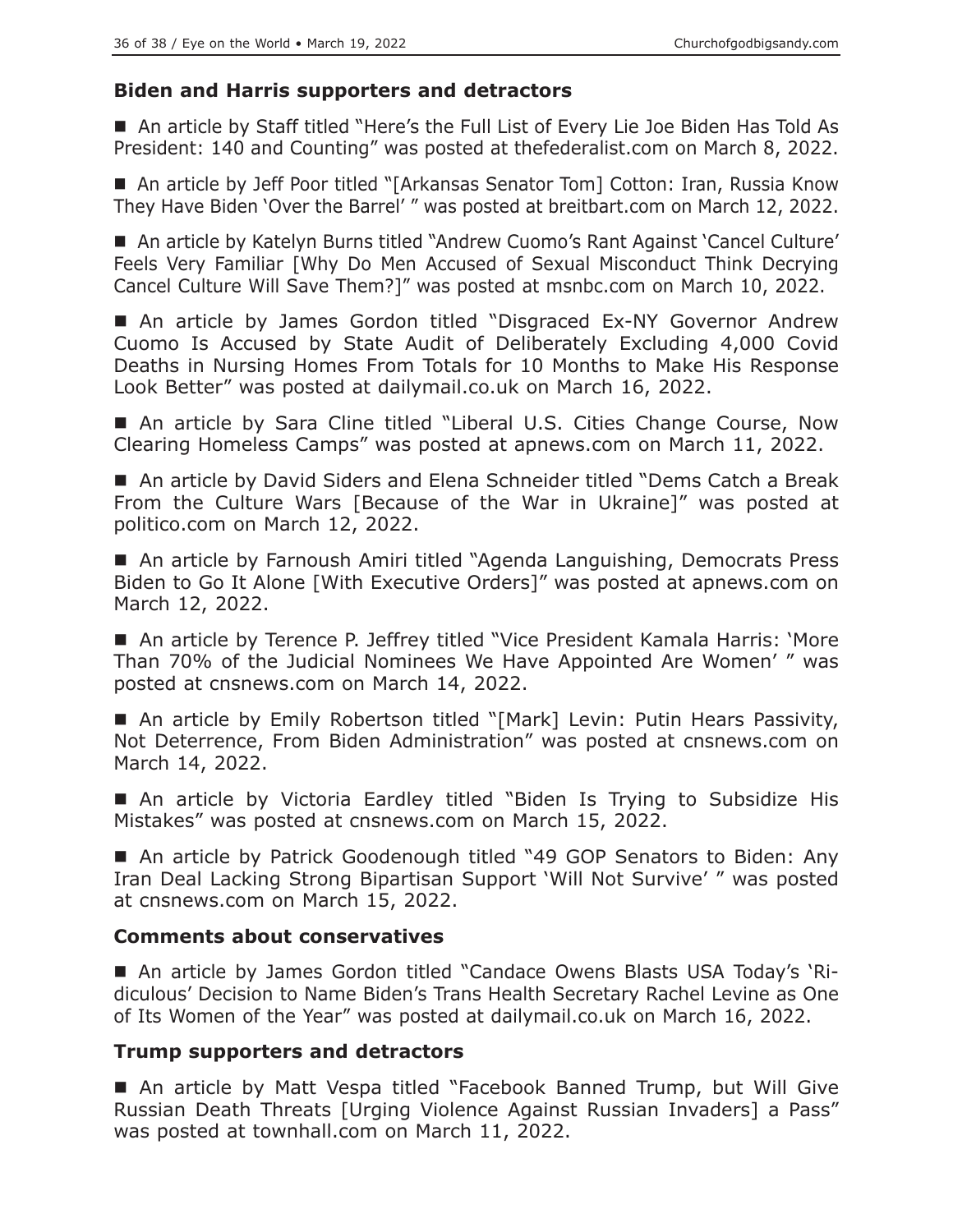An article by Elizabeth Elkind titled "Bill Barr Compares Working With Trump and His Cronies to 'Wrestling an Alligator' but Says 'A Lot of American People Right Now' Would Prefer the Ex-President in the White House to Joe Biden" was posted at dailymail.co.uk on March 13, 2022.

■ An article by Katelyn Caralle titled "Trump Says Pence Won't Be His VP on the Ticket If He Runs in 2024 Because They Haven't Spoken in a Long Time and He Doesn't Think Voters Would 'Accept' Him" was posted at dailymail.co.uk on March 16, 2022.

#### **Senate and daylight savings time**

■ An article by Katelyn Caralle titled "Senate [Unanimously] Passes a Bill to Make Daylight Savings Time Permanent—Meaning America Will Never Have to Change Its Clocks Again If It Passes the House" was posted at dailymail.co.uk on March 15, 2022.

■ An article by Dr. Meeta Singh titled "The Dark Side of Permanent Daylight Savings Time: How the Senate Bill Eliminating the Changing of the Clocks May Make Americans Sicker, Fatter and More Depressed" was posted at dailymail.co.uk on March 16, 2022.

■ An article titled "Sleep Experts Say Senate Has It Wrong: Standard Time (Not Daylight Saving) Should Be Permanent" was posted at washingtonpost. com on March 16, 2022.

#### **General interest**

■ An article by Chris Field titled "USA Today Fact-Checks Clearly Satirical Babylon Bee Report That Biden Sold Alaska to Russia" was posted at theblaze.com on March 10, 2022.

■ An article by Staff titled "First Black NFL Referee, Johnny Grier, Dies at 74" was posted at thegrio.com on March 12, 2022.

 An article by Matt McNulty titled "Potassium Iodide Tablets Sell Out in U.S. Over Fears of Nuclear War With Russia With \$14 Packets Now Selling for \$149 on eBay" was posted at dailymail.co.uk on March 14, 2022.

■ An article by John Rigolizzo titled "Thieves Steal Almost 400 Gallons of Gas From NC Gas Station" was posted at dailywire.com on March 16, 2022.

 An article by Elisha Fieldstadt titled "Papa John's [Pizza Franchise] Faces Backlash After U.S. Franchisee Refuses to Close 190 Russia Stores" was posted at nbcnews.com on March 16, 2022.

■ An article by Jonathan Edwards titled "A Dentist [in Jackson, Wisconsin] Broke His Patients' Teeth on Purpose So He Could Fix Them; Prosecutors Say He Made Millions" was posted at washingtonpost.com on March 16, 2022.

■ An article by Alastair Talbot titled "Federal Government Pays \$127.5 Million to Families of Parkland School Massacre Victims After Admitting FBI Failed to